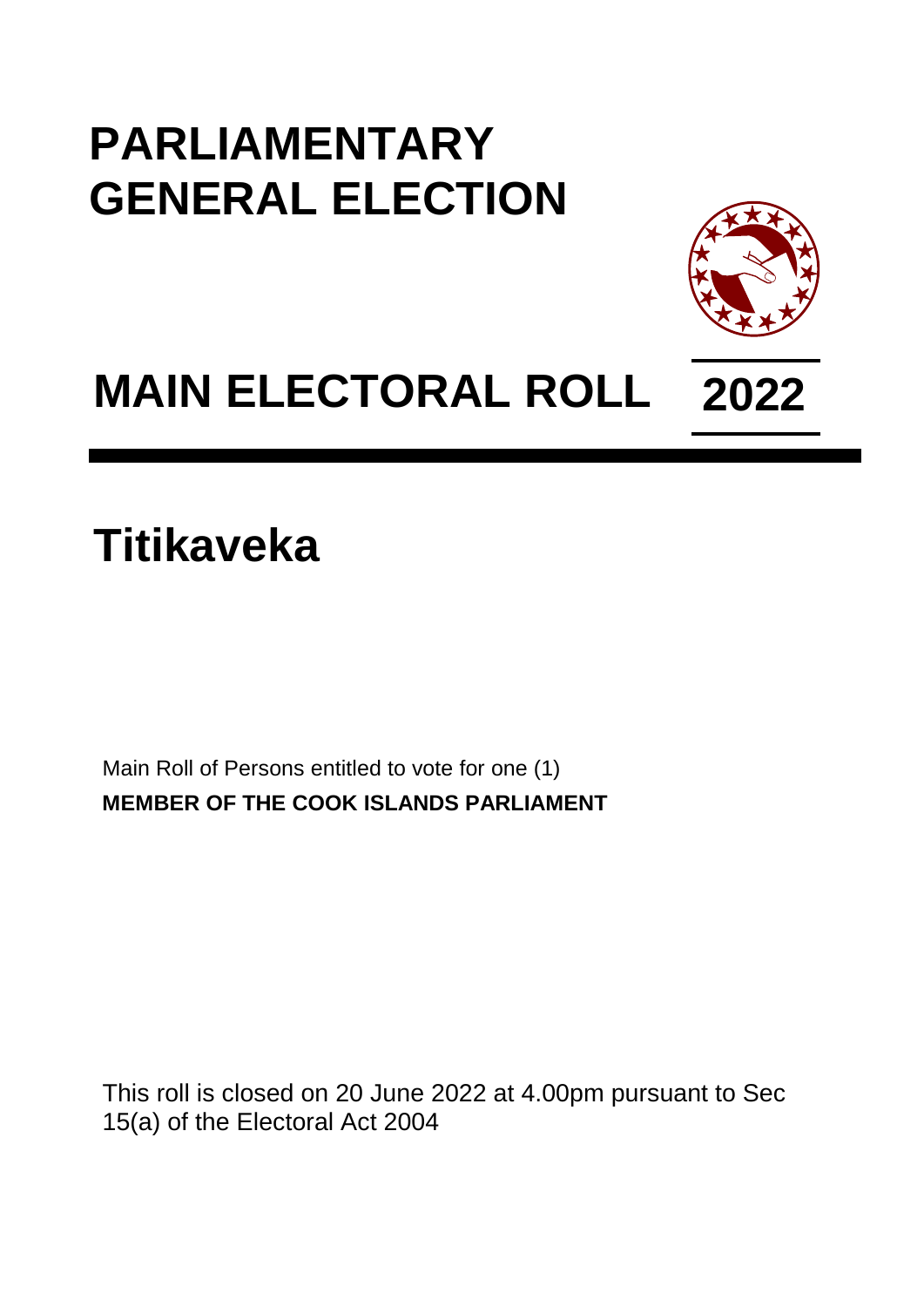

| orm<br>╯     |
|--------------|
| $\mathbf{r}$ |

| ∽                  |                                                                         |
|--------------------|-------------------------------------------------------------------------|
| Page<br>1.<br>Line | Name in Full, Residence, Occupation                                     |
| 1                  | AITAU Erita, Vaimaanga, Student                                         |
| $\overline{2}$     | AITKEN Anna Nell, Vaimaanga, Accommodation Owner                        |
| 3                  | AITKEN Robert Lindsay, Vaimaanga, Accommodation Owner                   |
| 4                  | AKARARE Andromin, Akapuao, Unemployed                                   |
| 5                  | AKAVI Teina, Titikaveka, Self Employed - Planter                        |
| 6                  | AKERS Elizabeth, Titikaveka, Property Manager                           |
| 7                  | ALBERT Tarlia, Titikaveka, Not stated                                   |
| 8                  | ALLAN Here Paraima Arapai, Tikioki, Shop Assistant                      |
| 9                  | AMA Nicholle Joseph, Akapuao, Finance Officer                           |
| 10                 | AMIRI Mata Mary Ann, Vaimaanga, Medically Retired                       |
| 11                 | ANDERSON Hayley Marie, Avaavaroa(Titikaveka), Teacher Aide              |
| 12                 | ANDERSON Rory Alexander, Avaavaroa(Titikaveka), Refigeration Technician |
| 13                 | ANGUNA Ringiao Manarangi, Vaimaanga, Civil - Internal Affairs           |
| 14                 | ANTHONY Gabriel Maria, Vaimaanga, Shop Assistant                        |
| 15                 | ANTHONY Natasja Tahnee Dorathea, Titikaveka, Domestic Duties            |
| 16                 | APERA France, Titikaveka, Snr Civil & Criminal Officer-MOJ              |
| 17                 | ARATAI Ezerona, Vaimaanga, Inventory Control Supervisor                 |
| 18                 | ARATANGI Akaruke, Vaimaanga, Retired                                    |
| 19                 | ARATANGI Rae, Turoa, Housemaid                                          |
| 20                 | ARATANGI Tangi, Turoa, Leading Hand                                     |
| 21                 | ARBUTHNOTT Melvin, Vaimaanga, Self Employed (Builder)                   |
| 22                 | AREORA Jay Takau, Akapuao, Insurance Manager                            |
| 23                 | AREORA Matakeu, Titikaveka, Party Hire Foreman                          |
| 24                 | AREORA Natasha Catherine Yerei, Akapuao, Occupation Not stated          |
| 25                 | ARIKI Kimiora, Tikioki, Self employed                                   |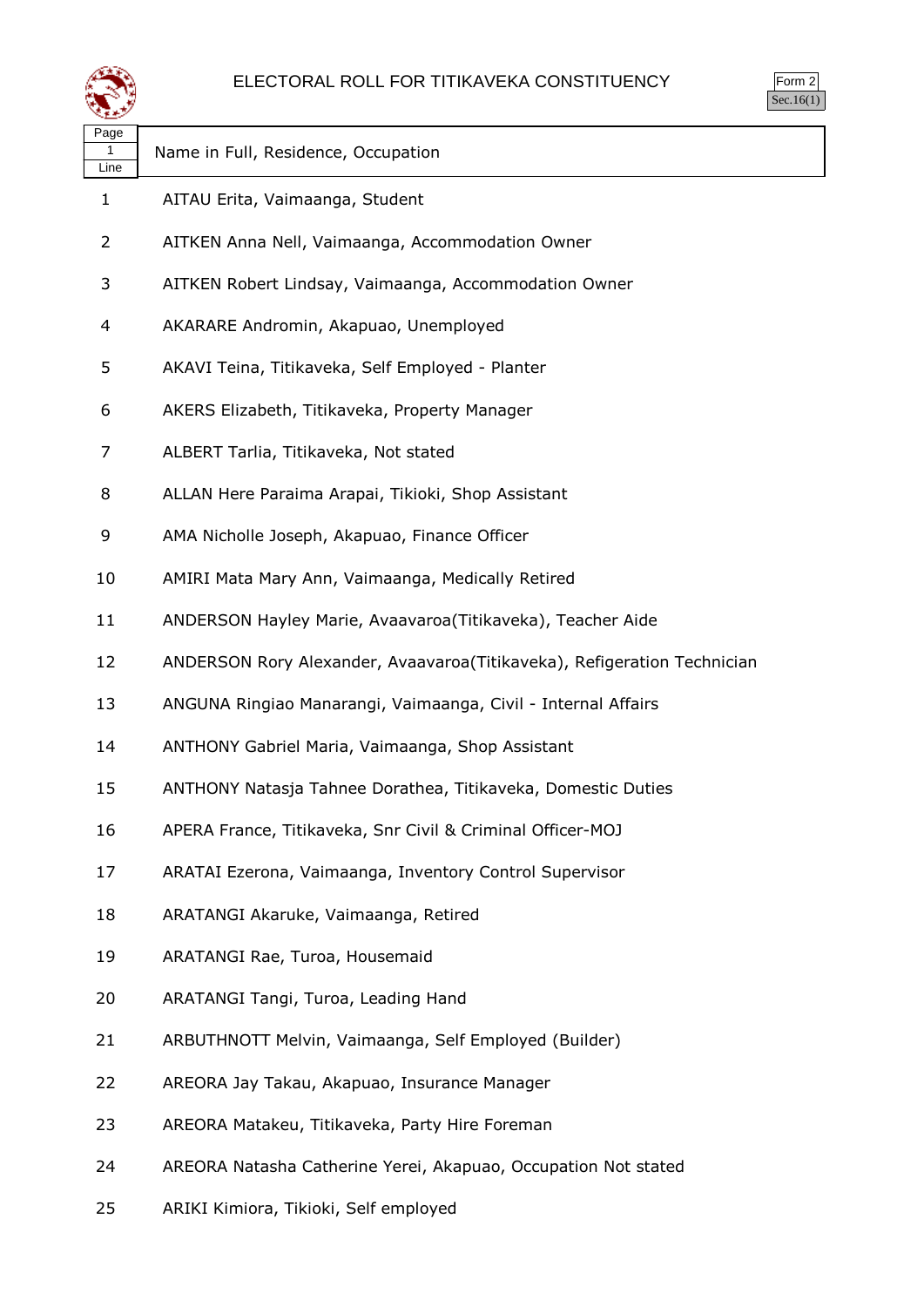

| 7<br>Ξ<br>л |
|-------------|
|             |

| પ∓∗∀                           |                                                          |
|--------------------------------|----------------------------------------------------------|
| Page<br>$\overline{2}$<br>Line | Name in Full, Residence, Occupation                      |
| $\mathbf{1}$                   | ATAERA Teina Simiona, Vaimaanga, Plumber                 |
| 2                              | ATAERA Teinakore, Vaimaanga, Security                    |
| 3                              | ATIRAI Eliezer Leviticus, Turoa, CINSF                   |
| 4                              | ATKINSON Stephen David, Titikaveka, Accountant           |
| 5                              | ATUATIKA Atua, Turoa, Director                           |
| 6                              | ATUATIKA Cameron, Turoa, Baker                           |
| 7                              | ATUATIKA Glifford Rau, Vaimaanga, Occupation Not Stated  |
| 8                              | ATUATIKA Lucas Heimana, Vaimaanga, Motor Centre          |
| 9                              | ATUATIKA Mata, Titikaveka, Home Duties                   |
| 10                             | ATUATIKA Nicholas, Turoa, Unemployed                     |
| 11                             | ATUATIKA Taria, Vaimaanga, Baker                         |
| 12                             | ATUATIKA Taria Ioane, Turoa, Retired                     |
| 13                             | AUE Jacob Vaeluaga, Vaimaanga, Self Employed             |
| 14                             | AUKINO John William, Tikioki, Heavy Machine Operator-ICI |
| 15                             | AUKINO Naomi, Tikioki, Shop assistant                    |
| 16                             | AUKINO Ngametua Tangianau, Kauare, Domestic Duties       |
| 17                             | AUMAREVA Teunu, Vaimaanga, Labourer                      |
| 18                             | BARNETT Tehina Maire, Titikaveka, Manager                |
| 19                             | BAUDINET June, Akapuao, Company Director                 |
| 20                             | BEER Donald Taveuni, Vaimaanga, Manager                  |
| 21                             | BEER May, Vaimaanga, Domestic Duties                     |
| 22                             | BEER Michael Joseph, Vaimaanga, Motel Worker             |
| 23                             | BEN Criss Adrian, Tikioki, Self employed                 |
| 24                             | BEN Kenneth, Tikioki, Civil Servant                      |
| 25                             | BEN Kenneth Ben Ronald, Tikioki, Director                |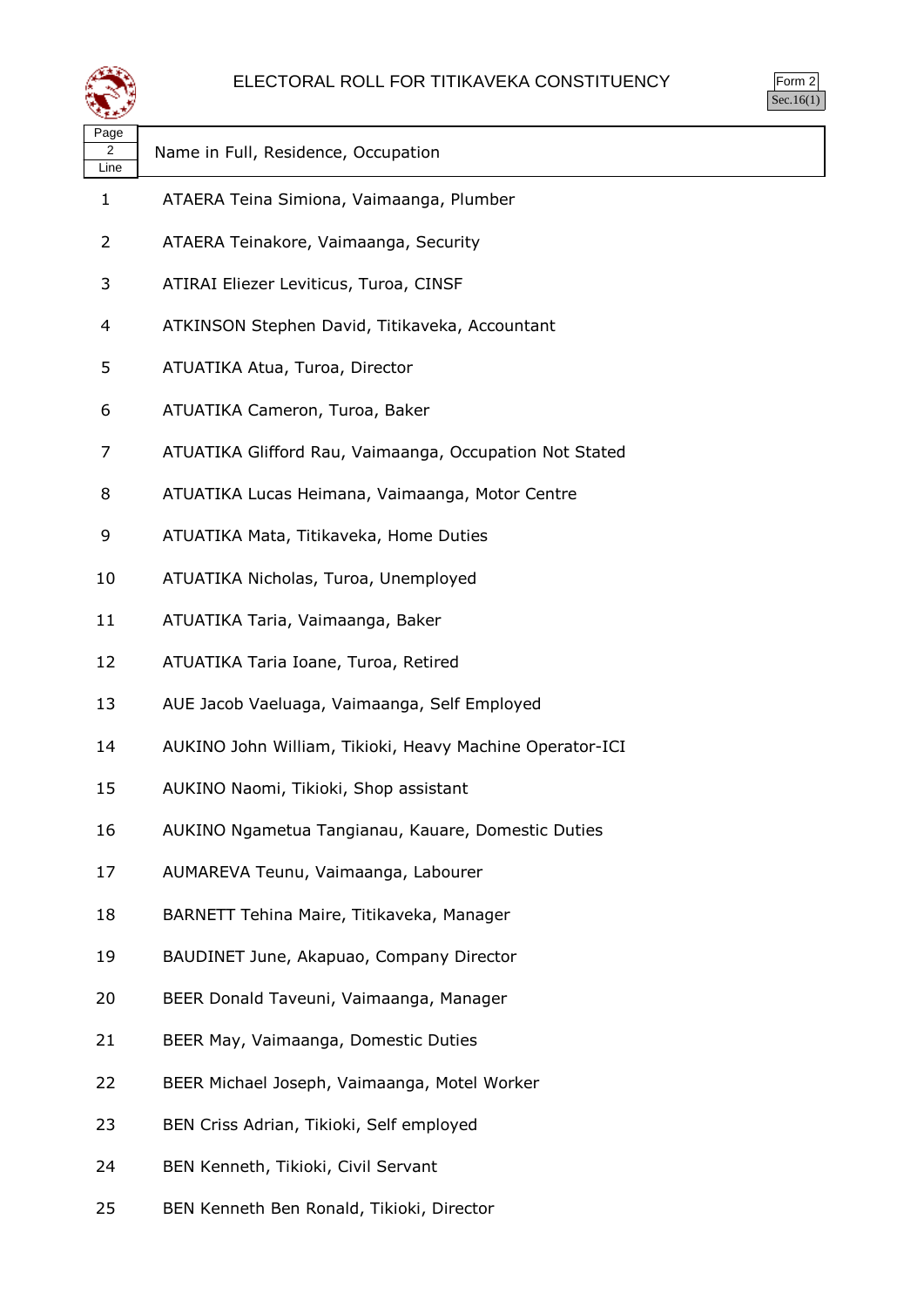

| orm<br>╭ |
|----------|
| ٠.       |

 $\overline{\phantom{a}}$ 

| Page<br>3<br>Line | Name in Full, Residence, Occupation              |
|-------------------|--------------------------------------------------|
| 1                 | BEN Pani Iokopeta, Tikioki, Relieving Teacher    |
| 2                 | BEN Peia, Tikioki, Lab Technician                |
| 3                 | BEN Rongonui, Tikioki, Supervisor                |
| 4                 | BEN Susan, Tikioki, Admin Officer                |
| 5                 | BEN Tereapii, Tikioki, Shipping Clerk            |
| 6                 | BEN Tupou Tarita, Tikioki, Home Duties           |
| 7                 | BENIAMINA Maineine, Tikioki, Nurse               |
| 8                 | BENIAMINA Makiroa, Titikaveka, Public Servant    |
| 9                 | BENIAMINA Memory Amanda, Tikioki, Pharmacist     |
| 10                | BENIAMINA Teariki, Tikioki, Retired              |
| 11                | BENIAMINA Zarah Kimiora, Tikioki, Student        |
| 12                | BEN-NICHOLAS Catherine, Tikioki, Director        |
| 13                | BERTRAM Duncan Teariki Kauana, Titikaveka, Baker |
| 14                | BERTRAM James Marra-Melina, Titikaveka, Student  |
| 15                | BERTRAM Jiandunel Ngapoko, Titikaveka, Student   |
| 16                | BISHOP Ina, Vaimaanga, Self-employed             |
| 17                | BISHOP Kathyleen, Turoa, Kitchen hand            |
| 18                | BISHOP Teokotai-o-Colin, Vaimaanga, Secretary    |
| 19                | BISHOP Tom Nooroa, Vaimaanga, Mechanic           |
| 20                | BLAKE Clayton Haig, Tikioki, Electrician         |
| 21                | BOAZA Maurice Teariki, Vaimaanga, Retired        |
| 22                | BOAZA Turi, Vaimaanga, Ramp Service Officer      |
| 23                | BOAZA Vaine, Vaimaanga, Domestic Duties          |
| 24                | BROTHERS Charlie, Vaimaanga, Semi Retired        |
| 25                | BROTHERS Davida Arthur, Titikaveka, Mechanic     |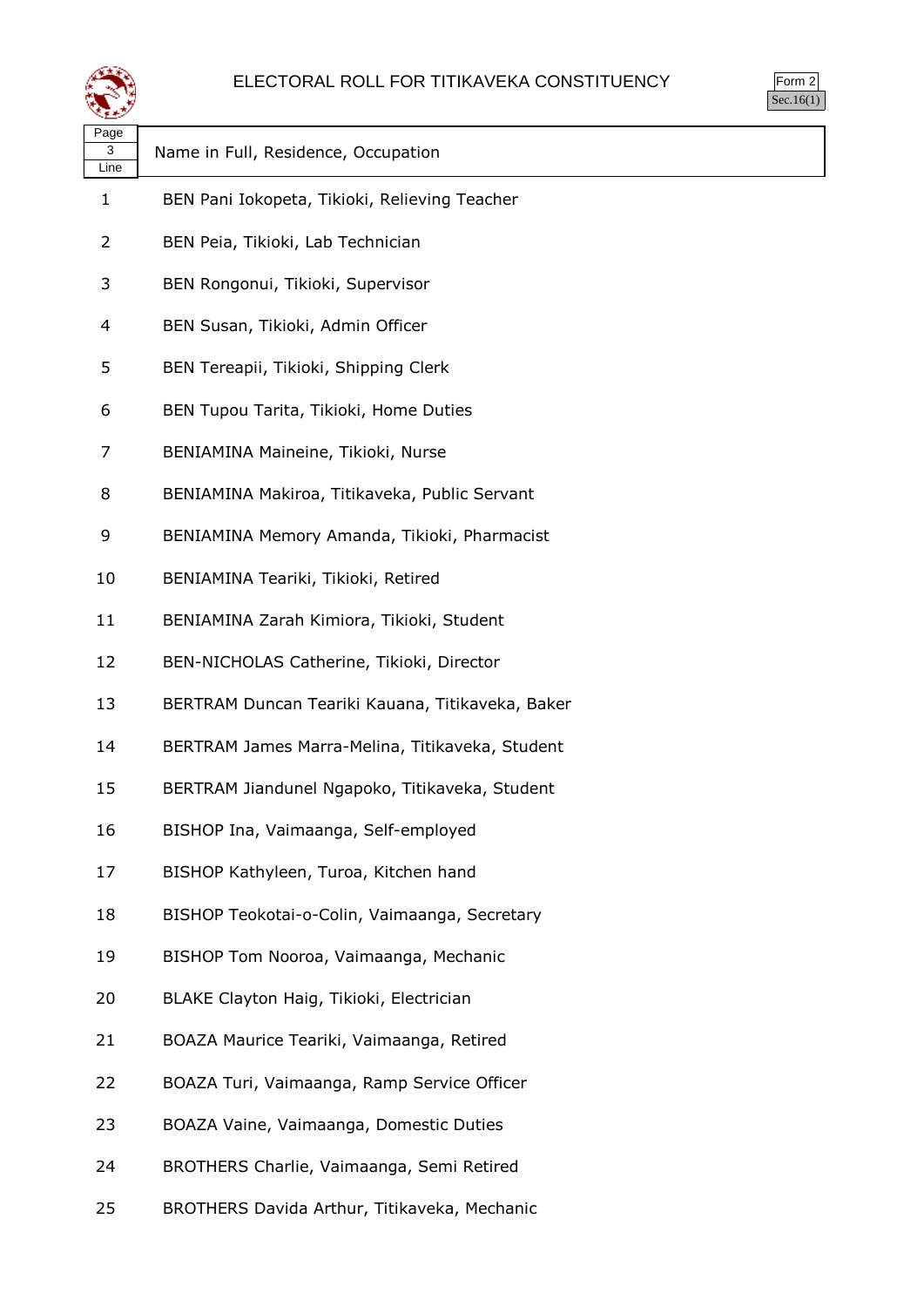



| Name in Full, Residence, Occupation                       |
|-----------------------------------------------------------|
| BROTHERS Peter Edward, Akapuao, Mechanic                  |
| BROTHERS Sharon, Titikaveka, Shop Manager                 |
| BROWN Angel Rei, Kauare, Admin Assistant                  |
| BROWN Anthony, Tikioki, Public Servant                    |
| BROWN Mel Kainakura, Tikioki, Student                     |
| BROWN Tikire Mary, Tikioki, Budget Manager                |
| BROWNE Edwin, Avaavaroa(Titikaveka), Groundsman           |
| BROWNE Geoffrey, Titikaveka, Panel Beater                 |
| BROWNE Leanne Elizabeth, Vaimaanga, Sales Assistant       |
| BROWNE Pehau Taiano, Tikioki, Public Servant              |
| BULLEN Sean Avika, Titikaveka, Occupation Not Stated      |
| CAFFEREY Vanessa, Tikioki, Not Stated                     |
| CAFFERY Christine Anne, Vaimaanga, Home Executive         |
| CAFFERY James Jacob Tita, Vaimaanga, Pensioner            |
| CAFFERY Michael Junior, Titikaveka, Pensioner             |
| CAFFERY Nooke, Tikioki, Occupation Not Stated             |
| CAFFERY-TANGIMETUA Valerie, Tikioki, Teacher              |
| CARFAX-FOSTER Matangaro Irene, Titikaveka, Shop Assistant |
| CARFAX-FOSTER William Ioane, Titikaveka, Teacher          |
| CARR Maeva Judith, Titikaveka, Student                    |
| CARR Michael Robert, Kauare, Accountant                   |
| CARR Robert Tamatoa, Kauare, Student                      |
| CARR Tereapii Judy, Kauare, Company Director              |
| CARTER Kevin John, Titikaveka, Prosthetist                |
|                                                           |

CARTER Margaret Eleanor, Titikaveka, Chartered Accountant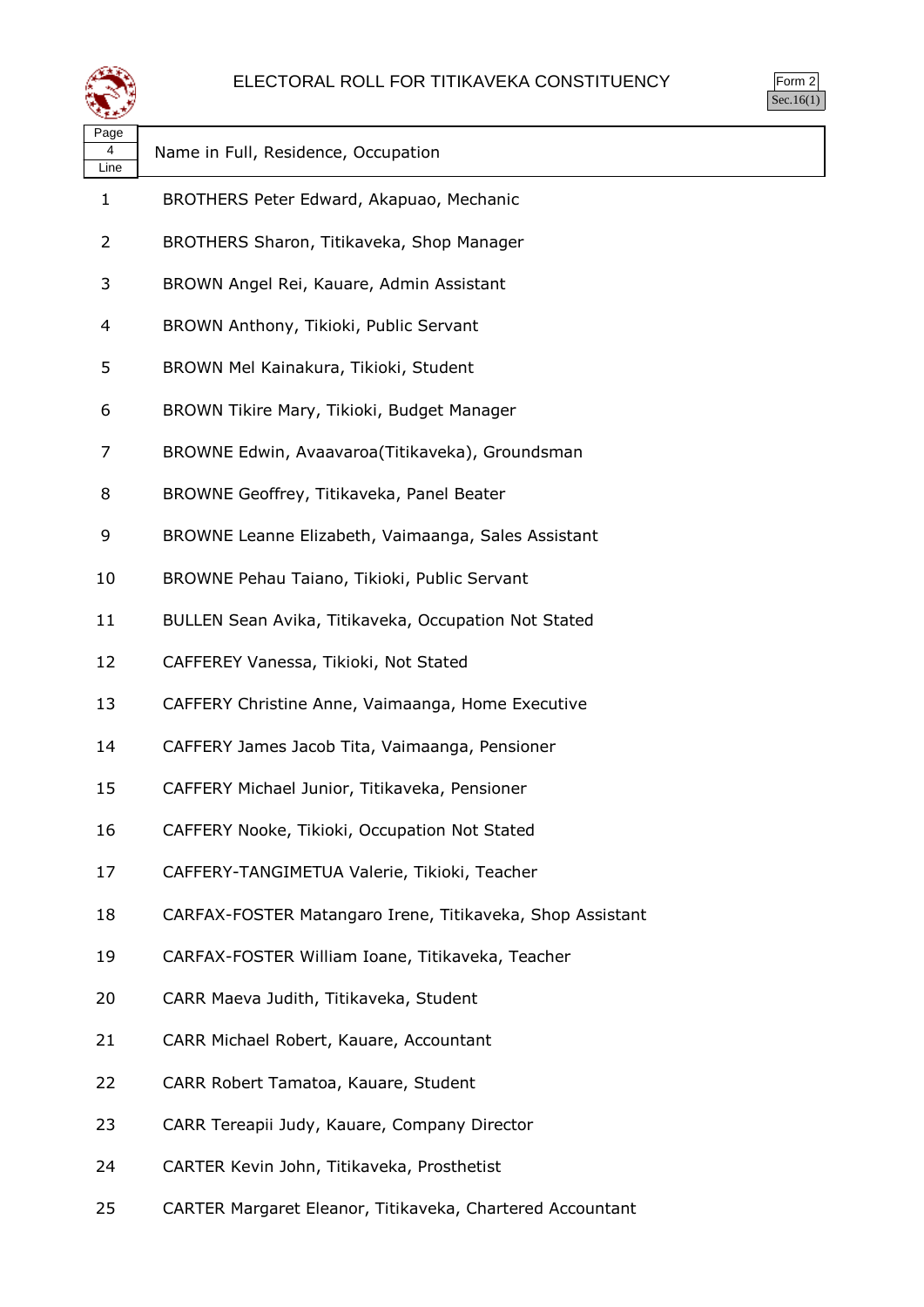

| ∽                 |                                                                     |
|-------------------|---------------------------------------------------------------------|
| Page<br>5<br>Line | Name in Full, Residence, Occupation                                 |
| 1                 | CARTER Nicholas Bruce, Titikaveka, Financial Controller             |
| $\overline{2}$    | CARTER Sherid Ayn, Titikaveka, Teacher                              |
| 3                 | CHAMBERS Edward Raymond, Tikioki, Manager                           |
| 4                 | CHARLES Victoria Akaruke, Titikaveka, Self Employed                 |
| 5                 | CHARLIE Penelope, Titikaveka, Student                               |
| 6                 | CONNAL Api, Tikioki, Retired                                        |
| 7                 | CONNAL Dorothy Matatuiatua, Tikioki, Domestic Duties                |
| 8                 | CONNAL Ty Robert, Tikioki, Hairdresser                              |
| 9                 | CORK George Robert, Vaimaanga, Cook                                 |
| 10                | COWAN Jacqueline Anika, Vaimaanga, Receptionist- Crown Beach        |
| 11                | COWAN Marion Kura, Titikaveka, Receptionist                         |
| 12                | CRANSWICK Erica Louise, Tikioki, Human Resources Coordinator        |
| 13                | CRUMMER Brendon, Vaimaanga, Builder                                 |
| 14                | CRUMMER Daniela, Kauare, Prison Officer                             |
| 15                | CRUMMER Tereapii, Kauare, Housewife                                 |
| 16                | CRUMMER Tiola, Vaimaanga, Self Employed                             |
| 17                | CRYER Tiraa, Titikaveka, Housemaid                                  |
| 18                | CUTHERS Metuakore Nooroa, Titikaveka, Supervisor                    |
| 19                | CUTHERS William Snr, Kauare, Panel Beater                           |
| 20                | DANIEL Caroline Sailiai, Titikaveka, Housewife                      |
| 21                | DANIEL Georgina Verna, Totokoitu, Food & Beverage, Muri Beach Hotel |
| 22                | DANIEL Kana Ueno, Titikaveka, Housewife                             |
| 23                | DANIEL Ngametua Moeroa, Turoa, Carpenter                            |
| 24                | DANIEL Robert Simpson Shepherd, Titikaveka, Self Employed           |
| 25                | DANIEL Tapeka, Vaimaanga, Administrator                             |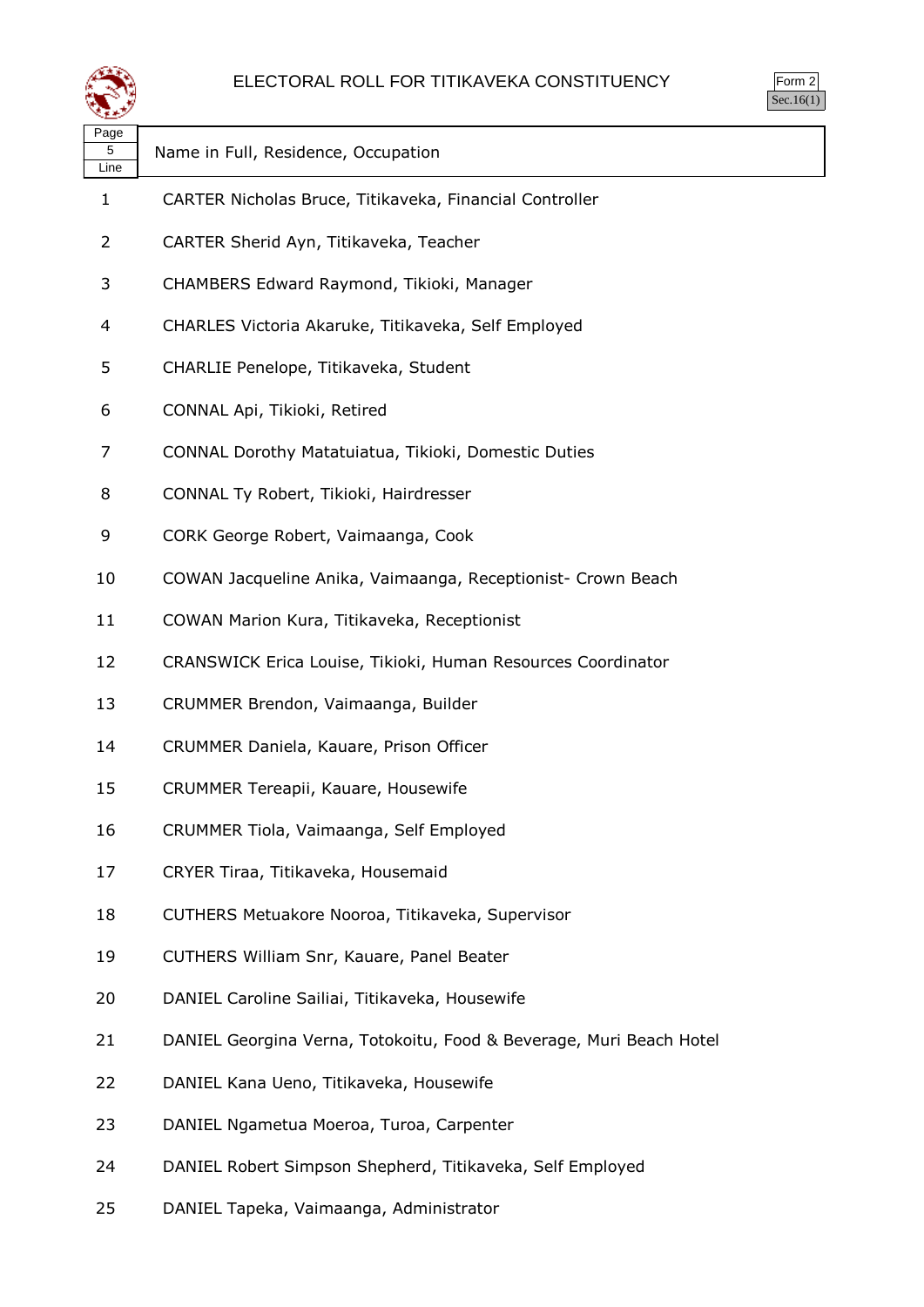



| ≪±≠∠              |                                                                 |
|-------------------|-----------------------------------------------------------------|
| Page<br>6<br>Line | Name in Full, Residence, Occupation                             |
| 1                 | DASHWOOD Eileen, Akapuao, Sales Manager                         |
| 2                 | DAVEY Noa, Vaimaanga, Occupation Not Stated                     |
| 3                 | DAVID Donyai Paulo, Titikaveka, Titikaveka                      |
| 4                 | DAVIS Bouillard Alexander, Titikaveka, Electrician              |
| 5                 | DENNY Marama Teariki, Titikaveka, Client Administration         |
| 6                 | DENNY Richard, Avaavaroa(Titikaveka), Block Layer               |
| 7                 | DWANE Denis Sidney, Turoa, Retired                              |
| 8                 | DWANE Margaret Daisie, Turoa, Teacher Aide                      |
| 9                 | DWYER Philip Andrew, Vaimaanga, Builder                         |
| 10                | DYER-RAUKETE Marianne, Vaimaanga, Retired                       |
| 11                | EDMONDS Barney Joseph Anthony, Titikaveka, Sales Representative |
| 12                | ELIU Eliu Moeroa, Papaaroa, Pastor                              |
| 13                | ELIU Johnjones Auiva, Titikaveka, Teacher                       |
| 14                | ELIU Maire Annie, Titikaveka, Auditor                           |
| 15                | ELIU Tetuanui, Papaaroa, Teacher                                |
| 16                | ELLISON Boyd, Vaimaanga, Manager                                |
| 17                | ELLISON Meri-Ana, Vaimaanga, Domestic Duties                    |
| 18                | ELLISON Raniera Honiana, Vaimaanga, Carver                      |
| 19                | ELLISON Rauti Boyd, Titikaveka, Student - Unitec Auckland       |
| 20                | ELLISON Reikorangi, Vaimaanga, Builder                          |
| 21                | ENGU Donna Susan, Kauare, Accounts Clerk                        |
| 22                | ENGU Jedrek, Kauare, Labourer                                   |
| 23                | ENGU John, Kauare, Sheetmetal Tradesman                         |
| 24                | ENGU Vaia Tiaki, Kauare, Groundsman                             |
| 25                | ENGU TAVAI Tapita Marcia, Titikaveka, Waitress                  |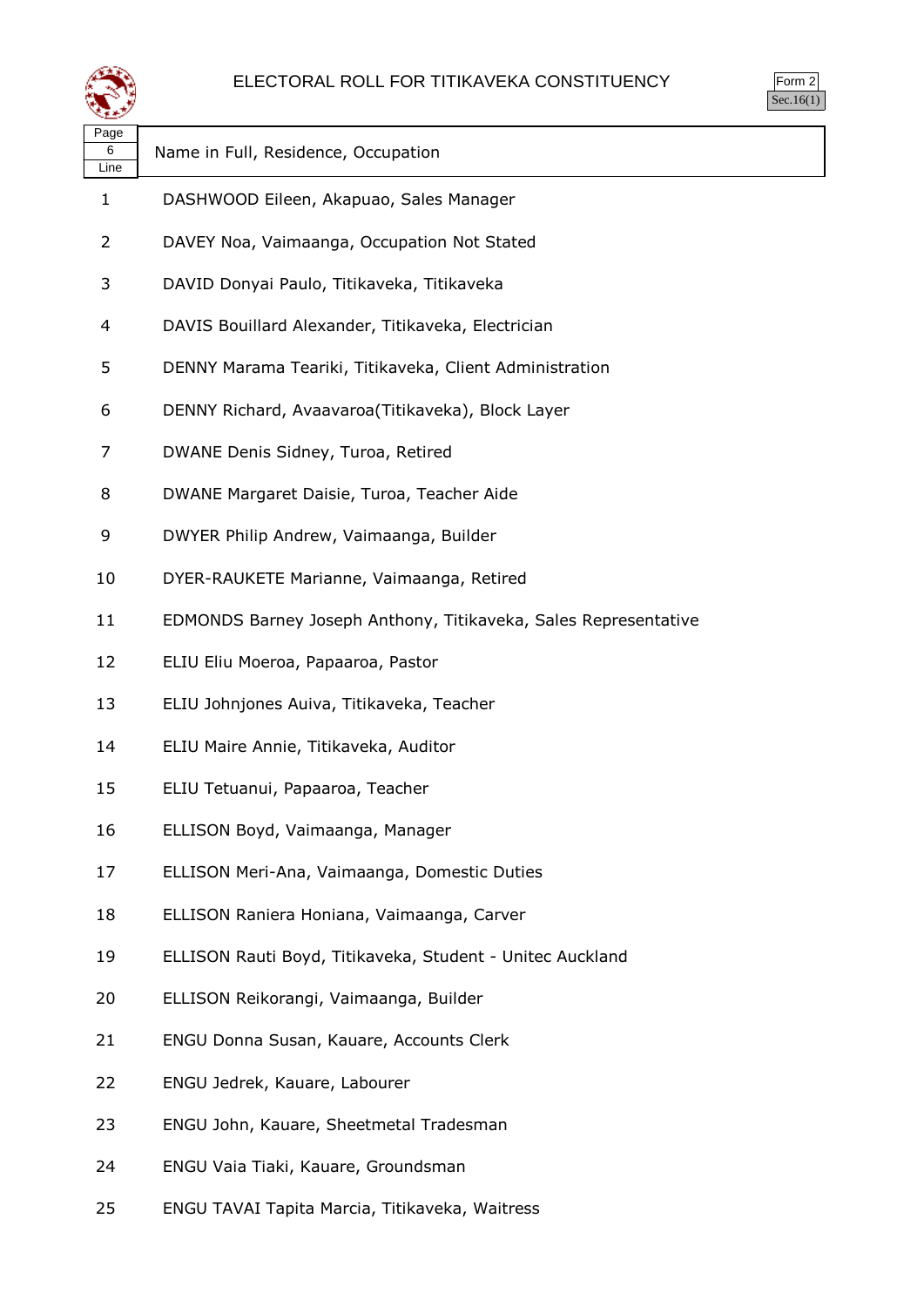

| Page<br>Line | Name in Full, Residence, Occupation                                              |
|--------------|----------------------------------------------------------------------------------|
| 1            | ENGU TAVAI Teremoana, Titikaveka, Supervisor                                     |
| 2            | ENGU-TAVAI Benjamin Ngavaine, Titikaveka, Client representative- MFEM            |
| 3            | ENOKA Tutai, Titikaveka, Retired                                                 |
| 4            | EYRE Liana Alayna Lara, Tikioki, Payroll Officer                                 |
| 5            | EYRE Philip Murray, Tikioki, Technical Tax Advisor - MFEM                        |
| 6            | FEARON Thomas, Titikaveka, Accommodation Manager                                 |
| 7            | FERGUSON Barbara, Kauare, Home Executive                                         |
| 8            | FERGUSON Chris, Kauare, Retired                                                  |
| 9            | FLAVELL-SAMUEL Colleen Alison Mary, Tikioki, Retired                             |
| 10           | FOSTER Joseph William, Vaimaanga, Unemployed                                     |
| 11           | FOUCHARD Alease, Kauare, Self Employed                                           |
| 12           | FRANCIS Marie, Tikioki, Solicitor                                                |
| 13           | FRANKLIN Mark, Tikioki, Consultant                                               |
| 14           | FRASER Amber-Moana Urirau, Titikaveka, Sales Associate                           |
| 15           | FRASER Bradley Scott, Kauare, General Manager                                    |
| 16           | FRASER Jade Moeroa Story, Tikioki, Event Stylist                                 |
| 17           | FRASER Peter John, Titikaveka, Mechanic                                          |
| 18           | FUKOFUKA Amelia Francess, Titikaveka, Executive Assistant to Secretary of Health |
| 19           | FUKOFUKA Vaine Loretta, Akapuao, Teacher                                         |
| 20           | FUTTER Debbi Marie, Tikioki, Teacher                                             |
| 21           | GARNIER Francis, Akapuao, Business Management                                    |
| 22           | GARNIER Louise, Akapuao, Secretary                                               |
| 23           | GARNIER Marie-France, Akapuao, Domestic Duties                                   |
| 24           | GARNIER Tehani Kelly Sharon, Tikioki, Accounts Clerk                             |
| 25           | GARRITY Tangimaterua, Titikaveka, Retired                                        |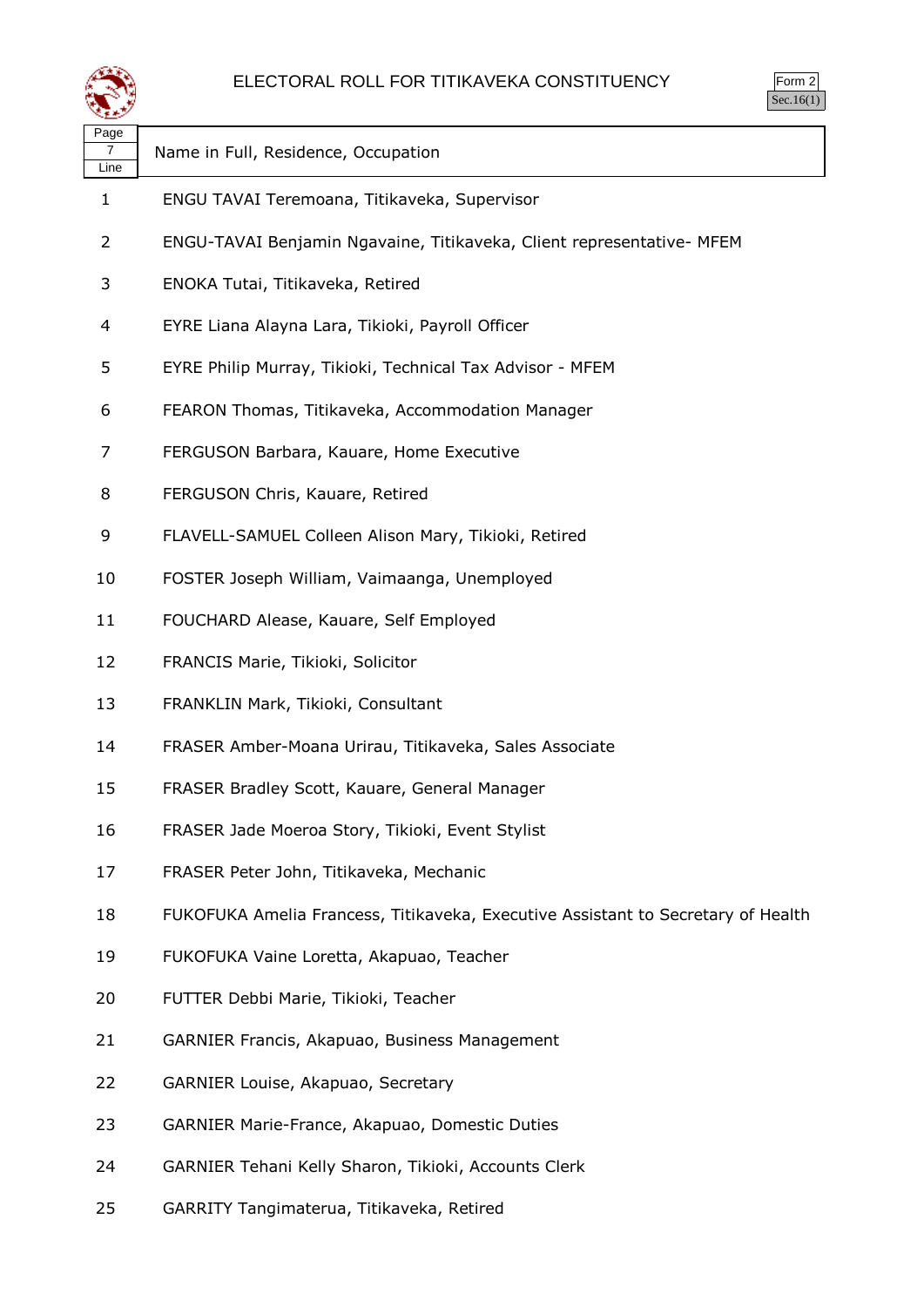

| Page<br>8 | Name in Full, Residence, Occupation                           |
|-----------|---------------------------------------------------------------|
| Line      |                                                               |
| 1         | GAVET Anna Ngapoko Tara, Akapuao, Secretary                   |
| 2         | GEORGE Aden Raita, Vaimaanga, Student                         |
| 3         | GEORGE Bernadette Metuavaine Uriaau, Titikaveka, Teacher      |
| 4         | GEORGE Florentyna Vainenooke, Vaimaanga, Office Secretary     |
| 5         | GEORGE James Arthur Nicholas, Vaimaanga, Shop keeper          |
| 6         | GEORGE Keu Maoate, Kauare, Chef                               |
| 7         | GEORGE Kevin Clifford, Vaimaanga, Self Employed               |
| 8         | GEORGE Metua Akakoromaki Christiano, Titikaveka, Fire Fighter |
| 9         | GEORGE Nane Florry, Vaimaanga, Domestic Duties                |
| 10        | GEORGE Norman, Vaimaanga, Barrister                           |
| 11        | GEORGE SAMUELA Rosa, Vaimaanga, Home Duties                   |
| 12        | GRAHAM FOSTER Jana Patrice, Vaimaanga, Office Administrator   |
| 13        | GRANT Tim Moray, Tikioki, Engineer                            |
| 14        | GRIFFIN Nicola Jane, Akapuao, Teacher                         |
| 15        | HAAS Tehanania Ngatokorua Zachariah, Titikaveka, Labourer     |
| 16        | HAGAN Brian Terrence, Tikioki, Retired                        |
| 17        | HAGAN Tupuranga Celina, Tikioki, Retired                      |
| 18        | HALLIGAN Connie Maeva, Avaavaroa(Titikaveka), Secretary       |
| 19        | HAPP Kura Keilani, Vaimaanga, Entertainer/Massage therapist   |
| 20        | HAPP Phoebe, Vaimaanga, Semi retired                          |
| 21        | HAPP Stephen, Vaimaanga, Self Employed                        |
| 22        | HARRIS Mark Robert Patrick, Tikioki, Occupation Not Stated    |
| 23        | HARRIS Shannon Ross, Tikioki, Teacher                         |
| 24        | HARRY Desiree Maaraanau, Turoa, Air Rarotonga                 |
| 25        | HASSELMANN Holger Emil Heinz, Vaimaanga, Retired              |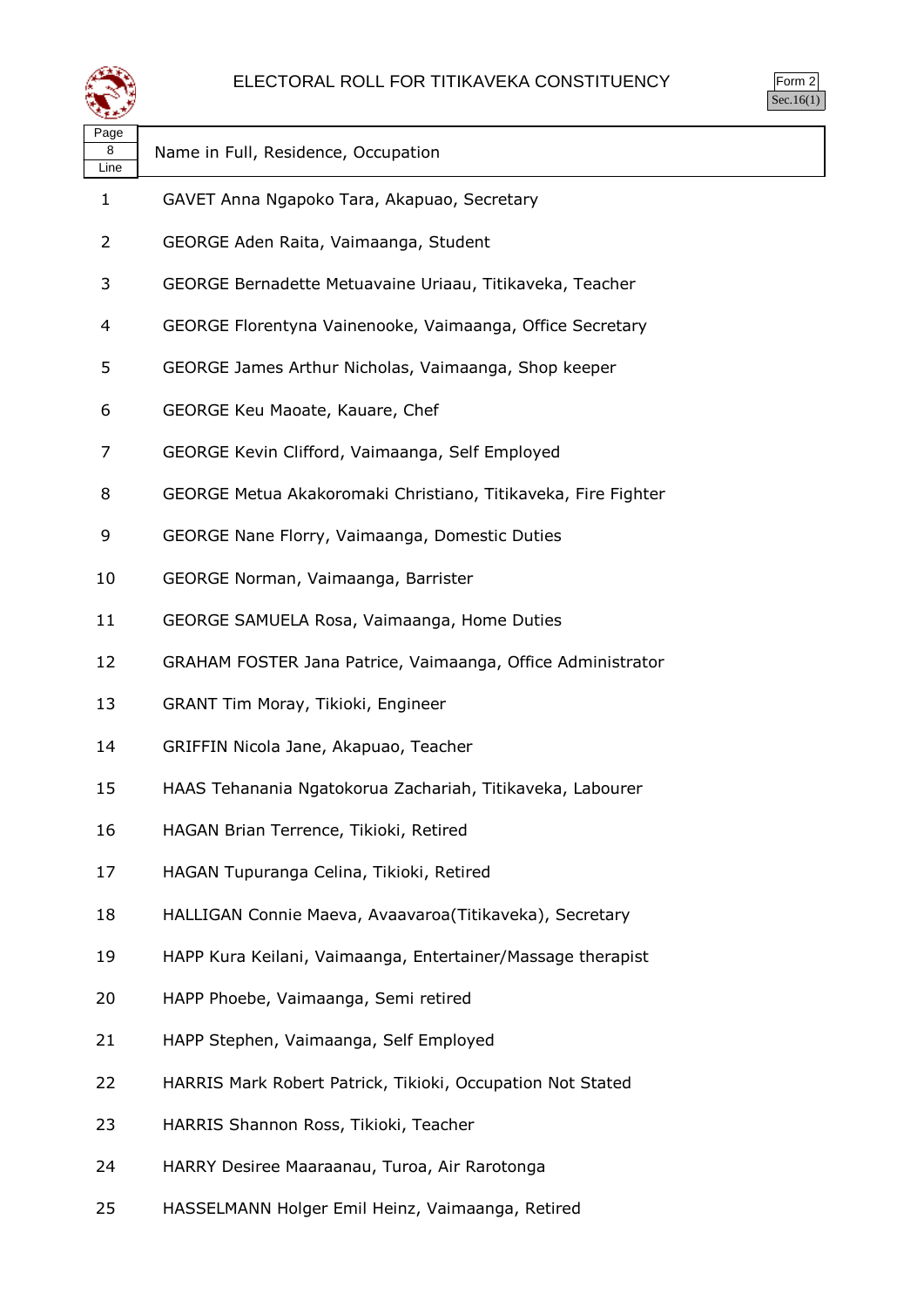

| لتقطع             |                                                                       | 000.10 |
|-------------------|-----------------------------------------------------------------------|--------|
| Page<br>9<br>Line | Name in Full, Residence, Occupation                                   |        |
| 1                 | HASSELMANN Maria, Vaimaanga, Chef                                     |        |
| 2                 | HEATHER Azalea, Titikaveka, Sales Assistant                           |        |
| 3                 | HEATHER Memory Teremoana, Vaimaanga, Senior Sales Person              |        |
| 4                 | HEATHER Puretu, Tikioki, Housewife                                    |        |
| 5                 | HEITIA Maxwell Honi Mark, Tikioki, Builder                            |        |
| 6                 | HENDERSON Phillip James Tuaueu-Te-Au, Tikioki, Managing Director      |        |
| 7                 | HENDERSON Te-Ara, Vaimaanga, Licensing & Compliance                   |        |
| 8                 | HENDERSON Viti Lenora, Titikaveka, Not stated                         |        |
| 9                 | HENRY Ioane, Tikioki, Manager                                         |        |
| 10                | HENRY Lily Roimata, Tikioki, Sales Manager                            |        |
| 11                | HENRY Ranginui, Titikaveka, Retired                                   |        |
| 12                | HENRY Tarnus, Tikioki, Chef                                           |        |
| 13                | HENRY Toko, Turoa, Baker                                              |        |
| 14                | HENRY Vairangi, Te Puna, Occupation Not Stated                        |        |
| 15                | HENRY-ANGUNA Claudine Moana Marie, Vaimaanga, Registrar of High Court |        |
| 16                | HERMAN David, Titikaveka, Operator                                    |        |
| 17                | HERMAN Taylor Rongomate, Titikaveka, Barber                           |        |
| 18                | HERMAN-EDGAR Allanah Keri, Titikaveka, Student                        |        |
| 19                | HIGGINS Keelyn Jane, Tikioki, Café Assistant                          |        |
| 20                | HIGGINS Kristina Elizabeth, Tikioki, Manager                          |        |
| 21                | HIGGINS Neil Barry, Tikioki, Manager                                  |        |
| 22                | HIGGINS Teale Patricia Wendy, Tikioki, Security Officer               |        |
| 23                | HOFF Manaseli, Kauare, Planter                                        |        |
| 24                | HOLFORD Clinton Apera, Vaimaanga, Self Employed                       |        |
|                   |                                                                       |        |

HOLFORD Dallas Deborah, Vaimaanga, Legal Executive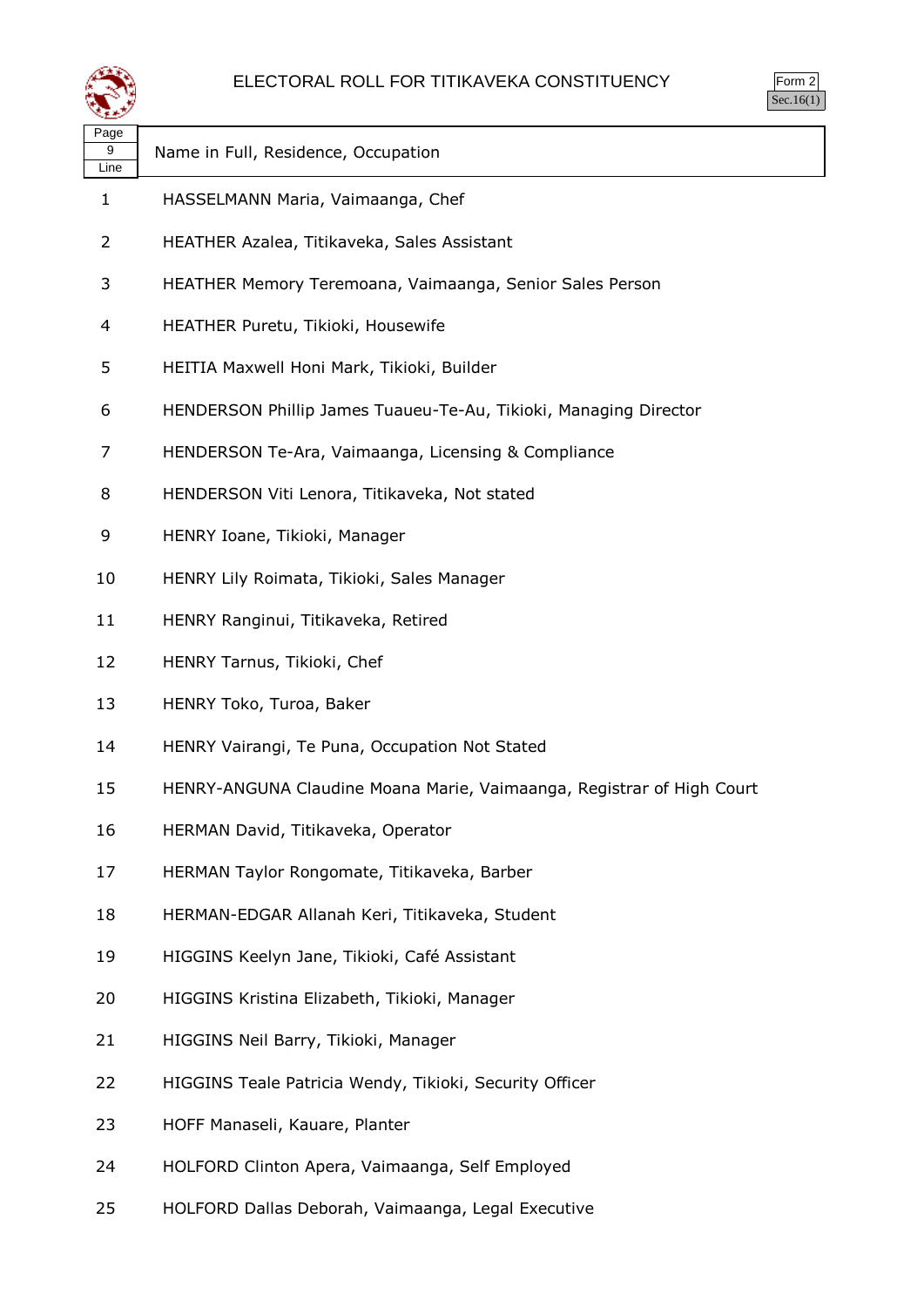

| Name in Full, Residence, Occupation                             |
|-----------------------------------------------------------------|
| HOSEA Hosea, Titikaveka, Clergyman                              |
| HOSEA Jacqueline Carisa, Papaaroa, Occupation Not Stated        |
| HOSEA June, Titikaveka, Teacher                                 |
| HOSEA Talyja Benjamin, Titikaveka, Human Resource Administrator |
| HOSEA Tauraki Edward Tearoamana, Titikaveka, Builder            |
| HOSEA Te Rangi Au, Papaaroa, Housewife                          |
| HOSEA Teaukura Samuel, Titikaveka, BIO Security Officer         |
| HOSEA Zechariah, Papaaroa, Customs Officer                      |
| HOSKING Alice, Turoa, Shop Assistant                            |
| HOSKING Ariki, Akapuao, Housewife                               |
| HOSKING Atinata Diana, Titikaveka, Bank Officer                 |
| HOSKING Aturangi, Tikioki, Surveyor                             |
| HOSKING Charlie Tapurau, Tikioki, Self Employed                 |
| HOSKING Charlie Tetava Alan Hugh, Titikaveka, Manager           |
| HOSKING Christian Henry Pita, Akapuao, Tourism                  |
| HOSKING Clifton, Titikaveka, Poultry Hand                       |
| HOSKING Elizabeth Rosemary, Tikioki, EMCI Officer               |
| HOSKING Elsie Mary Ngakura, Akapuao, Student                    |
| HOSKING Fredrick Tanu, Akapuao, ICI Project Officer             |
| HOSKING George Fredrick, Te Puna, Senior Dental Officer         |
| HOSKING James, Turoa, Grounsdman                                |
| HOSKING John Robert, Akapuao, Aviation Oversight Manager        |
| HOSKING Mary De Luze, Tikioki, Sales Assistant                  |
| HOSKING Miimetua, Te Puna, Home Duties                          |
|                                                                 |

HOSKING Ripou, Tikioki, Retired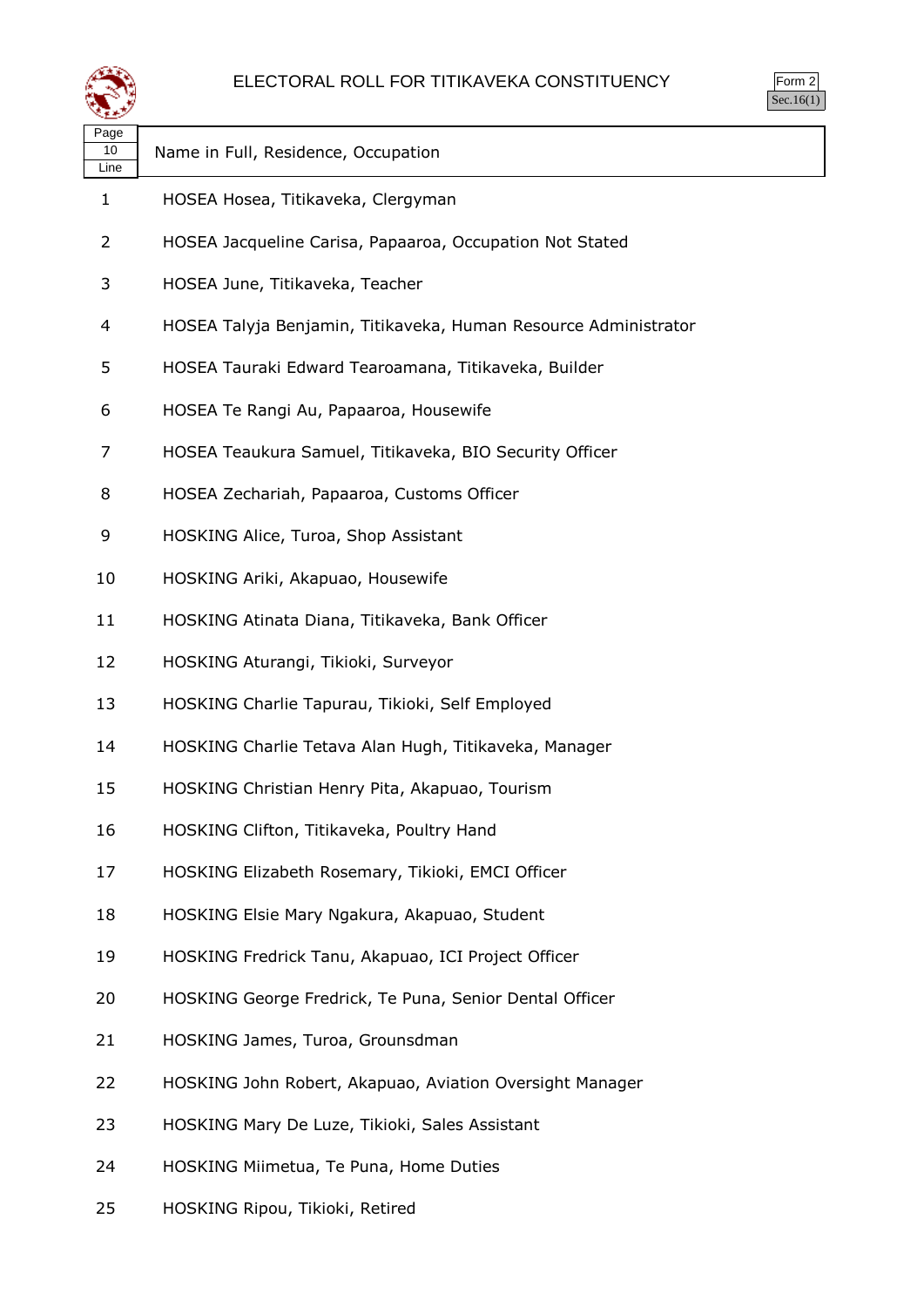



| પ∓≠У               |                                                            |
|--------------------|------------------------------------------------------------|
| Page<br>11<br>Line | Name in Full, Residence, Occupation                        |
| $\mathbf{1}$       | HOSKING Ritia, Kauare, Home Duties                         |
| 2                  | HOSKING Roimata Andrea, Tikioki, Occupation Not Stated     |
| 3                  | HOSKING Tamatoa Francis, Tikioki, Unemployed               |
| 4                  | HOSKING Tereapii George, Titikaveka, Handyman              |
| 5                  | HOSKING Tumaiata Dawn, Titikaveka, Student Creative Centre |
| 6                  | HOWARD Tevai, Tikioki, Flight Attendant                    |
| 7                  | IOANE Ioane, Vaimaanga, Labourer                           |
| 8                  | IOAPA Heiarii Ruby, Kauare, Receptionist                   |
| 9                  | IOAPA Mihimana Eikura, Titikaveka, Receptionist            |
| 10                 | IRO Ierei, Kauare, Retired                                 |
| 11                 | IRO Keu, Avaavaroa(Titikaveka), Home Duties                |
| 12                 | IRO Martin Joseph, Kauare, Occupation not stated           |
| 13                 | IRO Naomi Teratuanu'u, Kauare, Student                     |
| 14                 | IRO Norma, Vaimaanga, Administration Manager               |
| 15                 | IRO Norma Rangi, Kauare, Retired                           |
| 16                 | IRO Raelyn Annalisa, Kauare, Corporate Services            |
| 17                 | IRO Sharon, Titikaveka, Housewife                          |
| 18                 | IRO Taina Elizabeth, Tikioki, Senior Procurement Officer   |
| 19                 | IRO Tamati Kelly, Tikioki, Student                         |
| 20                 | IRO Teava, Kauare, Manager                                 |
| 21                 | JOHN Ngapare, Titikaveka, Planter                          |
| 22                 | JOSEPH Maryann, Tikioki, Legal Executive                   |
| 23                 | JOSEPH Maui Gabriel Patricia, Tikioki, Teacher-Principal   |
| 24                 | JULIAN Michael Shane, Kauare, Plumber                      |
| 25                 | KAIKURA Pitara Ngatuaine, Kauare, Restaurant Supervisor    |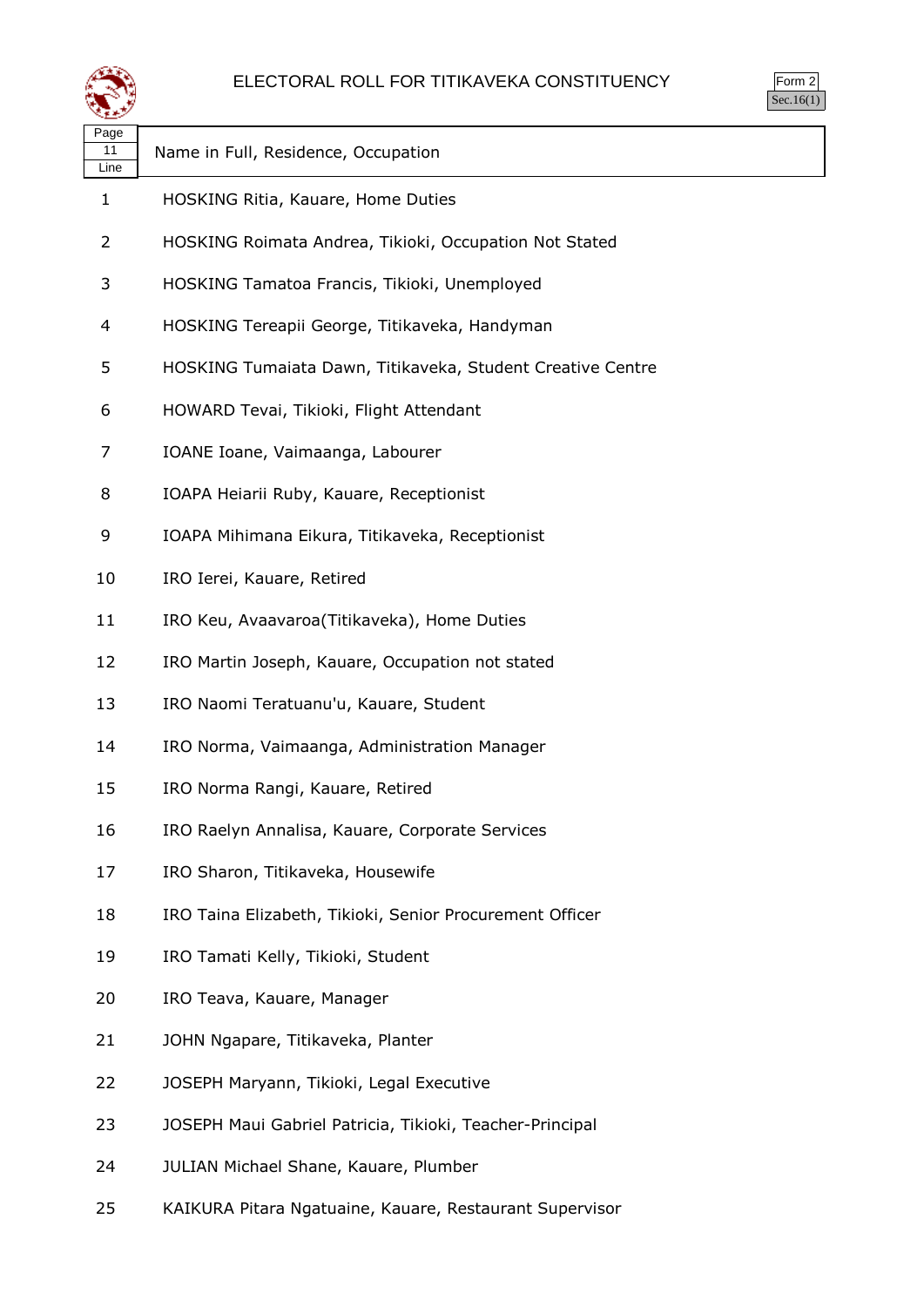



| Page<br>12<br>Line | Name in Full, Residence, Occupation                          |
|--------------------|--------------------------------------------------------------|
| 1                  | KAINUKU Amy Louise, Turoa, Manager                           |
| 2                  | KAINUKU Ashley Monica, Tikioki, Director                     |
| 3                  | KAINUKU-RAOULT Poema Linda, Totokoitu, Retired               |
| 4                  | KAIROA Tumutoa, Vaimaanga, Retired                           |
| 5                  | KAIRUA Elizabeth Mate, Tikioki, School Teacher               |
| 6                  | KAIRUA TEPAKE Lucky Moari, Titikaveka, Resident Hostess      |
| 7                  | KAKINO Nooroa Kimiora, Titikaveka, Builder-Maru Ben          |
| 8                  | KALETA Ta'Au Fabian, Titikaveka, Front Office-Pacific Resort |
| 9                  | KAMARUDIN Zetty, Titikaveka, Accountant                      |
| 10                 | KAPI Sara Upokoina Tereapii, Vaimaanga, Bank Officer         |
| 11                 | KATA Apike Marsters, Titikaveka, Police Officer              |
| 12                 | KATA Matamanea, Te Puna, Carpenter                           |
| 13                 | KATAINA Daena, Titikaveka, Domestic Duties                   |
| 14                 | KATUKE Junior Katuke, Vaimaanga, Planter                     |
| 15                 | KATUKE Teivitu, Vaimaanga, Cook                              |
| 16                 | KAUFONONGA Siaosi, Titikaveka, System IT Officer - MFEM      |
| 17                 | KELLEHER Tiare Dolly, Kauare, Occupation Not Stated          |
| 18                 | KENINGTON Jane Aroha, Titikaveka, Teacher                    |
| 19                 | KEPONI Upokoina, Titikaveka, Unemployed                      |
| 20                 | KINO Ngatokorua, Titikaveka, General Transport               |
| 21                 | KITAI Puna Mydear, Vaimaanga, Student                        |
| 22                 | KITE Metua Maru, Kauare, Finance Officer                     |
| 23                 | KOIA Nooroa Kairoa, Vaimaanga, Retired                       |
| 24                 | KOPA Augustine, Tikioki, Massage Therapist                   |
| 25                 | KOPA Katuke, Tikioki, House wife                             |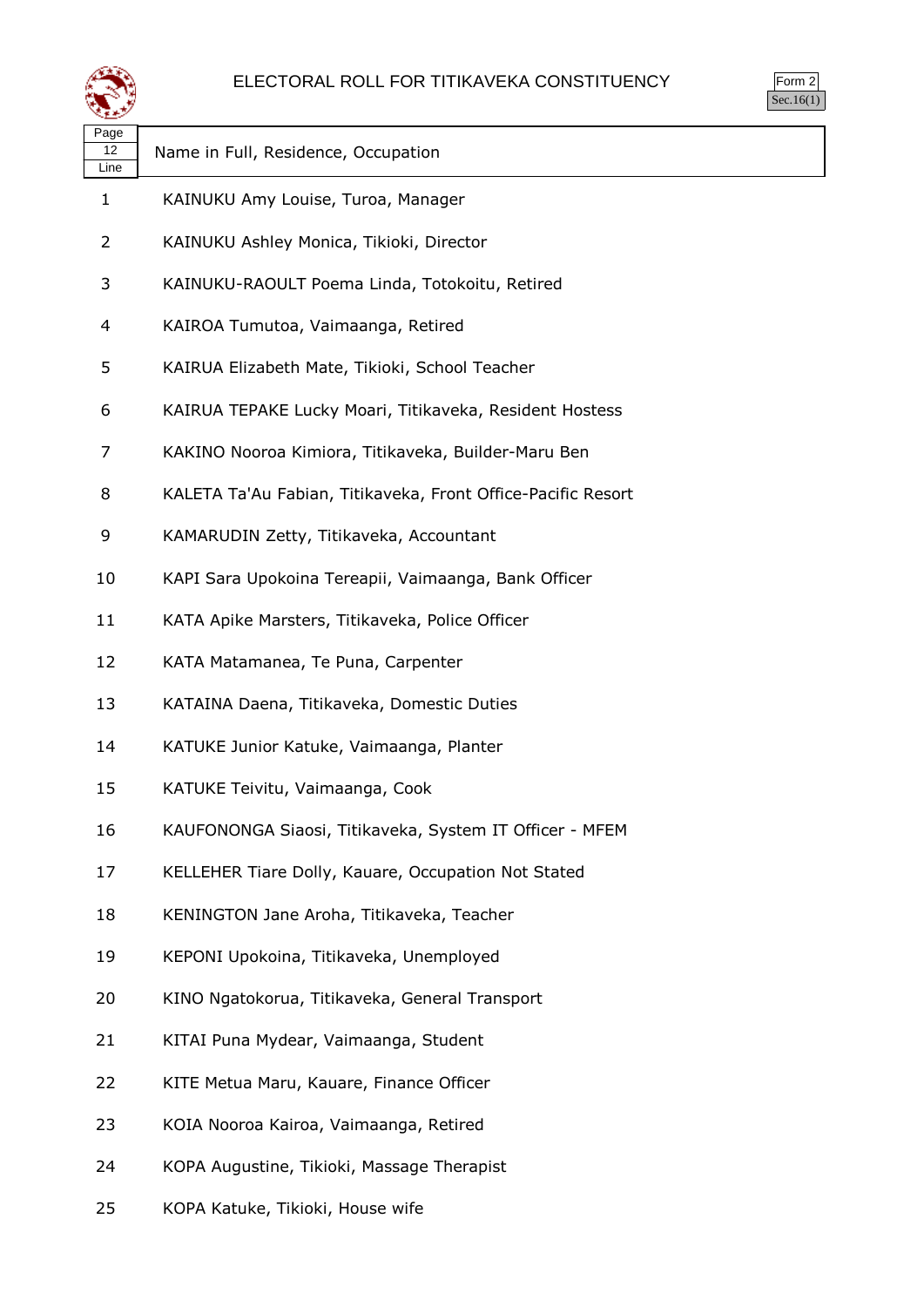

| ≍±≠                |                                                                    |
|--------------------|--------------------------------------------------------------------|
| Page<br>13<br>Line | Name in Full, Residence, Occupation                                |
| 1                  | KOPA Tutai, Tikioki, Prison Officer                                |
| 2                  | KOPA-RANKIN Leone Senator, Tikioki, Prime Foods-Freezer Filler     |
| 3                  | KOROA Marthalina, Titikaveka, Deli Supervisor                      |
| 4                  | KOTEKA Louis Turua, Vaimaanga, Builder                             |
| 5                  | KOTEKA Pauline Thelma, Tikioki, Home Duties                        |
| 6                  | LARKINS Pare, Kauare, Home Duties                                  |
| 7                  | LAURIE Simon Maxwell, Vaimaanga, Bank Manager                      |
| 8                  | LAURIE-KAUVAI Janine Marito, Vaimaanga, Managing Director          |
| 9                  | LAZARO Absalon, Vaimaanga, Bar Manager                             |
| 10                 | LAZARO Liana, Vaimaanga, Student                                   |
| 11                 | LAZARO Mama, Vaimaanga, Home Duties                                |
| 12                 | LAZARO Taki, Vaimaanga, Storeman                                   |
| 13                 | LEEMING Catherine Elizabeth, Titikaveka, Self employed             |
| 14                 | LEEMING David Alexander, Titikaveka, Pilot/Auditor                 |
| 15                 | LELAULU NanetteTua, Turoa, Artist                                  |
| 16                 | LE'MON Chiavanni Mania Mahia, Tikioki, Tax Adviser                 |
| 17                 | LEWIS-TATAM Kristina May, Avaavaroa(Titikaveka), Tourist Authority |
| 18                 | LINTON Abby Susan, Tikioki, Teacher                                |
| 19                 | LYON Stephen James, Titikaveka, Diver                              |
| 20                 | LYONS Steven, Turoa, Electrician                                   |
| 21                 | MACLEAN Steve Murray, Tikioki, Builder                             |
| 22                 | MACQUARIE Alistair Taupuru Ariki, Akapuao, LAM Engineer            |
| 23                 | MACQUARIE Hinano Mairenui, Akapuao, Planter                        |
| 24                 | MACQUARIE Rosemary Reureu Kotaa, Tikioki, Retired                  |
| 25                 | MACQUARIE Terito Temanava, Akapuao, Waitress                       |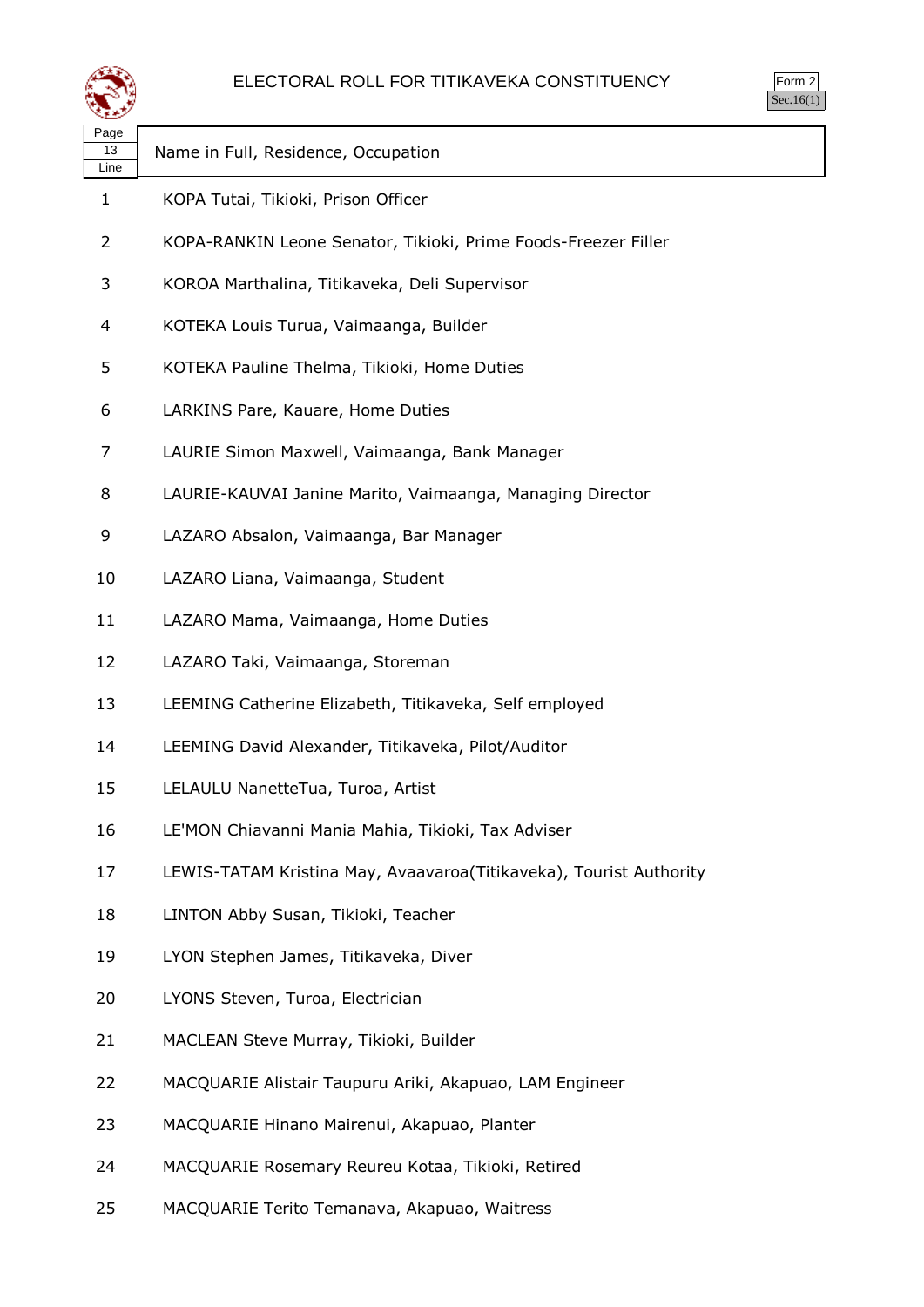



| ື້                 |                                                                              |
|--------------------|------------------------------------------------------------------------------|
| Page<br>14<br>Line | Name in Full, Residence, Occupation                                          |
| 1                  | MAEA Debora Ani, Titikaveka, Pharmacist                                      |
| 2                  | MAEA Maaotevaea James, Tikioki, Court Clerk                                  |
| 3                  | MAEVA Natasha, Vaimaanga, Home Executive                                     |
| 4                  | MAEVA Norma, Vaimaanga, Retired                                              |
| 5                  | MAEVA Pito Rau, Akapuao, Retired                                             |
| 6                  | MAEVA Pokotea, Vaimaanga, Retired                                            |
| 7                  | MAEVA Vainetutai O Lorita Penny, Akapuao, Domestic Duties                    |
| 8                  | MAIL Lincoln Thomas, Titikaveka, Company Director                            |
| 9                  | MAIREROA Maria, Vaimaanga, Home Executive                                    |
| 10                 | MAIREROA Ngatokorima, Vaimaanga, Agriculture Officer                         |
| 11                 | MANA Fariki, Kauare, Builder                                                 |
| 12                 | MANA Marie, Kauare, Babysitter                                               |
| 13                 | MANA Vaineakama Ngamata, Kauare, Home Duties                                 |
| 14                 | MANARANGI Anthony Mark, Kauare, Solicitor                                    |
| 15                 | MANUEL Christina, Vaimaanga, Travel Consultant                               |
| 16                 | MANUEL Grace, Turoa, Unemployed                                              |
| 17                 | MANUEL Iaveta Tavake, Te Puna, Student                                       |
| 18                 | MANUEL John, Te Puna, Project Field Officer                                  |
| 19                 | MANUEL Joseph, Vaimaanga, Fireman                                            |
| 20                 | MANUEL Shelley Anne, Titikaveka, Teacher                                     |
| 21                 | MANUEL-KARIKA Pari, Akapuao, Dental Administrator                            |
| 22                 | MANUIA Maarateina, Vaimaanga, Truck driver                                   |
| 23                 | MANU-STRICKLAND Alfred Roger Teatuanui Marcus, Kauare, Heavy Machine Operato |
| 24                 | MAOATE Annie, Vaimaanga, Housewife                                           |

MAOATE Georgina George Piri Tamariki, Avaavaroa(Titikaveka), Kitchenhand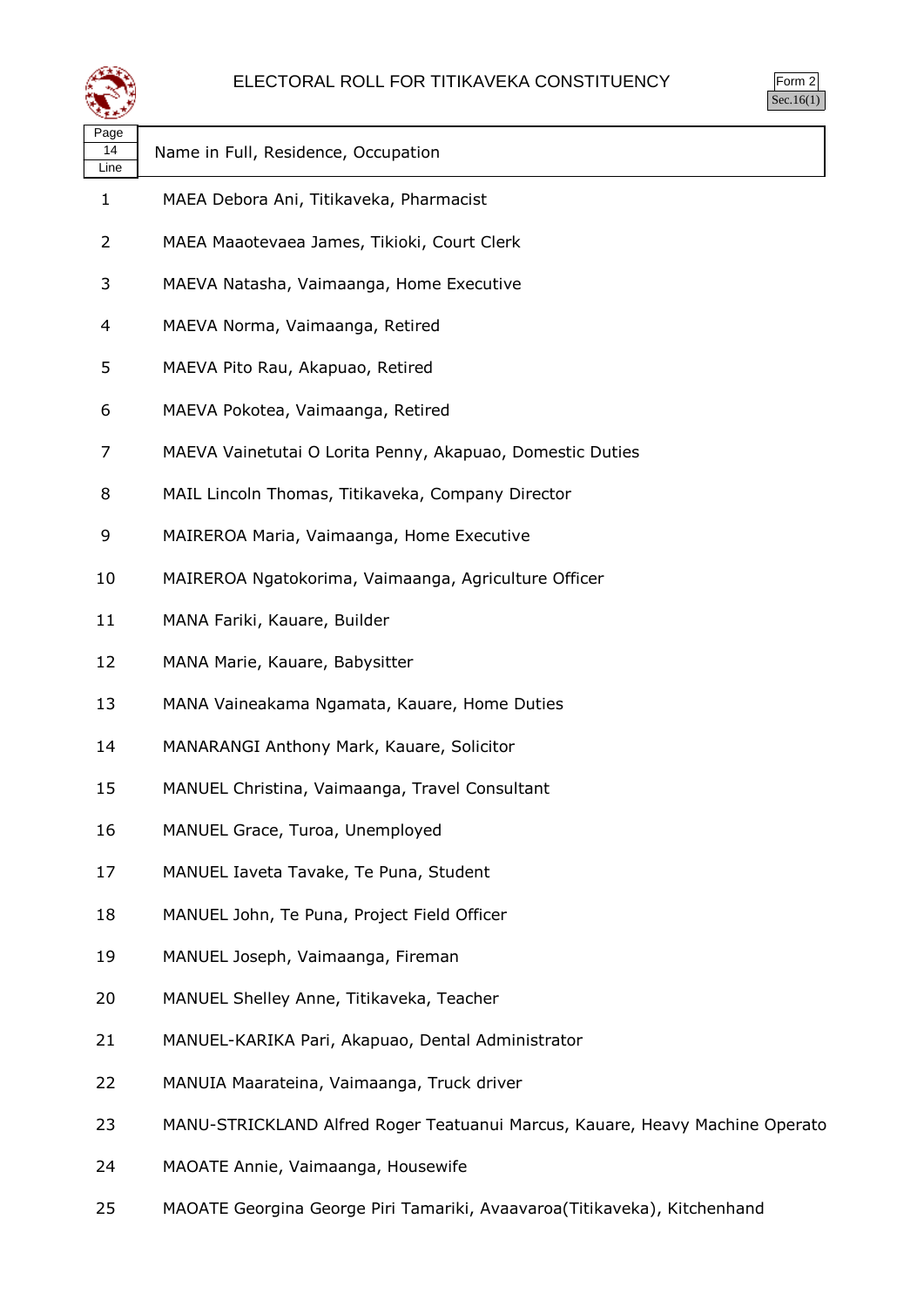### ELECTORAL ROLL FOR TITIKAVEKA CONSTITUENCY



| પ⊷                 |                                                        |
|--------------------|--------------------------------------------------------|
| Page<br>15<br>Line | Name in Full, Residence, Occupation                    |
| $\mathbf{1}$       | MAOATE Iriti, Kauare, Domestic Duties                  |
| 2                  | MAOATE Marokii Francis, Titikaveka, Contractor         |
| 3                  | MAOATE Paara Arthur, Vaimaanga, Tile Layer             |
| 4                  | MAOATE Tearuru Emma Jane, Vaimaanga, Secretary         |
| 5                  | MAOATE Tione John, Vaimaanga, Planter                  |
| 6                  | MAOATE Vaea Ruana, Vaimaanga, Self Employed            |
| 7                  | MAREARAI Daniel Kenneth, Akapuao, Student              |
| 8                  | MAREARAI Iriea, Akapuao, Housewife                     |
| 9                  | MAREARAI Miimetua, Akapuao, Retired                    |
| 10                 | MAREARAI V MAREARAI, Titikaveka, Free Lance            |
| 11                 | MAREARAI Walter, Akapuao, Planter                      |
| 12                 | MARERAKI Taki Taki, Turoa, Planter                     |
| 13                 | MARETA Claudine, Vaimaanga, Accounts Admin             |
| 14                 | MARETA Tereapii, Te Puna, Self Employed                |
| 15                 | MARETA RIA Temehani Liana Mari, Titikaveka, Sales Rep  |
| 16                 | MARINUS Peter Cornelis, Tikioki, Roman Catholic Priest |
| 17                 | MARSTERS David, Kauare, Groundsman                     |
| 18                 | MARSTERS Keith Sepha, Kauare, Builder                  |
| 19                 | MARSTERS Ngatuakana, Titikaveka, Self employed         |
| 20                 | MARSTERS Pokura Willie, Akapuao, Electrician           |
| 21                 | MARSTERS Punua, Titikaveka, Builder                    |
| 22                 | MARSTERS Rakoroa Sepha, Titikaveka, Pensioner          |
| 23                 | MARSTERS Raui, Tikioki, Ambulance Driver               |
| 24                 | MARSTERS Sharon Nareta, Kauare, Full Time Carer        |
| 25                 | MARSTERS Teinamoe, Titikaveka, Security                |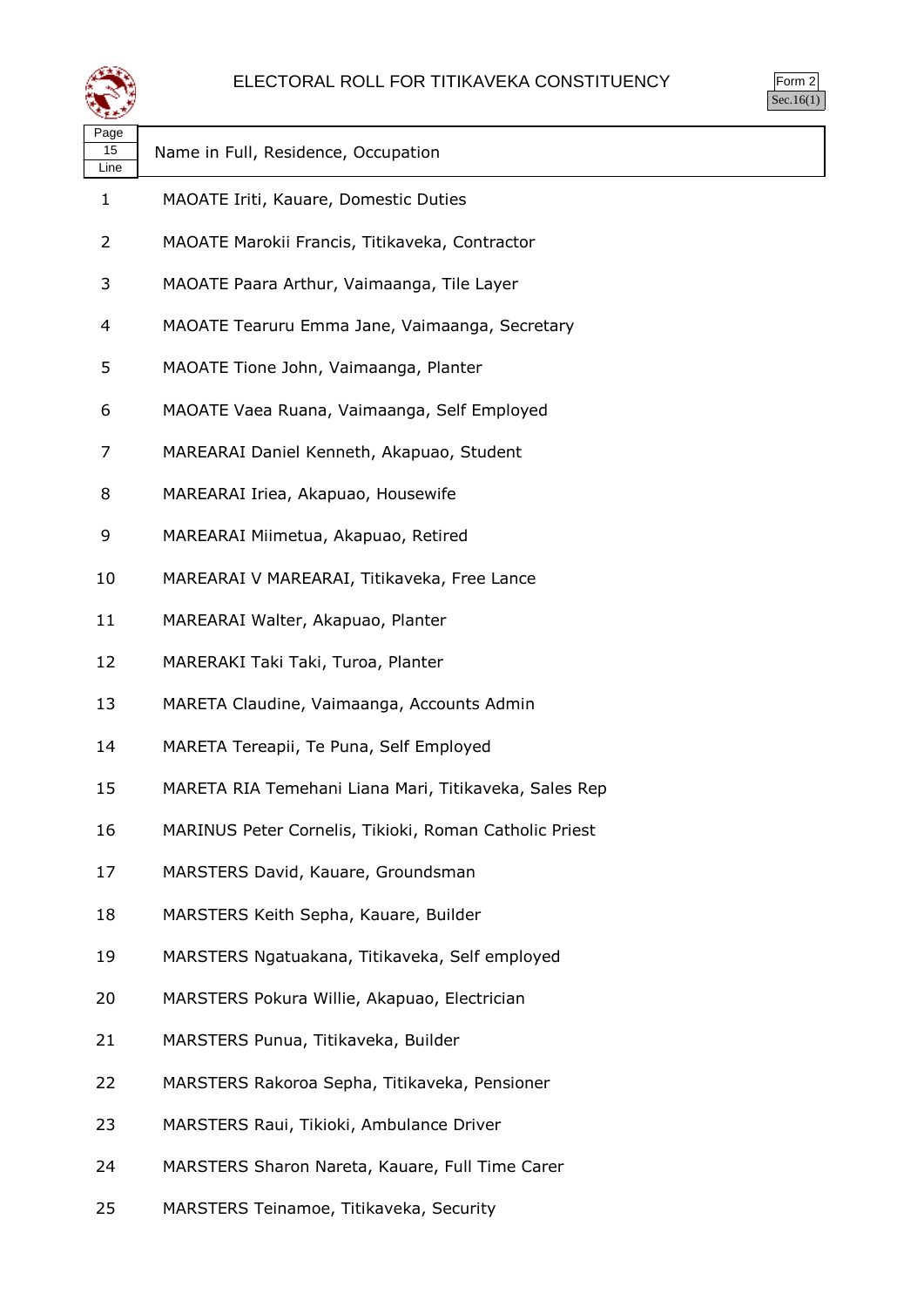

| ື້                 |                                                          |
|--------------------|----------------------------------------------------------|
| Page<br>16<br>Line | Name in Full, Residence, Occupation                      |
| 1                  | MARSTERS Teriitahi Malisa, Tikioki, Office Clerk         |
| 2                  | MARSTERS Tuanga Connal, Kauare, Moana Sands Front Office |
| 3                  | MARSTERS Upokoina, Tikioki, Home Duties                  |
| 4                  | MARSTERS Vaine Teremoana, Tikioki, Bar person            |
| 5                  | MATA Hugh Patiatia, Titikaveka, Self Employed            |
| 6                  | MATA Kareroa, Tikioki, Pensioner                         |
| 7                  | MATAA James, Akapuao, Carpenter                          |
| 8                  | MATAIAPO (APO) Ngaau, Kauare, Retired                    |
| 9                  | MATAIO Allan, Titikaveka, Banker                         |
| 10                 | MATAIO Junior, Titikaveka, Refrigeration Engineer        |
| 11                 | MATAIO Naomi Ru, Titikaveka, Salesperson                 |
| 12                 | MATAIO Tangi, Titikaveka, Clerk                          |
| 13                 | MATAIO Tutai Memory, Kauare, Waitress                    |
| 14                 | MATAMAKI Robert Moana, Akapuao, Chef                     |
| 15                 | MATAMAKI Tereapii Ben, Titikaveka, Student               |
| 16                 | MATAPO Elizabeth Margaret, Titikaveka, Housemaid         |
| 17                 | MATAPO Inano Moana, Turoa, Self Employed                 |
| 18                 | MATAPO Poomaikelani Elizabeth Ann, Titikaveka, Manager   |
| 19                 | MATAPO Robert, Tikioki, Manager                          |
| 20                 | MATAPO Tekaotiki, Tikioki, Retired                       |
| 21                 | MATAPO Temata, Titikaveka, Housekeeping                  |
| 22                 | MATAPO Tereapii, Titikaveka, Planter                     |
| 23                 | MATAPO Tevai Vaka, Turoa, Self Employed                  |
| 24                 | MATAPO Upoko Takau, Turoa, Nursing                       |
| 25                 | MATAROA Mataroa, Vaimaanga, Café Owner                   |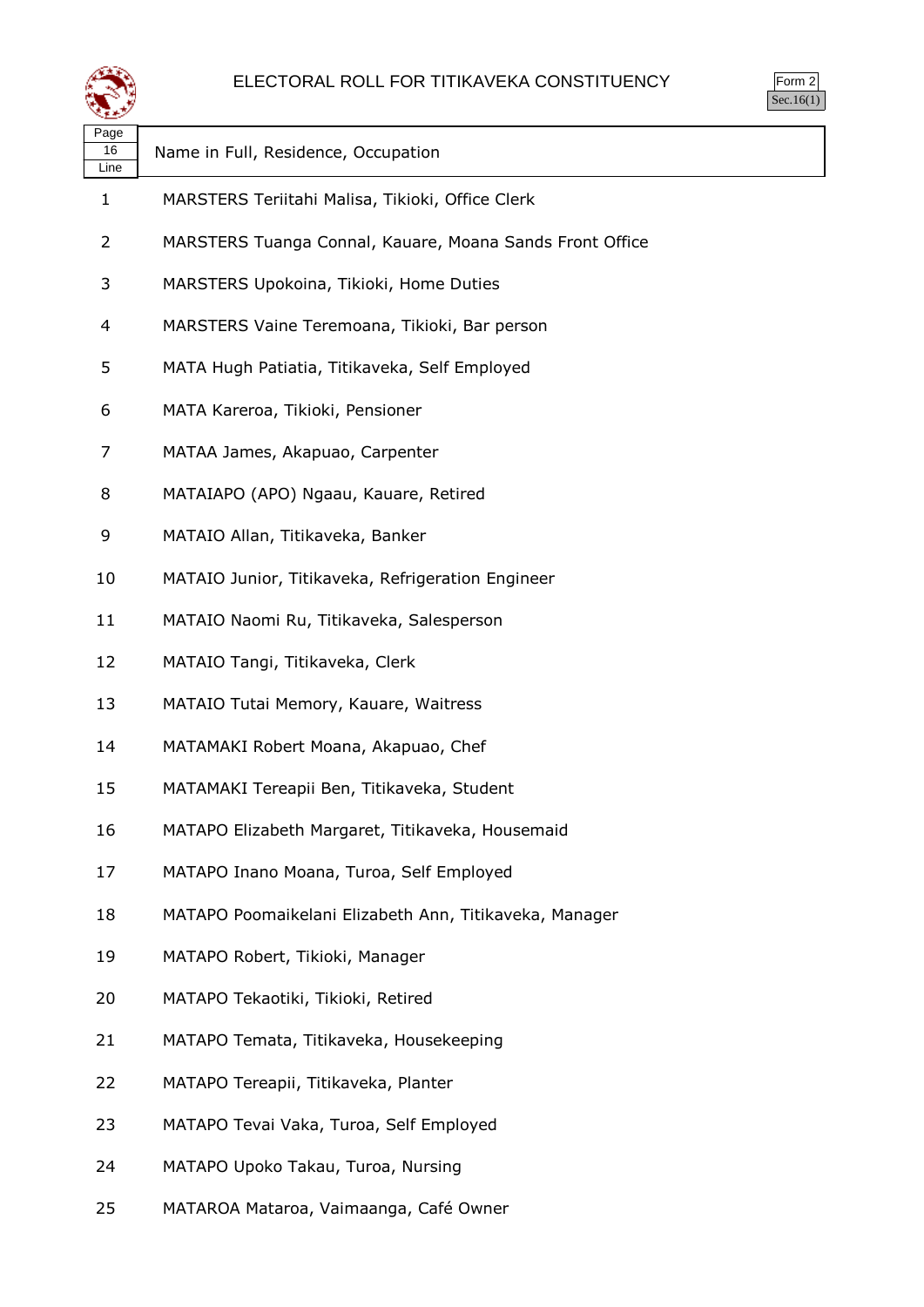

| Page<br>17<br>Line | Name in Full, Residence, Occupation                                             |
|--------------------|---------------------------------------------------------------------------------|
| 1                  | MATAROA-LAUAKI Stephanie Ema, Titikaveka, Personal Trainer- Rehabilitation & Mu |
| 2                  | MATATA Temuera Nathan, Vaimaanga, Car Groomer                                   |
| 3                  | MATENGA Ani Patricia Teina, Titikaveka, Audit Officer                           |
| 4                  | MATENGA Anna Pepe, Titikaveka, Retired                                          |
| 5                  | MATENGA Edwina, Kauare, Finance Officer                                         |
| 6                  | MATENGA Jane, Akapuao, Domestic Duties                                          |
| 7                  | MATENGA Janet Reuela, Kauare, Medical Officer                                   |
| 8                  | MATENGA Karalani, Akapuao, General MANAGER                                      |
| 9                  | MATENGA Margharet, Akapuao, Public Servant                                      |
| 10                 | MATENGA Teariki, Akapuao, Occupation Not Stated                                 |
| 11                 | MATENGA Teariki Jnr, Akapuao, Self Employed                                     |
| 12                 | MATENGA Tepaeru, Akapuao, Clerk - Tattslotto                                    |
| 13                 | MATENGA Tutai, Akapuao, Public Servant                                          |
| 14                 | MATENGA TAUU Moana Sarah, Akapuao, Accounts Officer                             |
| 15                 | MATENGA-SMITH Taiora Lei, Tikioki, Occupation Not Stated                        |
| 16                 | MCBRIDE Anthony Toga, Vaimaanga, Builder                                        |
| 17                 | MCBRIDE Robin Paul, Titikaveka, Restaurant Owner                                |
| 18                 | MCBRIDE Rory Souther, Totokoitu, Self Employed                                  |
| 19                 | MCDONALD Joshua Tiera, Vaimaanga, Truck Operator                                |
| 20                 | MCLEAN Te Arii Vaine te Taua o te Rai, Vaimaanga, Car Groomer                   |
| 21                 | MCMAHON Anne Tereapii, Tikioki, P.A/ Office manager                             |
| 22                 | METI Anita, Turoa, Bar and Restaurant Staff                                     |
| 23                 | METI Bamby, Turoa, RETIRED                                                      |
| 24                 | METI Nooroa, Turoa, Retired                                                     |
| 25                 | MILLER Marina Eri-Te-Ana, Tikioki, Self Employed                                |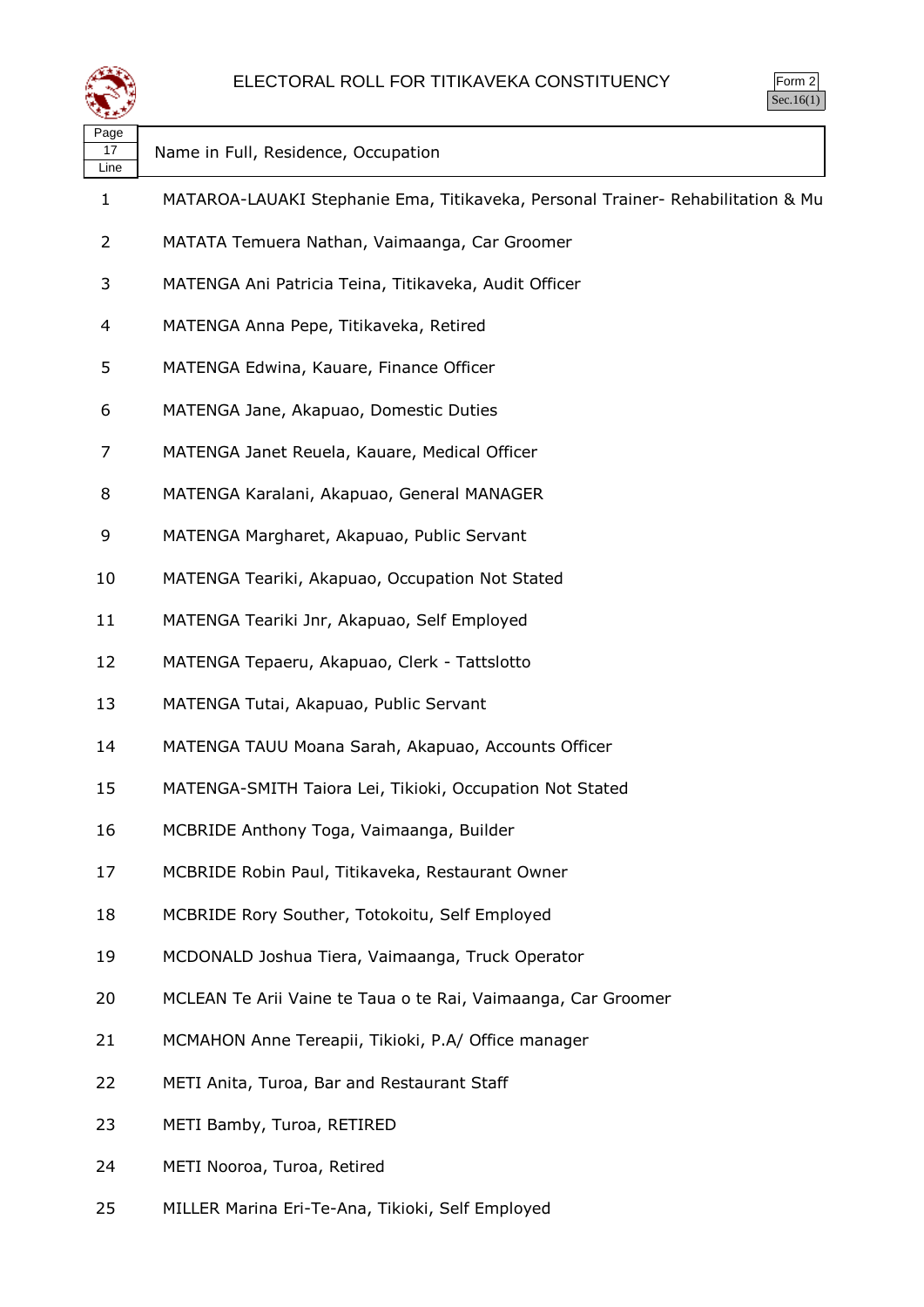

| วrm<br>╯<br>u |
|---------------|
|               |

| પ∓≭У               |                                                                   |
|--------------------|-------------------------------------------------------------------|
| Page<br>18<br>Line | Name in Full, Residence, Occupation                               |
| $\mathbf{1}$       | MILLER Maryanne Patricia, Kauare, Project Manager                 |
| 2                  | MINO Keanu Ronald, Turoa, Builder                                 |
| 3                  | MIRIA Aporo, Vaimaanga, Police Officer                            |
| 4                  | MIRIA Teline, Vaimaanga, Packer                                   |
| 5                  | MIRIAU Howard Auati, Kauare, Retired                              |
| 6                  | MIRIAU Uti Noopurakau, Kauare, Retired                            |
| 7                  | MITCHELL Elia, Titikaveka, Builder                                |
| 8                  | MITCHELL Michael Crawford, Titikaveka, Lawyer                     |
| 9                  | MOA Christina Marie, Vaimaanga, Director                          |
| 10                 | MOA Nikki, Turoa, Catering                                        |
| 11                 | MOEROA David, Tikioki, Retired                                    |
| 12                 | MOEROA Nooroa, Tikioki, Retired                                   |
| 13                 | MOETAUA Mii-Metua Uqunda, Vaimaanga, Home Executive               |
| 14                 | MOETAUA Ngariki-O-Tini Robin, Akapuao, Student                    |
| 15                 | MOKOROA Nukumaeaea Tima, Vaimaanga, Student                       |
| 16                 | MOKOTUPU Keith A'dair, Vaimaanga, Builder                         |
| 17                 | MOORE Debra Jean, Titikaveka, Manager                             |
| 18                 | MOORE John Mackintosh, Titikaveka, Manager                        |
| 19                 | MOORE Travis Bruce, Vaimaanga, Builder                            |
| 20                 | MUNRO Donald, Vaimaanga, Technical Engineer                       |
| 21                 | MUNRO Duncan Noa Kataina, Vaimaanga, Student                      |
| 22                 | MUNRO Finlay, Vaimaanga, Student                                  |
| 23                 | MUNRO Terence Joseph Alexander, Vaimaanga, Student                |
| 24                 | MURARE Makara Kainuku Jnr, Tikioki, Senio Field Officer (TAU)     |
| 25                 | MURARE Teokotai Billie Jean Tangata, Titikaveka, Sales Assistance |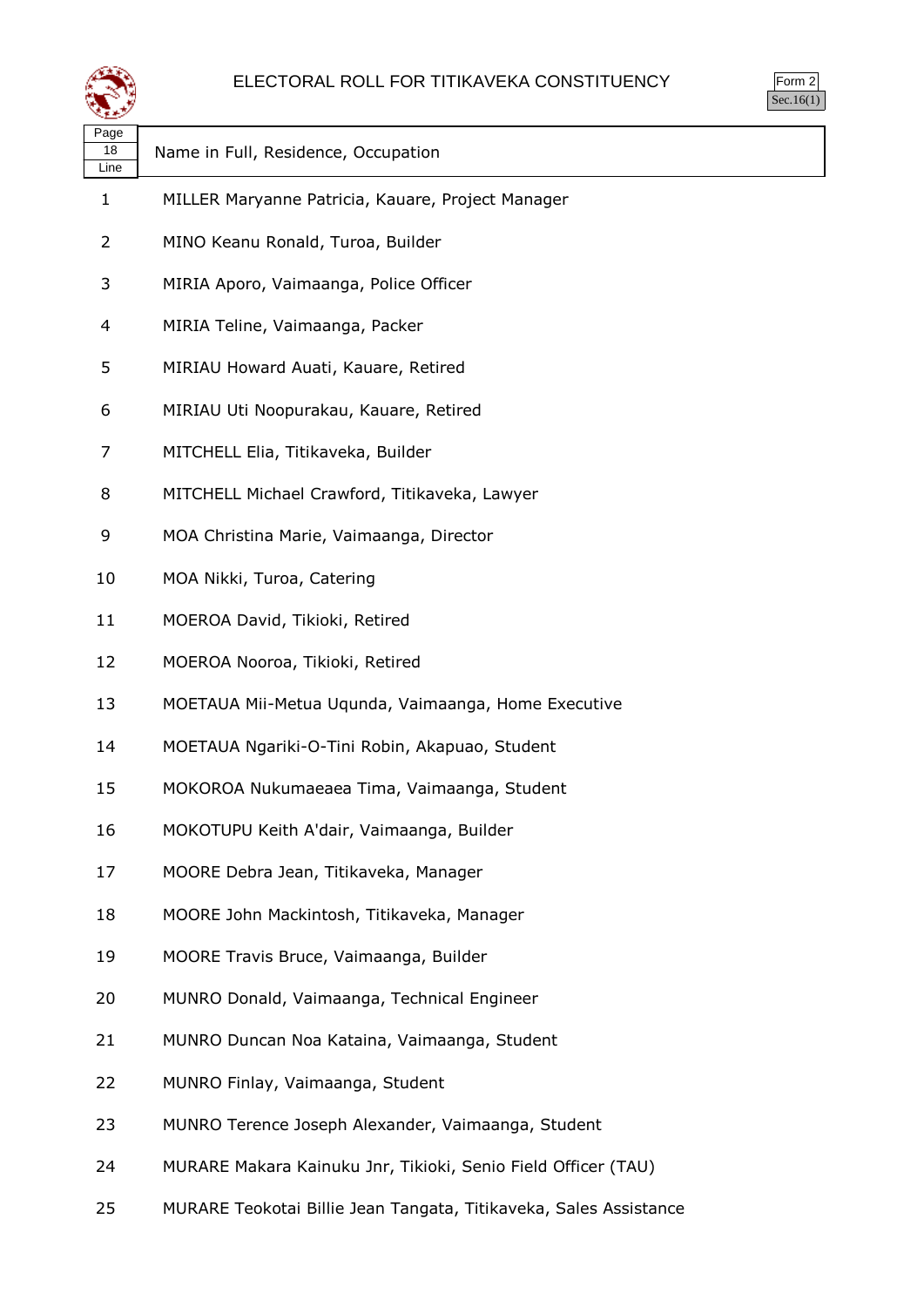

| Page<br>19<br>Line | Name in Full, Residence, Occupation                                 |
|--------------------|---------------------------------------------------------------------|
| 1                  | MURCHIE Graham McGregor, Titikaveka, Occupation Not Stated          |
| 2                  | MURCHIE Komera Rakaitekura Molly, Titikaveka, Waitress              |
| 3                  | MURRAY Stephen, Kauare, Mechanic                                    |
| 4                  | MURRAY Vaine, Kauare, Teacher                                       |
| 5                  | NAEA Steven Junior, Turoa, Plumber                                  |
| 6                  | NAPA Bruce Anthony, Titikaveka, Airport Authority                   |
| 7                  | NAPA Chantal Theodora Desiree, Vaimaanga, Broadcaster               |
| 8                  | NAPA David Tamatapu, Akapuao, Car Groomer                           |
| 9                  | NAPA Joseph Puai, Vaimaanga, Engineer                               |
| 10                 | NAPA Lorna Ngarangi, Akapuao, Student                               |
| 11                 | NAPA Samuela JD, Titikaveka, Hotel Manager                          |
| 12                 | NAPA Selina, Akapuao, Self employed                                 |
| 13                 | NAPA Shane Tereinga, Akapuao, Self Employed                         |
| 14                 | NAPA Shania Merle Desiree, Vaimaanga, Waitress-Lagoon Breeze Villas |
| 15                 | NEALE Harry Hickson, Kauare, Teacher                                |
| 16                 | NEILSON Alexander Nicholas, Titikaveka, Unemployed                  |
| 17                 | NEWBIGGING Sharon Francis, Vaimaanga, Restaurateur                  |
| 18                 | NEWMAN Grant Stuart, Vaimaanga, Retired                             |
| 19                 | NEWNHAM Eric Andrew Ti, Tikioki, Brewer                             |
| 20                 | NEWNHAM Nadine Noovai, Tikioki, General Manager                     |
| 21                 | NEWPORT Christina Ann, Vaimaanga, Consultant                        |
| 22                 | NEWPORT Maurice Norman, Tikioki, Musician & Film Technician         |
| 23                 | NGA Miriama, Vaimaanga, Shop Assistant                              |
| 24                 | NGAATA Maara Metua, Turoa, Butchery Supervisor-Foodland             |

NGAATA Mii Mary Anne, Tikioki, Domestic Duties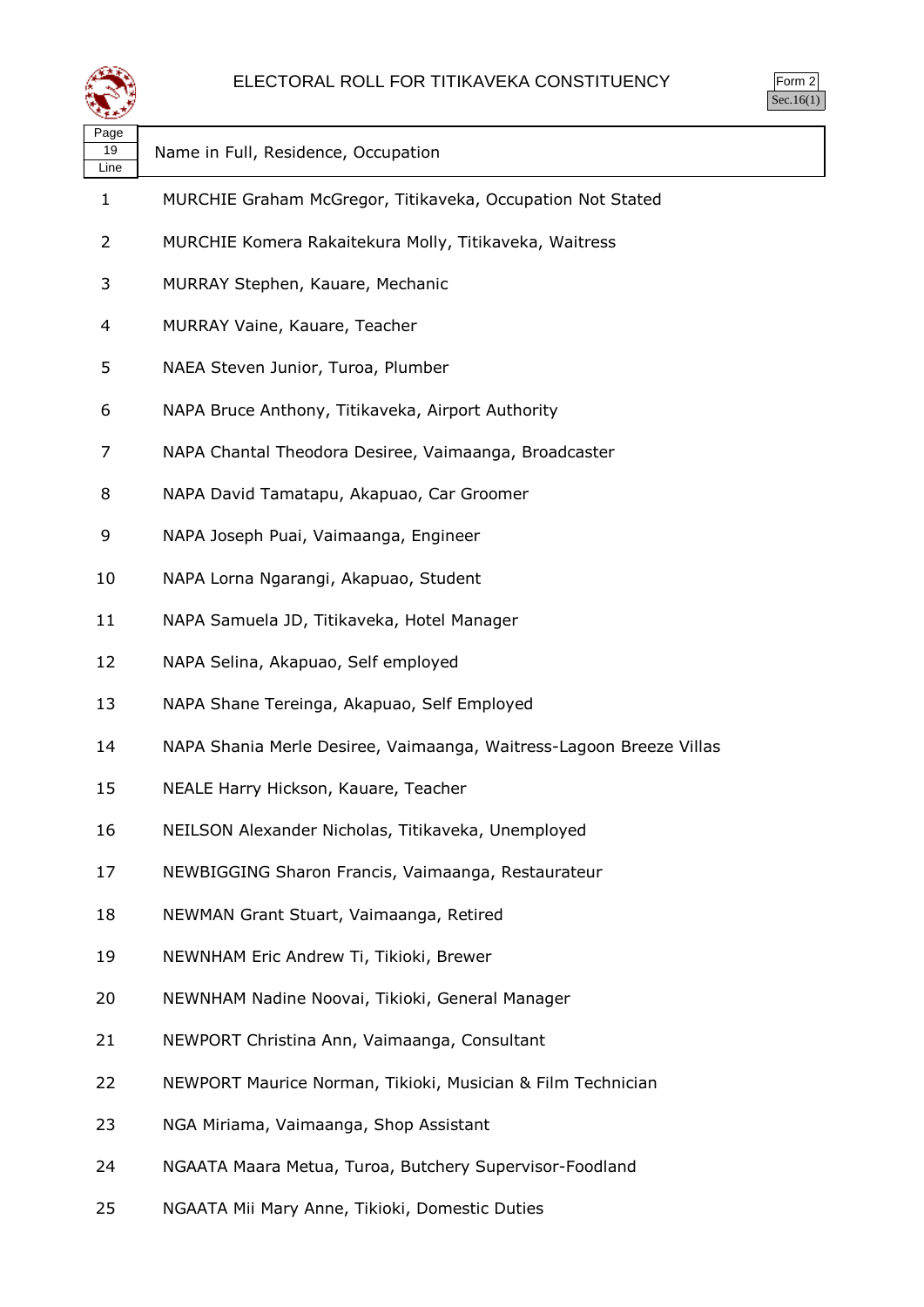

| rm<br>ч, |
|----------|
|          |

| ເ±ະ∕               |                                                                   |
|--------------------|-------------------------------------------------------------------|
| Page<br>20<br>Line | Name in Full, Residence, Occupation                               |
| 1                  | NGAATA Tekuraauia, Vaimaanga, Cook                                |
| 2                  | NGAATA William, Tikioki, Builder                                  |
| 3                  | NGAAU Clarke Gary, Kauare, labourer                               |
| 4                  | NGAAU Mana, Kauare, Hori Signs Handyman                           |
| 5                  | NGAAU Ngatokoa, Kauare, Mechanic                                  |
| 6                  | NGAAU Patrick, Turoa, Managing Director                           |
| 7                  | NGAAU Poko Aerengarau, Turoa, Retired                             |
| 8                  | NGAAU Teremoana, Titikaveka, Retired                              |
| 9                  | NGAMATA Joseph, Vaimaanga, Airport Manager                        |
| 10                 | NGAMATA-FORTES Moari Jane, Vaimaanga, Secretary                   |
| 11                 | NGAMETUA Ngatamaine, Turoa, Self Employed                         |
| 12                 | NGAPARE Matangaro, Te Puna, Home Duties                           |
| 13                 | NGAPARE Matthew, Tikioki, Sales Worker Prime Foods                |
| 14                 | NGAPARE Moeroa, Titikaveka, Housewife                             |
| 15                 | NGAPARE Stephen, Tikioki, Tellie Marketing                        |
| 16                 | NGAPARE Teurukura Kare Tupuna, Tikioki, Warehouse Assistant -CITC |
| 17                 | NGAPARE Turua, Tikioki, Carpenter                                 |
| 18                 | NGARUA Phiann Tiana, Tikioki, MFEM Intern                         |
| 19                 | NGARUA Philadelphia, Tikioki, Radiographer                        |
| 20                 | NGATOKO Moeroa, Kauare, Home Duties                               |
| 21                 | NGATOKORUA Deisa, Titikaveka, Self Employed                       |
| 22                 | NGATOKORUA James, Titikaveka, Self Employed                       |
| 23                 | NGATOKORUA Kate Marina, Tikioki, Policy Analyst                   |
| 24                 | NIA Tevaerangi, Vaimaanga, Housekeeper                            |
|                    |                                                                   |

NIAKIUTA Rei Kimiora-O-George, Vaimaanga, Unemployed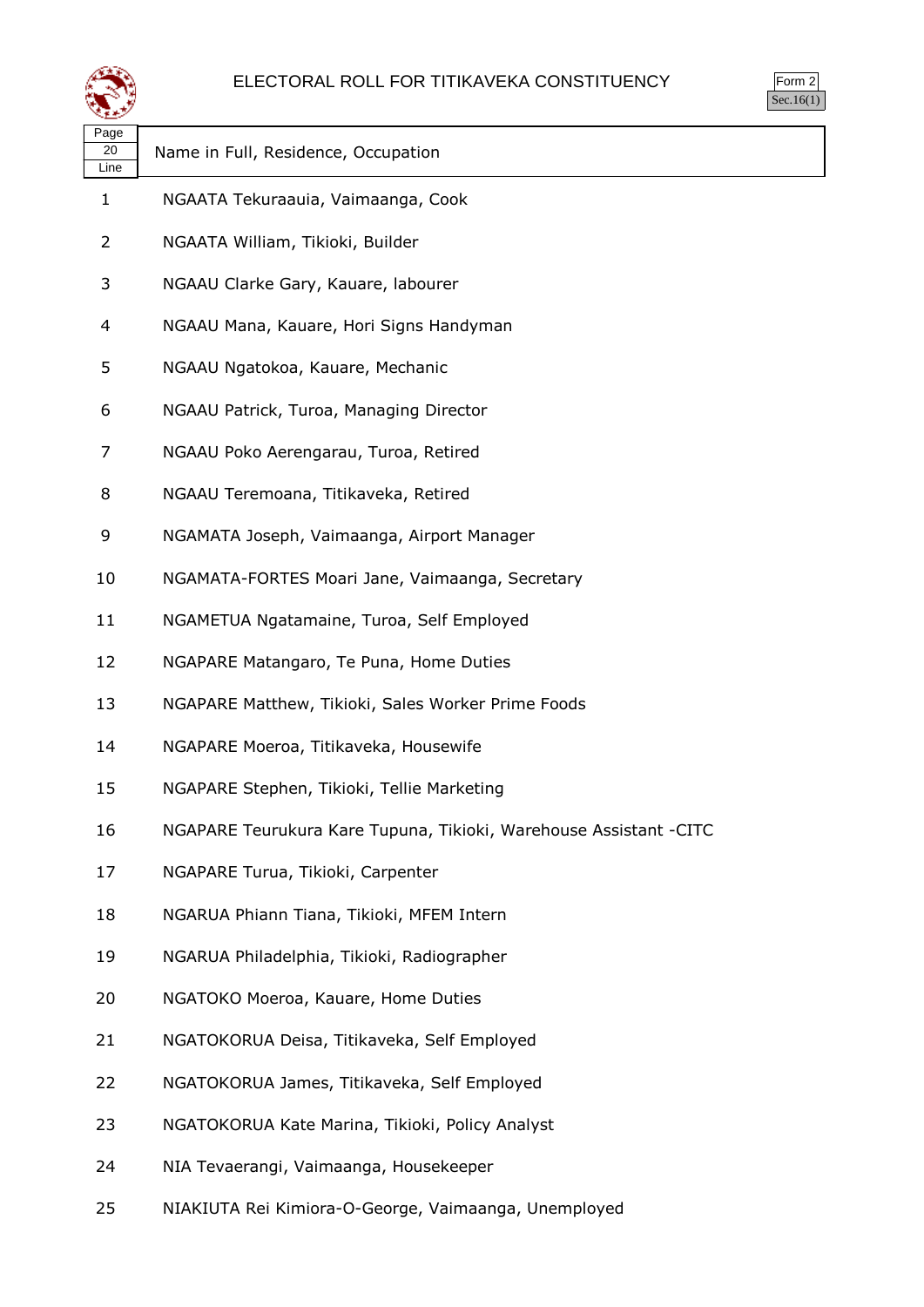

| s.<br>rm |  |
|----------|--|
|          |  |

| Page<br>21<br>Line | Name in Full, Residence, Occupation                              |
|--------------------|------------------------------------------------------------------|
| $\mathbf{1}$       | NICHOLAS Tai Grant, Tikioki, Lawyer                              |
| 2                  | NIKOIA Makua, Titikaveka, Electrical Apprentice                  |
| 3                  | NIXON Adam, Vaimaanga, Tourist Operator                          |
| 4                  | NIXON Sarah, Vaimaanga, Tourist Operator                         |
| 5                  | NOOTUTAI Tae, Avaavaroa(Titikaveka), Health Inspector            |
| 6                  | NOOVAO Mareta, Vaimaanga, Secretary                              |
| 7                  | NOOVAO Marise Tutai, Vaimaanga, Not stated                       |
| 8                  | NOOVAO Meti Alexander, Tikioki, Grooming-Rentals (Supervisor)    |
| 9                  | NOOVAO Setephano, Titikaveka, Student                            |
| 10                 | NUMANGA Charlie, Turoa, Operational Custom Service Man           |
| 11                 | NUMANGA Elmond, Vaimaanga, Housewife                             |
| 12                 | NUMANGA Hauavaine Takai, Turoa, Accounts Clerk                   |
| 13                 | NUMANGA Karakia Teariki, Turoa, Shop Owner                       |
| 14                 | NUMANGA Teariki William, Vaimaanga, Marketing Executive          |
| 15                 | NUMANGA Terepai Beniamina, Turoa, Pharmacist-Rarotonga Hospital  |
| 16                 | NUMANGA Tu-Maiata Josephine Riri, Turoa, Student                 |
| 17                 | OKIRUA Okirua, Titikaveka, Labourer                              |
| 18                 | OLAH Andrew Nicholas, Avaavaroa(Titikaveka), Business Management |
| 19                 | OLLIVER Donald James, Turoa, Retired                             |
| 20                 | OLLIVER Rebecca Ruth Marie Teinano, Titikaveka, Accounts         |
| 21                 | ONA Rua Ngatae, Tikioki, Retired                                 |
| 22                 | ONA Teariki Putokotoko, Tikioki, Retired                         |
| 23                 | OOLDERS Cecilia, Tikioki, Retired                                |
| 24                 | OOLDERS Oliver Murray David, Tikioki, Construction               |
| 25                 | OPO Meljo Ratu, Vaimaanga, Home Duties                           |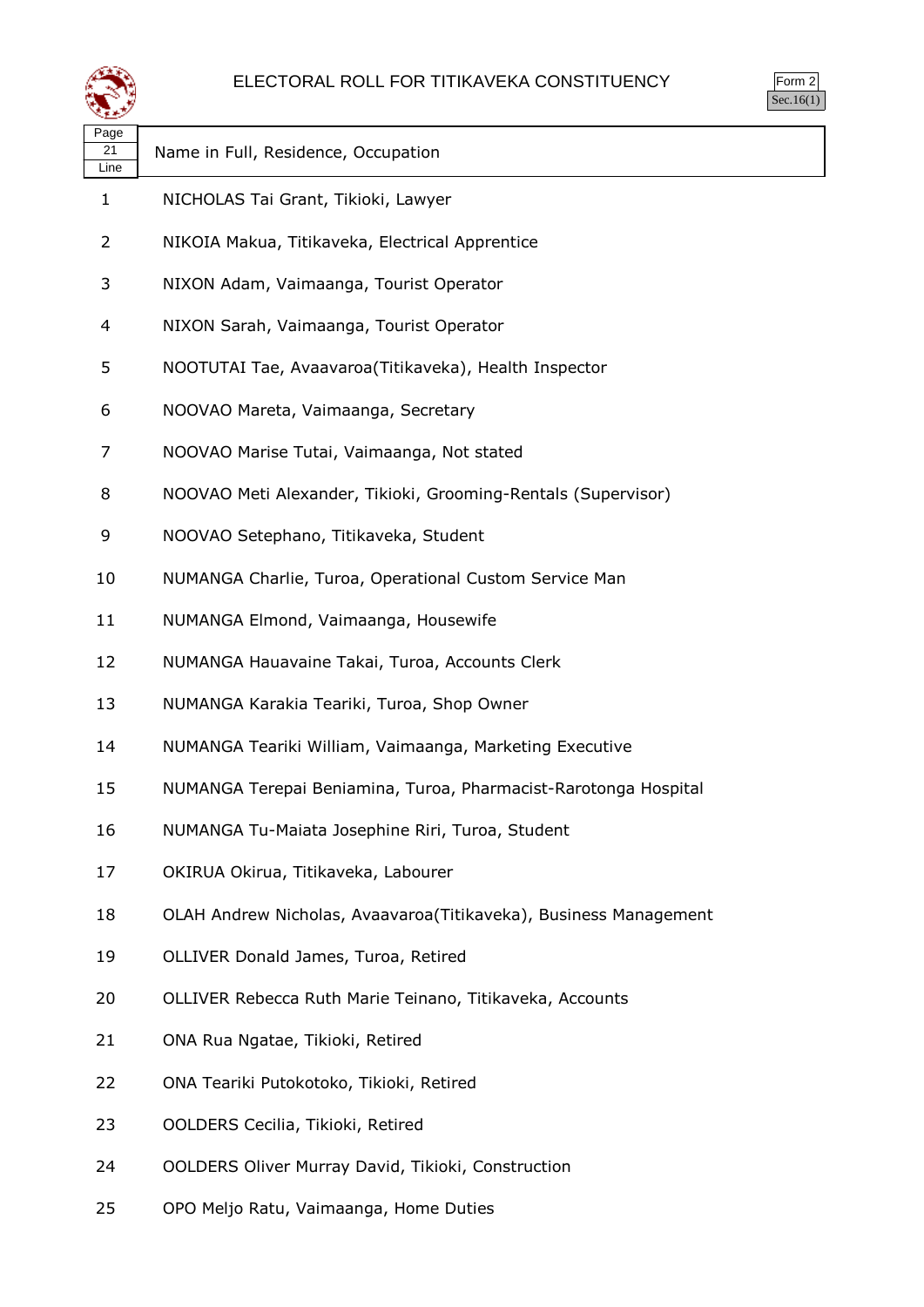



| فتفقي              |                                                                       | $rac{1}{2}$ |
|--------------------|-----------------------------------------------------------------------|-------------|
| Page<br>22<br>Line | Name in Full, Residence, Occupation                                   |             |
| $\mathbf{1}$       | OPO Riaro, Vaimaanga, Baker                                           |             |
| 2                  | OPO Tepaeru, Vaimaanga, Self Employed                                 |             |
| 3                  | OPO Utia Turoa, Titikaveka, Student                                   |             |
| 4                  | PANGE Charlie Joe, Titikaveka, Minister of Religion - CICC            |             |
| 5                  | PANGE Ina, Titikaveka, Orometua Vaine                                 |             |
| 6                  | PAPA Tungane Teokotai Vainepoto, Turoa, Kia Orana Ambassadors Manager |             |
| 7                  | PAPATUA Kathy, Vaimaanga, Marketing Manager, Bluesky                  |             |
| 8                  | PAPATUA Tuaine, Vaimaanga, Musician - Self employed                   |             |
| 9                  | PARKER Allen Lesley, Vaimaanga, Director of Audit                     |             |
| 10                 | PARKER Edward, Vaimaanga, Budget Analyst                              |             |
| 11                 | PARKER Laiana Matauri, Vaimaanga, Treasury Officer-MFEM               |             |
| 12                 | PARKER Lloyd Ria, Titikaveka, Unemployed                              |             |
| 13                 | PARKER Mareva, Vaimaanga, Shop Assistant                              |             |
| 14                 | PARKER Tutai, Vaimaanga, Retired                                      |             |
| 15                 | PARUTU Teokotai Mautea, Titikaveka, Carpenter                         |             |
| 16                 | PATAI Teariki, Kauare, Driver                                         |             |
| 17                 | PATIA Ngatokorua Fernandez, Akapuao, Tour Guide                       |             |
| 18                 | PAUKA Emere, Vaimaanga, Teacher                                       |             |
| 19                 | PAVAI TANGA Mereana, Titikaveka, Nanny                                |             |
| 20                 | PEKEPO Nadia Tutai Rouru, Tikioki, Chef                               |             |
| 21                 | PERKINS Ian James, Akapuao, Music Teacher                             |             |
| 22                 | PERKINS Veronica Ann, Akapuao, Teacher                                |             |
| 23                 | PETER Turua Ua Makatea, Akapuao, Housewife                            |             |
| 24                 | PETERS Ngamata, Titikaveka, Occupation Not Stated                     |             |
| 25                 | PEYROUX Alexandria Fleur, Vaimaanga, Occupation Not Stated            |             |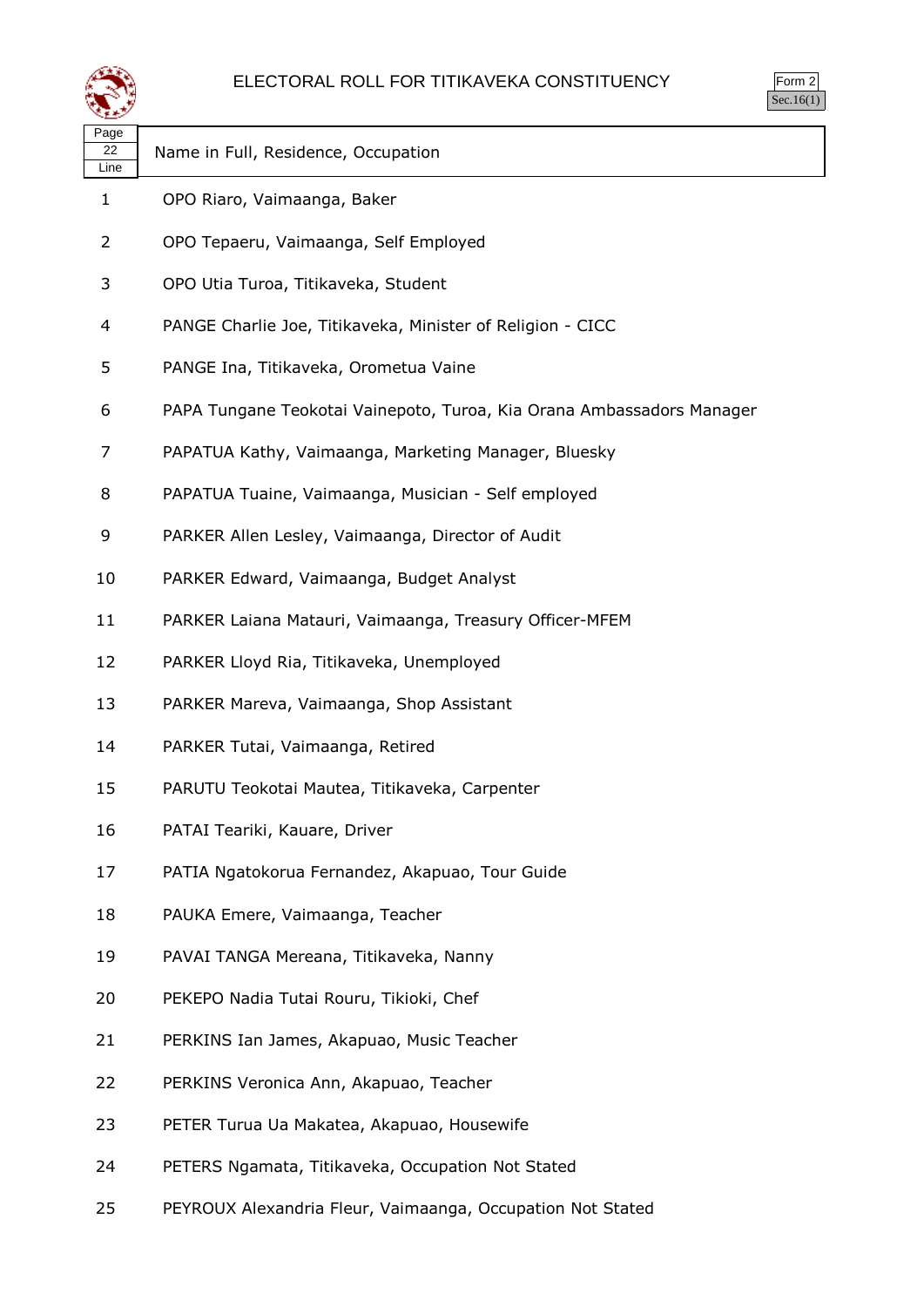

| Page<br>23<br>Line | Name in Full, Residence, Occupation                         |
|--------------------|-------------------------------------------------------------|
| 1                  | PEYROUX Marie Ani Rima, Vaimaanga, Chief                    |
| 2                  | PEYROUX Oliver, Avaavaroa(Titikaveka), Retired              |
| 3                  | PEYROUX Sharlene Edith, Titikaveka, Domestic duties         |
| 4                  | PEYROUX Tamsin Noeline, Kauare, Occupation Not Stated       |
| 5                  | PEYROUX William, Titikaveka, Retired                        |
| 6                  | PHILIPA Tereapii, Vaimaanga, Home Duties                    |
| 7                  | PICKERING Alovi Terito, Kauare, University Student          |
| 8                  | PICKERING Arthur, Avaavaroa(Titikaveka), Operation Manager  |
| 9                  | PICKERING Benjamin John, Kauare, Sales Assistant            |
| 10                 | PIERCE Dora, Titikaveka, Shop Assistant                     |
| 11                 | PIERCE Emilie Temere Joan, Kauare, Finance Officer          |
| 12                 | PIHO Huria, Tikioki, Meteorological Trainee                 |
| 13                 | PIHO Puapii, Tikioki, Tour Guide                            |
| 14                 | PINIATA Katoa Eugene, Tikioki, Delivery                     |
| 15                 | PIRI Ani-Tia, Kauare, Travel Consultant                     |
| 16                 | PIRI Teariki Jeffrey, Kauare, Engineer TCI                  |
| 17                 | POA Antonia Ngahuia Atarangi, Titikaveka, Marketing Manager |
| 18                 | POILA John, Titikaveka, Builder's Labourer                  |
| 19                 | POILA Ngatamaine, Tikioki, Pre-School Teacher               |
| 20                 | POILA Nooroa, Titikaveka, Operator                          |
| 21                 | POILA DANIEL Rangi, Titikaveka, Shop Assistant              |
| 22                 | POKIA Betty Mary, Kauare, Retired                           |
| 23                 | POKIA David John, Kauare, Builder                           |
| 24                 | POKIA Inakura, Turoa, Housewife                             |
|                    |                                                             |

POKIA Makiroa Moeroa, Turoa, Planter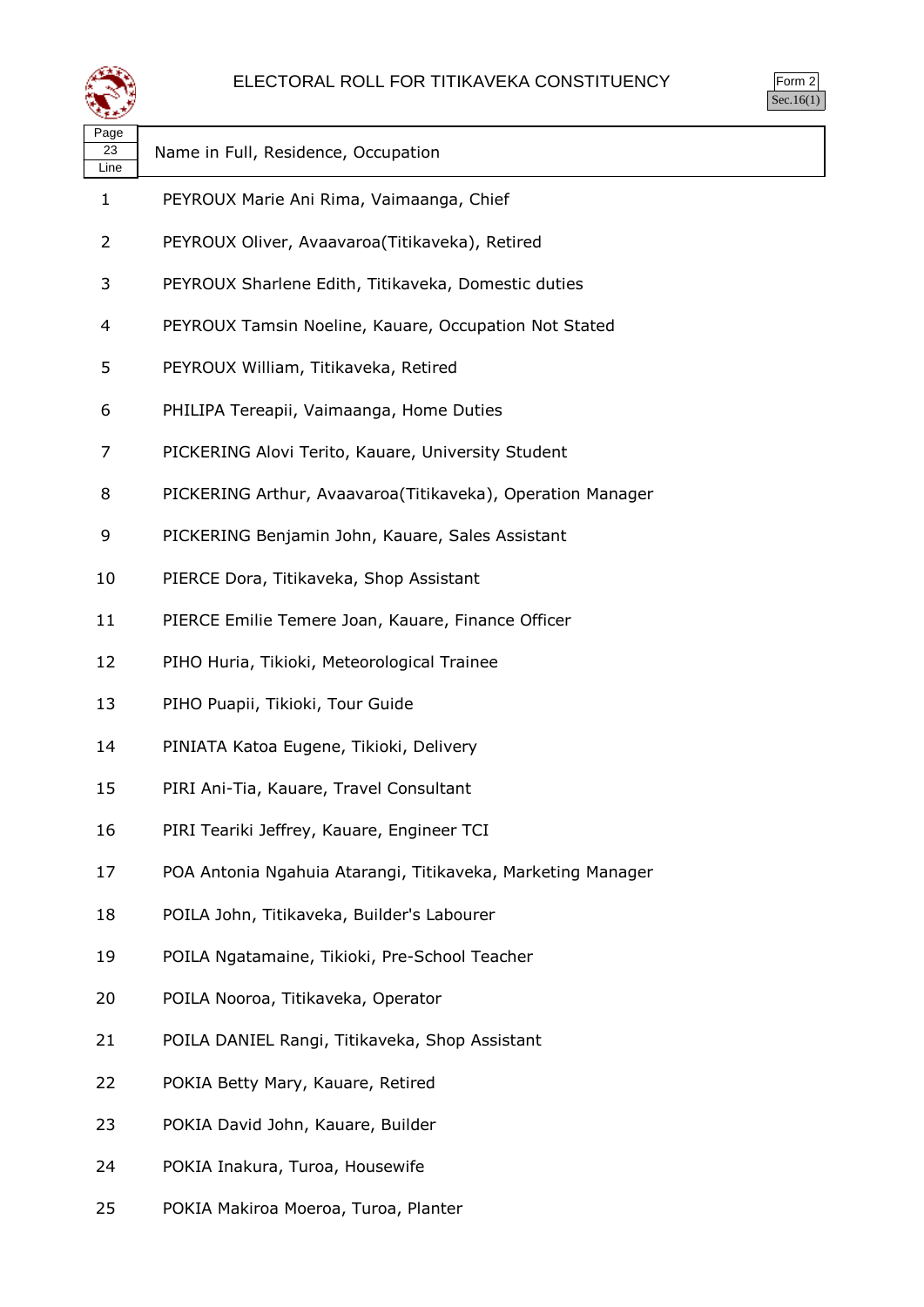

| Page<br>24<br>Line | Name in Full, Residence, Occupation                       |
|--------------------|-----------------------------------------------------------|
| $\mathbf{1}$       | POKIA Manoa, Turoa, Planter                               |
| 2                  | POKIA Sheraldine Carmel, Kauare, Solicitor & Mediator     |
| 3                  | POKINO Rayla Grace Salamatta, Tikioki, Debtors Clerk      |
| 4                  | POKOTEA Noeline, Turoa, Pastry Worker                     |
| 5                  | PONINI Ngatokorua, Titikaveka, Home Executieve            |
| 6                  | PORA Georgina Agnes Elizabeth, Tikioki, Assistant - TAV   |
| 7                  | PORIO Helen, Titikaveka, Housekeeping                     |
| 8                  | POTORU Tangata Terepai, Akapuao, Teacher Aide             |
| 9                  | POTORU Teiaa-Mataara, Akapuao, Primary Teacher            |
| 10                 | POUAO Tuainekore Laruch, Vaimaanga, Student               |
| 11                 | PRASAD Tia-Maree Aphrodite Rochelle, Kauare, Bank Officer |
| 12                 | PRESTON Raymond Stanley, Kauare, Company Director         |
| 13                 | PRESTON Rongo, Kauare, Duty Host                          |
| 14                 | PRICE Matakino, Vaimaanga, Office Administrator           |
| 15                 | PUATI Jordan Futter, Tikioki, Student                     |
| 16                 | PUATI Samantha, Titikaveka, Teacher                       |
| 17                 | PUATI Teina William, Tikioki, Bartender                   |
| 18                 | PUIA Amene Davis Uriarau, Titikaveka, Foreman             |
| 19                 | PUIA Mere, Vaimaanga, Teacher                             |
| 20                 | PUIA Ngeretamariki, Kauare, Office Administrator          |
| 21                 | PUIA Paioro Te Ariki, Vaimaanga, Frequency Doctor         |
| 22                 | PUKEITI Danny Tauvira, Tikioki, Self Employed             |
| 23                 | PUKEITI Lesley-Rere, Titikaveka, Student                  |
| 24                 | PUKEITI Terepai, Te Puna, Housemaid                       |

PUNA Louisa, Papaaroa, Housewife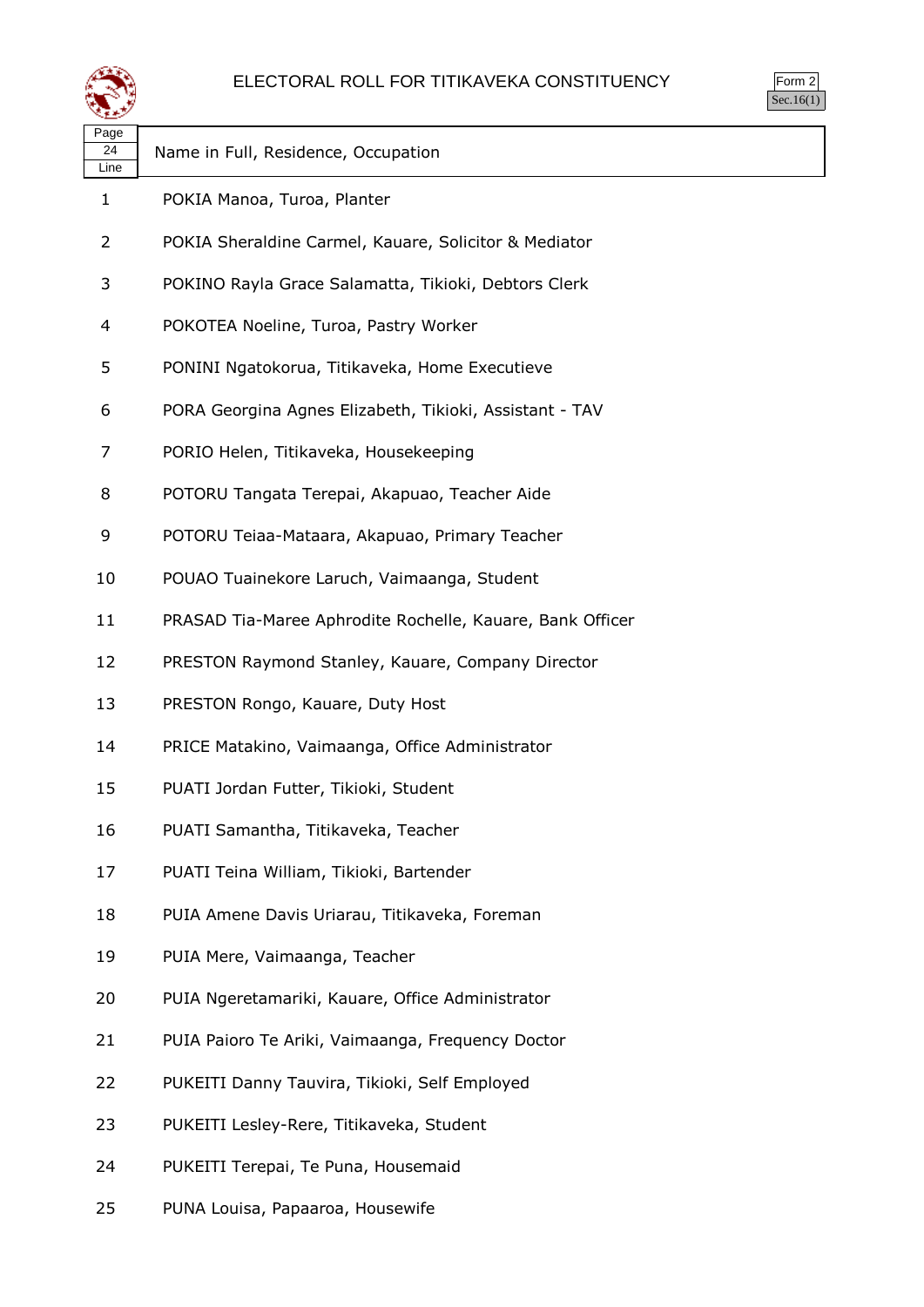

| .)rm |
|------|
| ÷    |

| र∓⊁        |                                                          |
|------------|----------------------------------------------------------|
| Page<br>25 | Name in Full, Residence, Occupation                      |
| Line       |                                                          |
| 1          | PUNA Russell, Papaaroa, Pastor                           |
| 2          | PURDY Angela Lilian, Titikaveka, Self Employed           |
| 3          | PUREAU Manase, Turoa, Planter                            |
| 4          | PUREAU Paul, Titikaveka, fireman                         |
| 5          | PUREAU Pauline Jean Young, Turoa, Primary School Teacher |
| 6          | PUREAU Peter, Turoa, Police Officer                      |
| 7          | PUREAU-PUKEITI Tauvira Darin, Akapuao, Student           |
| 8          | PUREAU-PUKEITI Trina Maria, Tikioki, Compliance          |
| 9          | PUTAIRI David, Titikaveka, Waiter                        |
| 10         | PUTIARE Tereapii, Kauare, Kitchen Hand                   |
| 11         | RADREKUSA Mata Tearii, Vaimaanga, Waitress               |
| 12         | RAIROA Mathew, Vaimaanga, Student                        |
| 13         | RANGI David, Tikioki, Manager (CITC Supermarket)         |
| 14         | RANGI Shelley Marie, Tikioki, Café Worker                |
| 15         | RANGINUI-MOORE Ngaoa, Tikioki, Managing Director         |
| 16         | RANI Ngametua Bernadino, Kauare, Labourer                |
| 17         | RANI Wilson, Titikaveka, Water Technician (MOIP)         |
| 18         | RASMUSSEN Beresford, Kauare, Project Officer             |
| 19         | RASMUSSEN Georgina Lavinia, Kauare, Travel Consultant    |
| 20         | RASMUSSEN Joseph Tearoa, Vaimaanga, Self employed        |
| 21         | RATA Moerouru Josephine, Titikaveka, Tax Officer         |
| 22         | RATA Nooroa, Turoa, Domestic Duties                      |
| 23         | RAU ATUATIKA Moka Manogi Lakieto, Titikaveka, Baker      |
| 24         | RAU ATUATIKA Vaia Rau, Titikaveka, Baker                 |

RAUKETE Maki, Vaimaanga, Retired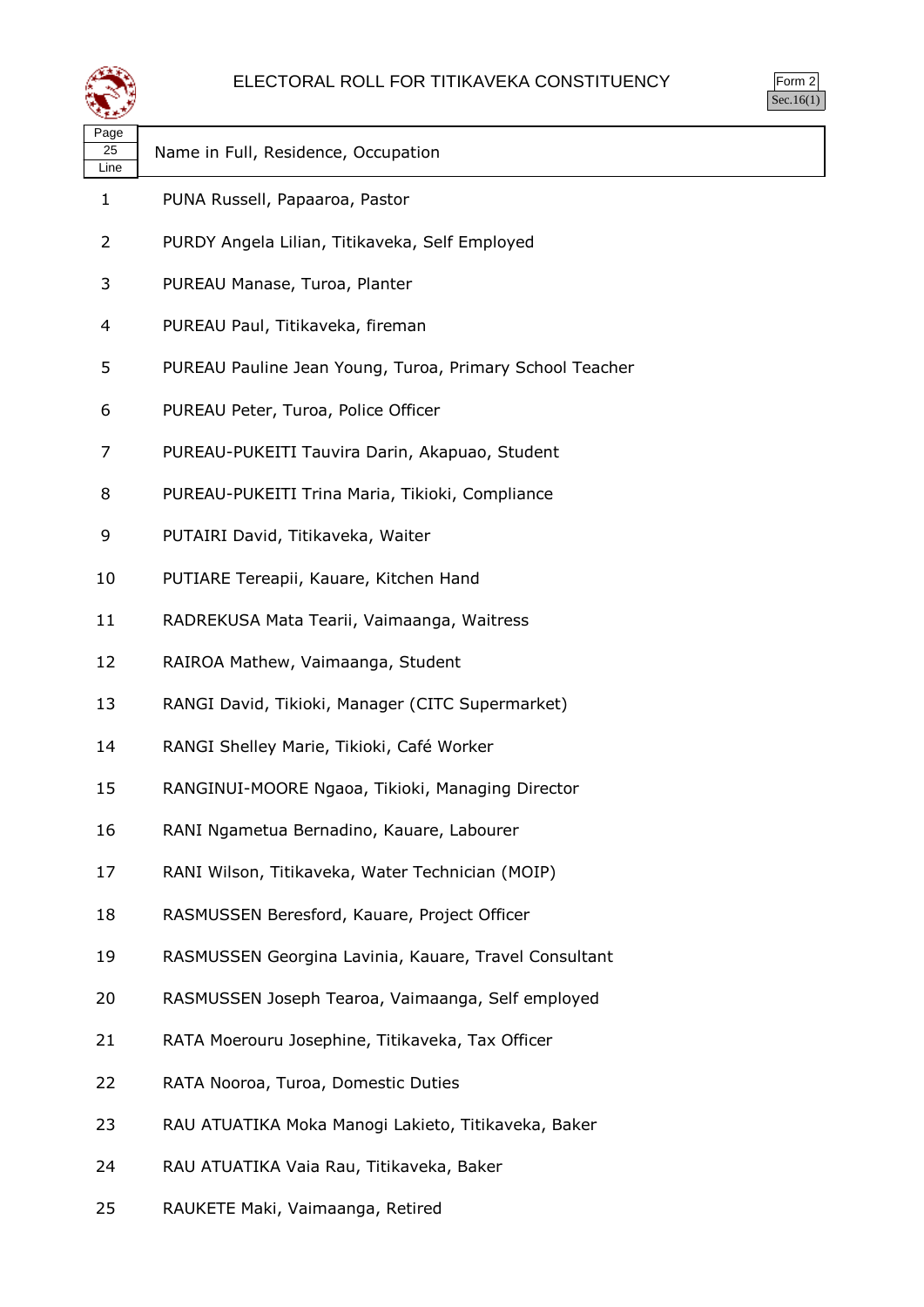



| لتستعيثا           |                                                                  |  |
|--------------------|------------------------------------------------------------------|--|
| Page<br>26<br>Line | Name in Full, Residence, Occupation                              |  |
| 1                  | RAUTI Teokotai Michelle, Vaimaanga, Teacher                      |  |
| 2                  | REASON Derek John, Vaimaanga, Coy Director                       |  |
| 3                  | REASON Sandra, Vaimaanga, Director                               |  |
| 4                  | REED Teresa Anne, Titikaveka, Sales & Marketing Manager          |  |
| 5                  | REID April, Titikaveka, Housekeeping                             |  |
| 6                  | REMUERA Keni, Titikaveka, Home Executive                         |  |
| 7                  | RENNIE Amber Caroline Manea, Vaimaanga, Mother                   |  |
| 8                  | RENNIE Cathleen Rachel, Titikaveka, Motelier                     |  |
| 9                  | RENNIE Jamie Noel, Titikaveka, Building                          |  |
| 10                 | RENNIE John David Maoate, Titikaveka, Teacher                    |  |
| 11                 | RENNIE Jordan, Titikaveka, Operator                              |  |
| 12                 | RENNIE Ngametua, Akapuao, Housewife                              |  |
| 13                 | RENNIE William James, Tikioki, Hotelier                          |  |
| 14                 | RERE Ngatokorua Marjorie, Titikaveka, Sales Assistant - CITC     |  |
| 15                 | RIMAMOTU Rima Junior, Vaimaanga, Restaurateur                    |  |
| 16                 | RIO Leanne Rose, Vaimaanga, Landscape                            |  |
| 17                 | ROBATI Chanel Talitha, Turoa, Student                            |  |
| 18                 | ROBERTSON Cameron John, Avaavaroa(Titikaveka), Hotelier          |  |
| 19                 | ROBERTSON Dorothy, Avaavaroa(Titikaveka), Hotelier               |  |
| 20                 | RONGO Ngaoa, Titikaveka, Telemarketer                            |  |
| 21                 | RORIKI Daniel, Tikioki, Motor Mechanic                           |  |
| 22                 | ROSSOUW Dean Oloff, Vaimaanga, Carpenter                         |  |
| 23                 | ROSSOUW Marcelle Monique, Vaimaanga, Chartered Accountant        |  |
| 24                 | RUAINE Nooroa Nga Soon, Titikaveka, Planter, Builder Drain layer |  |

RUAPORO Barbara, Turoa, Manageress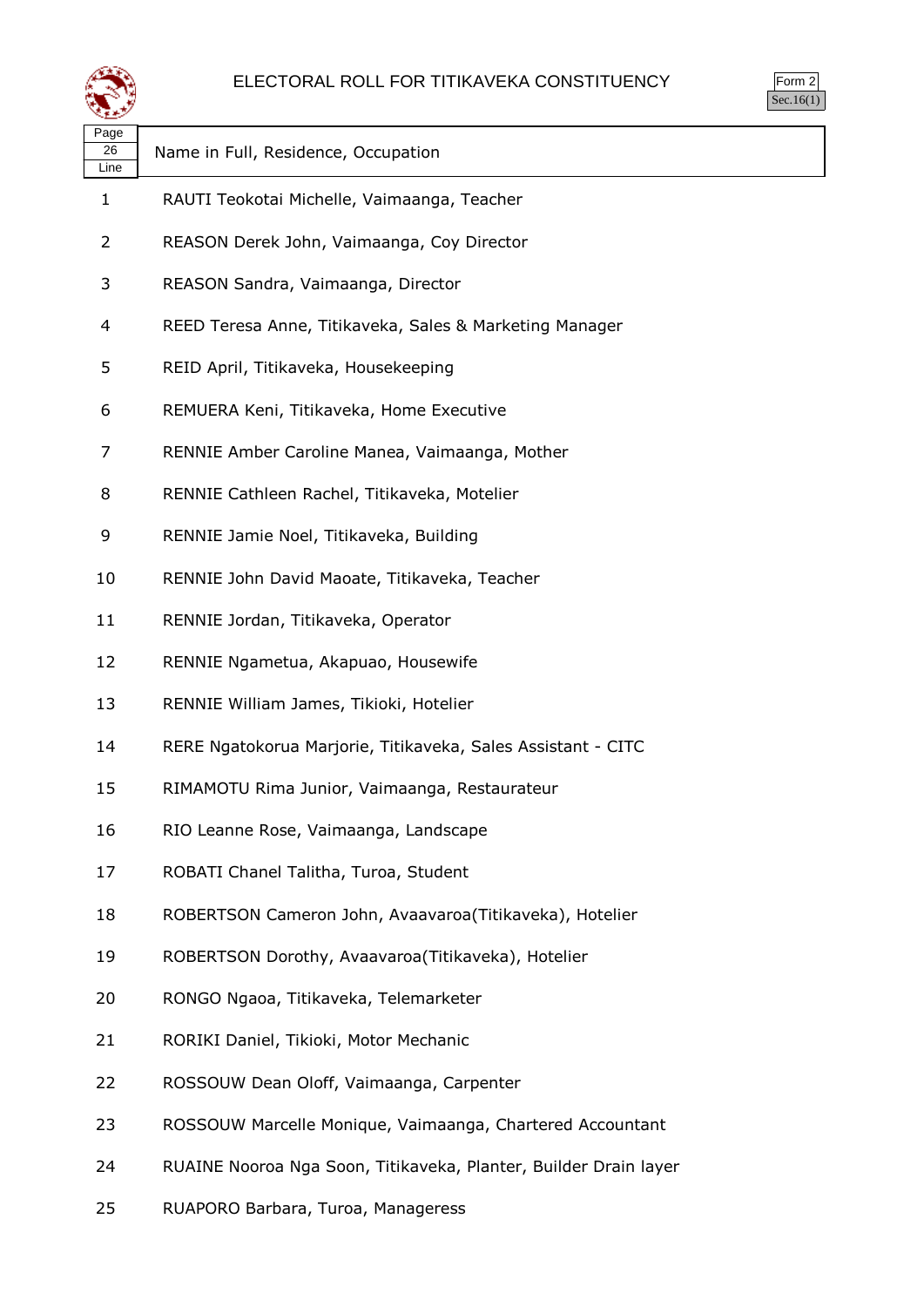### ELECTORAL ROLL FOR TITIKAVEKA CONSTITUENCY



| يوجي               |                                                            | OC.10( |
|--------------------|------------------------------------------------------------|--------|
| Page<br>27<br>Line | Name in Full, Residence, Occupation                        |        |
| 1                  | RUAPORO Benjamin Kautai, Turoa, Shop Keeper                |        |
| 2                  | RUAPORO Kautai Tiakana, Turoa, Fireman                     |        |
| 3                  | RUAPORO Ngatipa, Avaavaroa(Titikaveka), Retired            |        |
| 4                  | RUAPORO Tekura, Avaavaroa(Titikaveka), Retired             |        |
| 5                  | RUARAU Jacob, Turoa, Baker                                 |        |
| 6                  | RUATITA Rangi Thomas, Akapuao, Builder                     |        |
| 7                  | RUBENA Jane Ngari, Tikioki, Housewife                      |        |
| 8                  | RUSSEL Ngatokorua, Titikaveka, Domestic Duties             |        |
| 9                  | RUSSELL-TEARETOA Clifford, Titikaveka, Driver              |        |
| 10                 | RUTA Sela, Kauare, Waiteressing                            |        |
| 11                 | SAMUEL Rei, Turoa, Chef                                    |        |
| 12                 | SAMUEL Sam Puati, Tikioki, Retired                         |        |
| 13                 | SAMUELA John, Vaimaanga, Unemployed                        |        |
| 14                 | SAMUELA Jonathan Mara, Vaimaanga, Panel beater             |        |
| 15                 | SAMUELA WAULA Veronica, Vaimaanga, Tangaroa Tours employee |        |
| 16                 | SAUNDERS Andrew James, Tikioki, Police Officer             |        |
| 17                 | SAUNDERS Kim Bernadette Frances, Tikioki, Lawyer           |        |
| 18                 | SCHRODER Esther Vainu, Kauare, Retired                     |        |
| 19                 | SCHRODER Walter James Gavin, Titikaveka, Retired           |        |
| 20                 | SHAN SEI FAN Arii Manu Jean Mare, Tikioki, Builder         |        |
| 21                 | SHEPHERD Vernalee Ngametua, Vaimaanga, Room Attendant      |        |
| 22                 | SHORT Blondie Terito, Titikaveka, Sales Representative     |        |
| 23                 | SHORT Cecilia Etura, Vaimaanga, Administrator              |        |
| 24                 | SHORT Eri-Te-Ana Moetuma, Tikioki, Student                 |        |
| 25                 | SHORT Henry Ina McAllister, Titikaveka, Tour Guide         |        |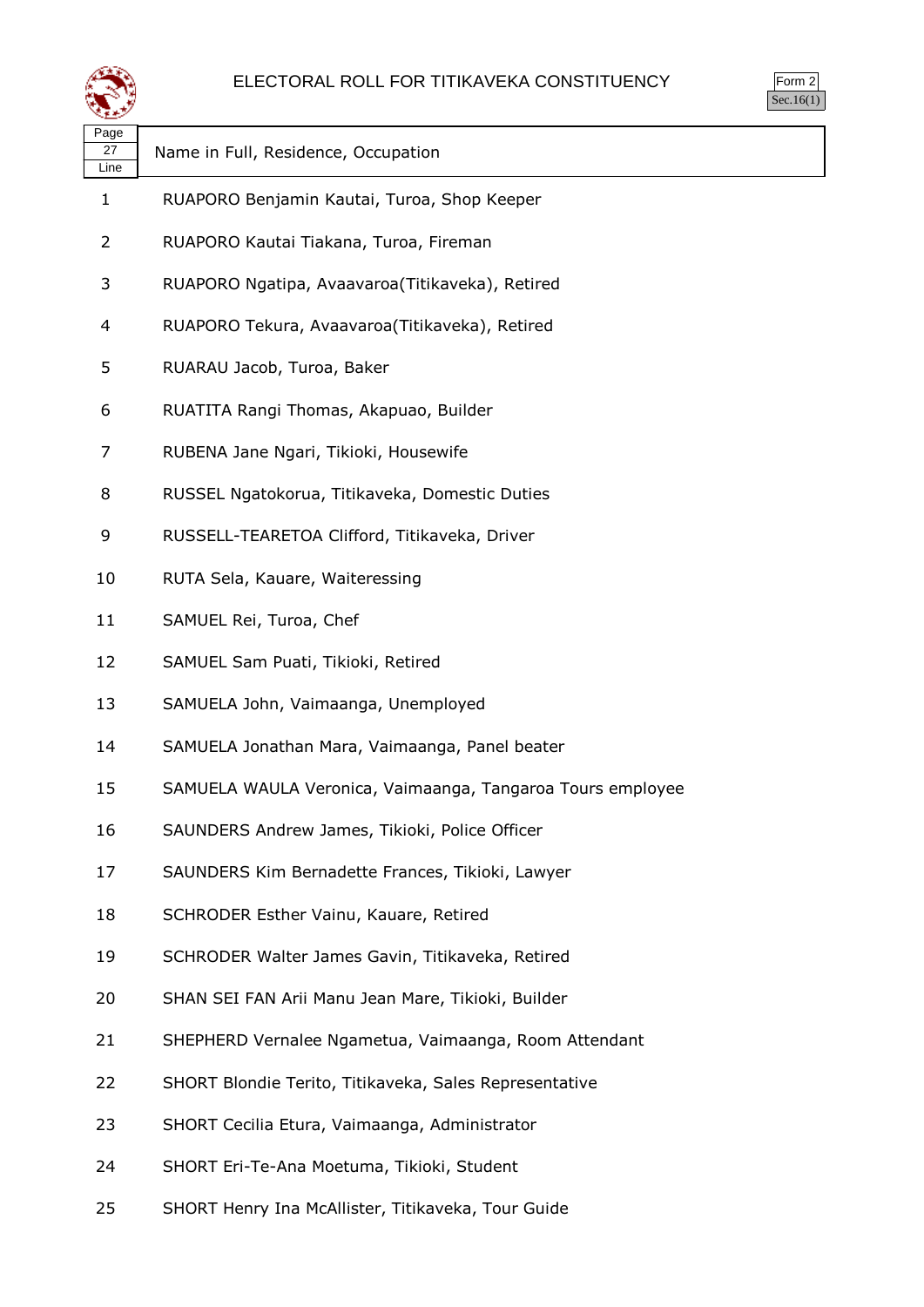#### ELECTORAL ROLL FOR TITIKAVEKA CONSTITUENCY

| Г |
|---|
|   |

|                    |                                                       | Sec.16 |
|--------------------|-------------------------------------------------------|--------|
| Page<br>28<br>Line | Name in Full, Residence, Occupation                   |        |
| $\mathbf{1}$       | SHORT Iaveta, Tikioki, Consultant                     |        |
| 2                  | SHORT James, Turoa, Pastry Chef                       |        |
| 3                  | SHORT James Henry, Turoa, Security Officer            |        |
| 4                  | SHORT John Tumaka, Vaimaanga, Builder                 |        |
| 5                  | SHORT Kainio, Titikaveka, Housemaid                   |        |
| 6                  | SHORT Mark Terei, Tikioki, Lawyer                     |        |
| 7                  | SHORT Mary, Turoa, Housemaid                          |        |
| 8                  | SHORT Natalia Asinata, Tikioki, Accountant            |        |
| 9                  | SHORT Nooroa, Vaimaanga, Private Secretary            |        |
| 10                 | SHORT Ruta, Tikioki, Home Duties                      |        |
| 11                 | SHORT Tapurau, Turoa, Deputy Principal                |        |
| 12                 | SHORT Tuingariki Anthony, Vaimaanga, Consultant       |        |
| 13                 | SILIAR Don Joseph Seiler, Vaimaanga, Pensioner        |        |
| 14                 | SILIAR Ngatupuna, Titikaveka, Self Employed           |        |
| 15                 | SILIAR Ruamoana, Vaimaanga, Retired                   |        |
| 16                 | SIMIONA Lance, Kauare, Engineer                       |        |
| 17                 | SIMIONA Taenga Moeroa, Kauare, Housewife              |        |
| 18                 | SIMONA Joanne Amanda, Akapuao, Chef                   |        |
| 19                 | SIULEPA Ron, Kauare, Self employed                    |        |
| 20                 | SMITH Allanna Matamaru, Titikaveka, Student           |        |
| 21                 | SMITH Ross Neville, Titikaveka, Occupation Not Stated |        |
| 22                 | SOLWAY Devyn, Titikaveka, Deli Assistant              |        |
| 23                 | SOSENE Daniel, Turoa, Maintenance                     |        |
| 24                 | SOSENE Tuhilani Julia, Turoa, Housewife               |        |

SOUTHWICK Here Pua-Huri Manuarii, Tikioki, Machinist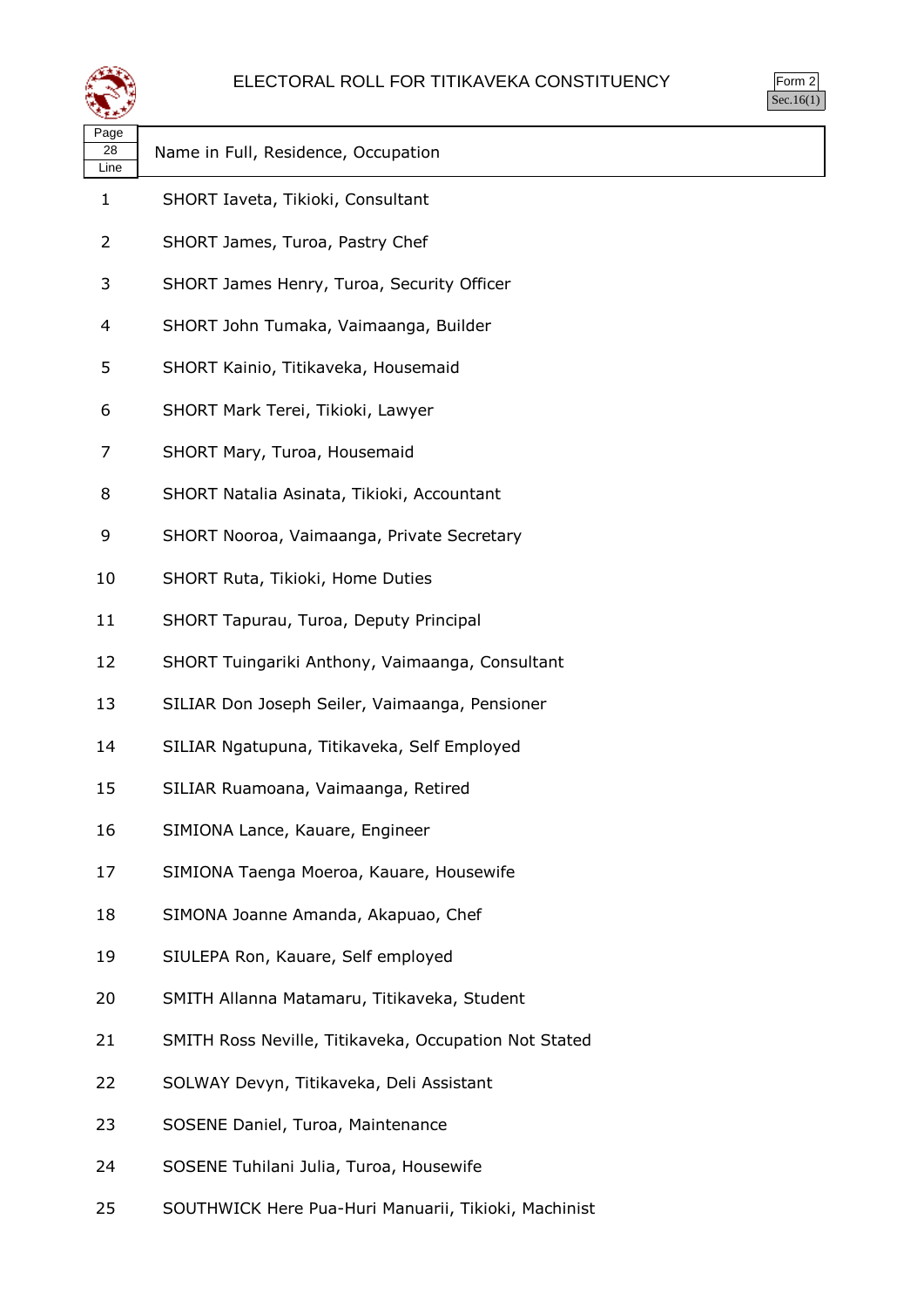

| orm<br>╭ |
|----------|
| ` 1      |

| Page<br>29<br>Line | Name in Full, Residence, Occupation                                  |
|--------------------|----------------------------------------------------------------------|
| 1                  | STEENS David Bernard, Akapuao, General Manager                       |
| 2                  | STEENS Hine Tracey, Akapuao, Housewife                               |
| 3                  | STEIN Torea Gerald, Tikioki, Delivery Driver                         |
| 4                  | STEWART Jennifer Ann, Vaimaanga, Hairstylist                         |
| 5                  | STOWERS Maryann, Vaimaanga, Assistant Manager                        |
| 6                  | STRICKLAND Minora, Turoa, Student                                    |
| 7                  | SULLIVAN Allen Albert, Akapuao, Self-employed                        |
| 8                  | SULLIVAN Ereleen Alice, Akapuao, Mobile Nail-Care                    |
| 9                  | SYME-BUCHANAN Fe'ena Helen, Vaimaanga, Director of Marketing & Sales |
| 10                 | TAEA Patricia Nooroa, Turoa, Student                                 |
| 11                 | TAIKAKARA Vaiotu, Titikaveka, Legal Secretary                        |
| 12                 | TAIREA Akeina Maria Amy, Tikioki, Student                            |
| 13                 | TAIREA Brian Mana Ariki, Tikioki, Secondary School Teacher           |
| 14                 | TAIREA Ngatokoa, Titikaveka, Arborist                                |
| 15                 | TAIREA Selane Setaialofa, Tikioki, Statistics Officer                |
| 16                 | TAIVAIRANGA Marcella Julie, Te Puna, Accounts Clerk                  |
| 17                 | TAIVAIRANGA Ruru Alice Piavai, Titikaveka, Auditor                   |
| 18                 | TAKAI Hurata Saramata, Kauare, Call Centre, Operator - TCI           |
| 19                 | TAKAI Junior, Arakuo, Police Officer                                 |
| 20                 | TAKAI Porohu, Kauare, Mini-Resort Manager                            |
| 21                 | TAKITAKI Rauti, Avaavaroa(Titikaveka), Survey Draughtsman            |
| 22                 | TAKITAKI Taieneroa, Avaavaroa(Titikaveka), Management Officer        |
| 23                 | TAMALE Sione Folavea, Vaimaanga, Baker                               |
| 24                 | TAMANGARO Moeroa, Akapuao, Shop Assistant                            |
|                    |                                                                      |

TAMARIKI Beniamina Terepai, Turoa, Planter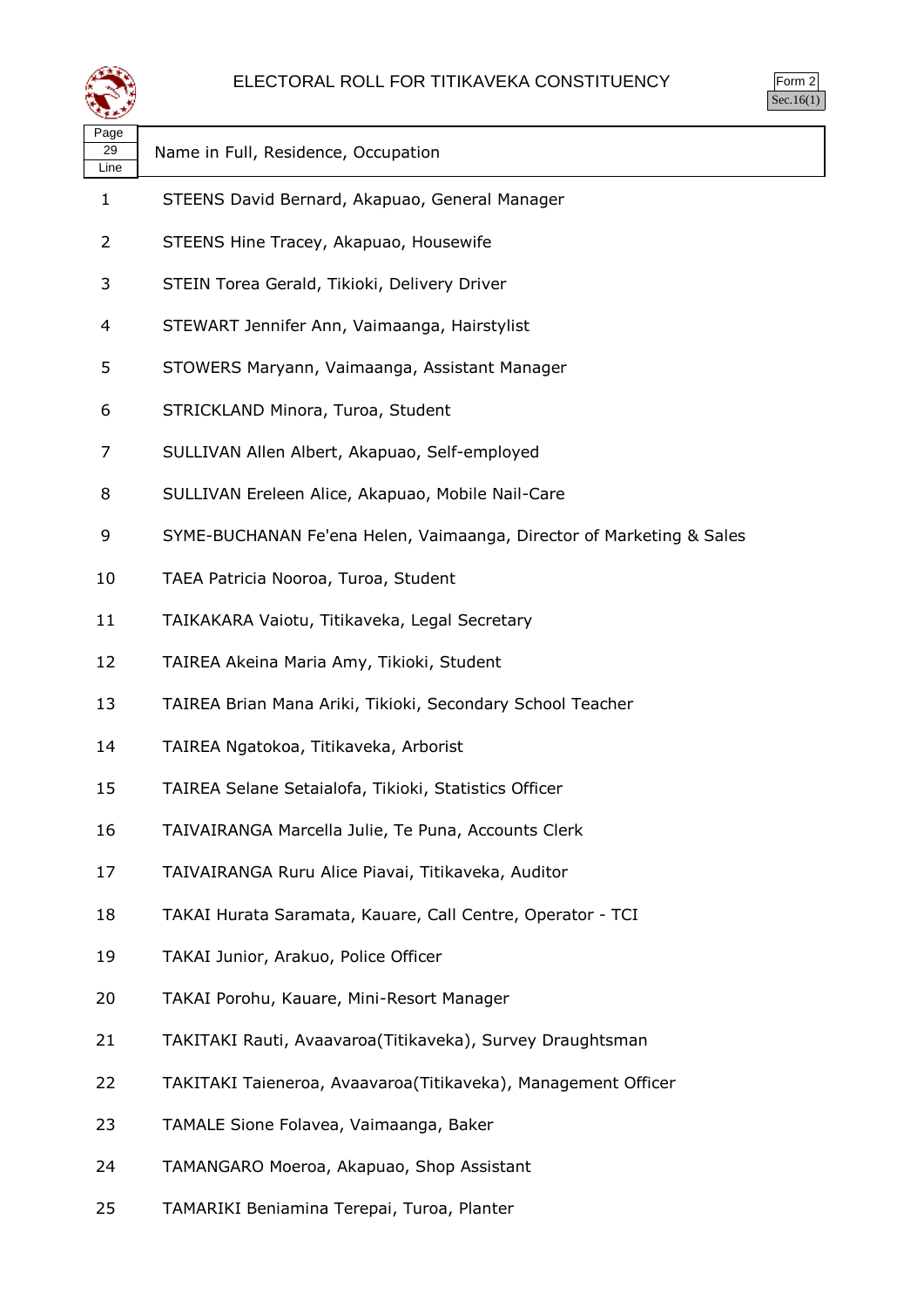

| orm<br>╯ |
|----------|
|          |

| ∽<br>Page  |                                                                       |
|------------|-----------------------------------------------------------------------|
| 30<br>Line | Name in Full, Residence, Occupation                                   |
| 1          | TAMARIKI Kyle, Titikaveka, Self Employed                              |
| 2          | TAMARIKI Tumaiata, Turoa, Housewife                                   |
| 3          | TANE Richard, Tikioki, Warehouse Assistant                            |
| 4          | TANGA Ngatokoa Aruia, Titikaveka, Occupation Not Stated               |
| 5          | TANGAPIRI Kirsten Natatai Daisey, Tikioki, Student                    |
| 6          | TANGATAKINO Ngatamaroa, Turoa, Retired                                |
| 7          | TANGATAPOTO Clarke, Titikaveka, Self Employed                         |
| 8          | TANGATAPOTO Ngatupuna, Vaimaanga, Housemaid                           |
| 9          | TANGATAPOTO Rouru, Vaimaanga, Tourist Transfer                        |
| 10         | TANGATAPOTO Tangi, Vaimaanga, Supervisor                              |
| 11         | TANGATATAIAITI Taumatini, Titikaveka, Home Duties                     |
| 12         | TANGATATAIAITI Tepoumiro, Titikaveka, Planter                         |
| 13         | TANGIATAUA Rachel Tangimetua, Vaimaanga, Support Teacher at Imanuela  |
| 14         | TANGIIA Ngari, Vaimaanga, Not Stated                                  |
| 15         | TANGIITI Garry Eric Enoka, Titikaveka, Self Employed                  |
| 16         | TANGIITI Natasha Ngatamaine, Avaavaroa(Titikaveka), IT Administration |
| 17         | TANGIITI Vaevae, Avaavaroa(Titikaveka), Self Employed                 |
| 18         | TANGIMAMA Tau, Titikaveka, Groundsman                                 |
| 19         | TANGIMAMA MANUELA Matina, Arakuo, Home Duties                         |
| 20         | TANGIMETUA Ngaoa, Tikioki, Chef                                       |
| 21         | TANGIRERE Alfred Mata, Titikaveka, Motor Mechanic - T.M Motors        |
| 22         | TANGIRERE Almaden Teremoana, Kauare, ICT Technical Assistant          |
| 23         | TANGIRERE Dennis, Kauare, Assistant Manager                           |
| 24         | TANGIRERE Esther Ngatuaine, Kauare, Sales Assistant CITC              |

TANGIRERE Kimberley Joy-Danielle, Turoa, Teacher aide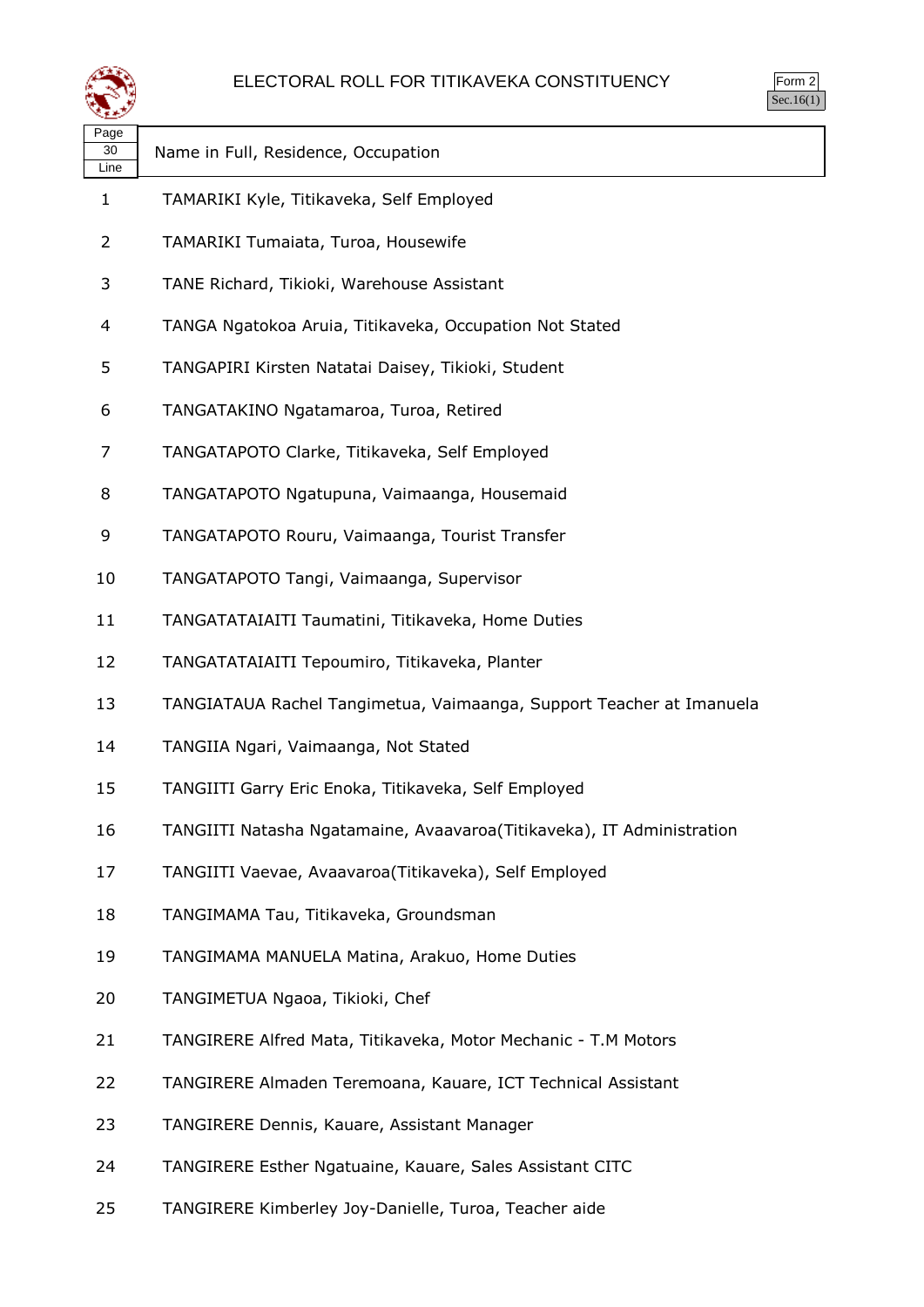

| لتستعيثا           |                                                                 |  |
|--------------------|-----------------------------------------------------------------|--|
| Page<br>31<br>Line | Name in Full, Residence, Occupation                             |  |
| $\mathbf{1}$       | TANGIRERE Taylor Maiana, Turoa, Air Rarotonga                   |  |
| 2                  | TANGIRERE Teremoana, Kauare, Receptionist                       |  |
| 3                  | TANGIRERE Timothy, Kauare, Labourer Infrastructure Cis          |  |
| 4                  | TANGITAUA Volley, Vaimaanga, Director of YWAM                   |  |
| 5                  | TAOKIA Ephraim, Tikioki, Mechanic                               |  |
| 6                  | TAOKIA Kimi, Tikioki, Disability                                |  |
| 7                  | TAOKIA Tanya, Tikioki, Barrista                                 |  |
| 8                  | TAOKIA Tua, Tikioki, Shop Assistant                             |  |
| 9                  | TAPURAU Te-Ina, Turoa, Entertainer                              |  |
| 10                 | TARA PORI Tom, Tikioki, Builder                                 |  |
| 11                 | TARAEKA Joseph, Vaimaanga, Planter                              |  |
| 12                 | TARARO Cherish Patrice, Kauare, Checkout @ CITC Supermarket     |  |
| 13                 | TARARO Emina, Kauare, Office Admin                              |  |
| 14                 | TARARO Pani-A-Tao, Kauare, Teacher                              |  |
| 15                 | TARARO Teariki, Kauare, Retired                                 |  |
| 16                 | TARINGA Daniel Roimata, Akapuao, Worker Energy Centre/Edgewater |  |
| 17                 | TARINGA Eric Raututi, Akapuao, Planter                          |  |
| 18                 | TARINGA Kuramea Doras, Akapuao, Student Otago University        |  |
| 19                 | TARINGA Ngametua Tokoa, Akapuao, Receptionist                   |  |
| 20                 | TARINGA Raututi, Akapuao, Water Technician                      |  |
| 21                 | TARINGA Tapitikura, Titikaveka, Salesman                        |  |
| 22                 | TARINGA Teina Moeroa, Kauare, House keeping                     |  |
| 23                 | TARINGA William, Kauare, Salesman                               |  |
| 24                 | TARIPO Henry, Kauare, Artist                                    |  |
| 25                 | TARIPO Mereana, Vaimaanga, Accounts, Southpac Trust Ltd         |  |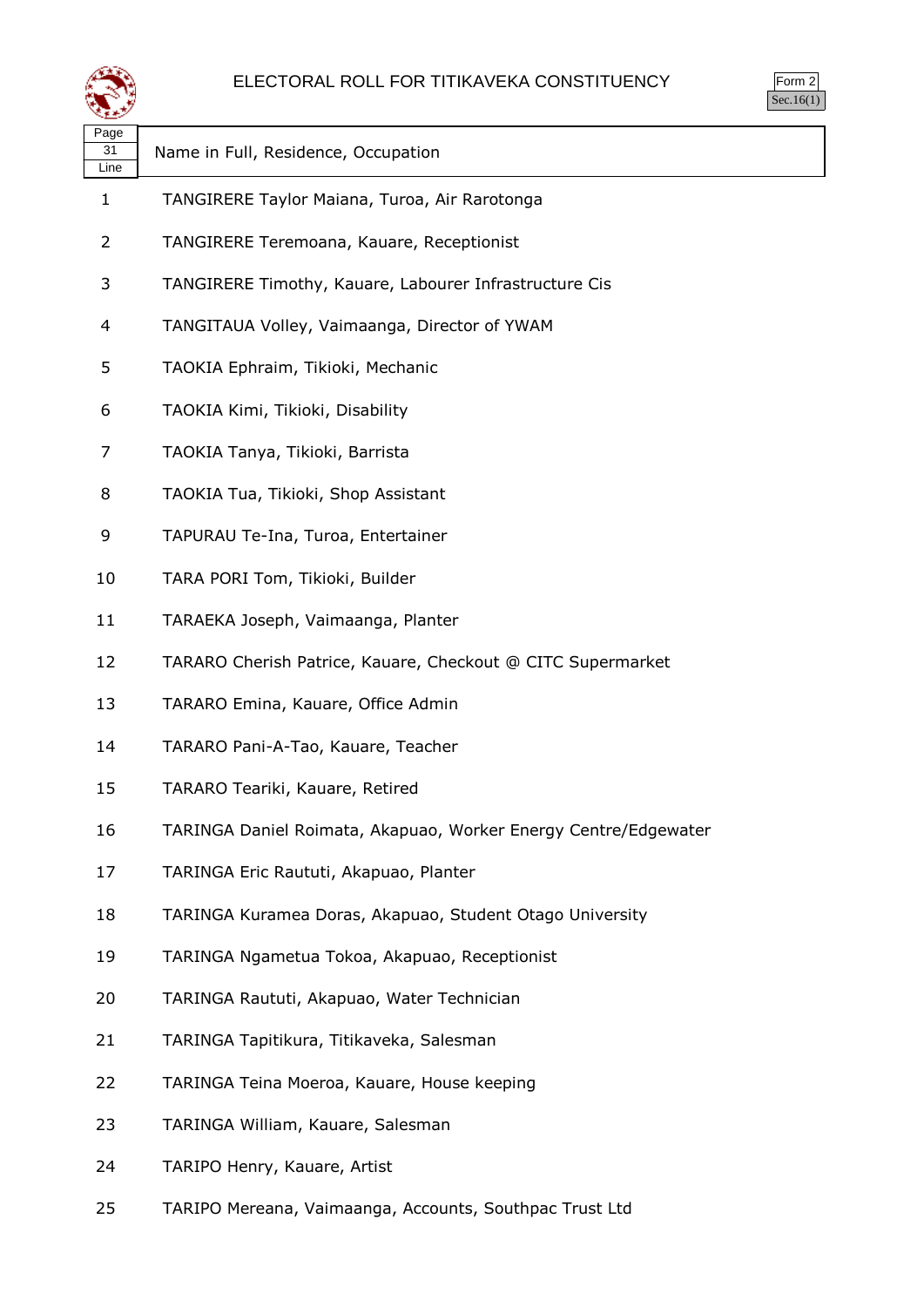

| orm<br>╭ |
|----------|
| ` 1      |

| Page<br>32<br>Line | Name in Full, Residence, Occupation                            |
|--------------------|----------------------------------------------------------------|
| 1                  | TARIPO Ngatokorua Tiraa, Kauare, Not stated                    |
| 2                  | TARUIA Tamatoa Steven, Tikioki, Graphic Designer               |
| 3                  | TATA Lewis, Titikaveka, Crown Beach                            |
| 4                  | TATUAVA Amota Paul, Kauare, Toursim                            |
| 5                  | TATUAVA Arakura Tou, Vaimaanga, Assistant CEO                  |
| 6                  | TATUAVA Kadecz Eugiene, Kauare, Admin Assistant                |
| 7                  | TATUAVA Samuel Maui Tauraa, Titikaveka, Retail Assistant       |
| 8                  | TATUAVA Stephen Tuatea Te-Rau-PiPi, Kauare, Student            |
| 9                  | TATUAVA Theresa, Vaimaanga, Medical Charge Technologist        |
| 10                 | TAUFAHEMA Semisi Siupeli Siliva, Titikaveka, Groundsman        |
| 11                 | TAUFAHEMA Vili, Titikaveka, Unemployed                         |
| 12                 | TAUMAA Kiani Tuianekore, Vaimaanga, Grounds                    |
| 13                 | TAURAE Pokotea, Turoa, Builder John Short Construction         |
| 14                 | TAUU Albert Geromina, Vaimaanga, Kitchen Steward/Training Chef |
| 15                 | TAUU Kimiora Albany, Vaimaanga, Delivery - Prime Foods         |
| 16                 | TAUU Tutai Tupuna, Vaimaanga, Domestic Duties                  |
| 17                 | TAVERIO Stewart, Titikaveka, Retail-CITC                       |
| 18                 | TAYLOR Alan John, Vaimaanga, Lawyer                            |
| 19                 | TAYLOR Siai Matavai, Vaimaanga, MFAI - Government              |
| 20                 | TEAKA Akemaria, Tikioki, Cleaner                               |
| 21                 | TEAKA Ben, Turoa, Carpenter                                    |
| 22                 | TEAKA Ngatamainetokorua, Titikaveka, Housekeeper               |
| 23                 | TEAKA Teariki, Turoa, Retired                                  |
| 24                 | TEAKARAANGA Sarah Marie, Tikioki, Domestic Duties              |
| 25                 | TEAMO Maite Christine Diane, Titikaveka, Shop Keeper           |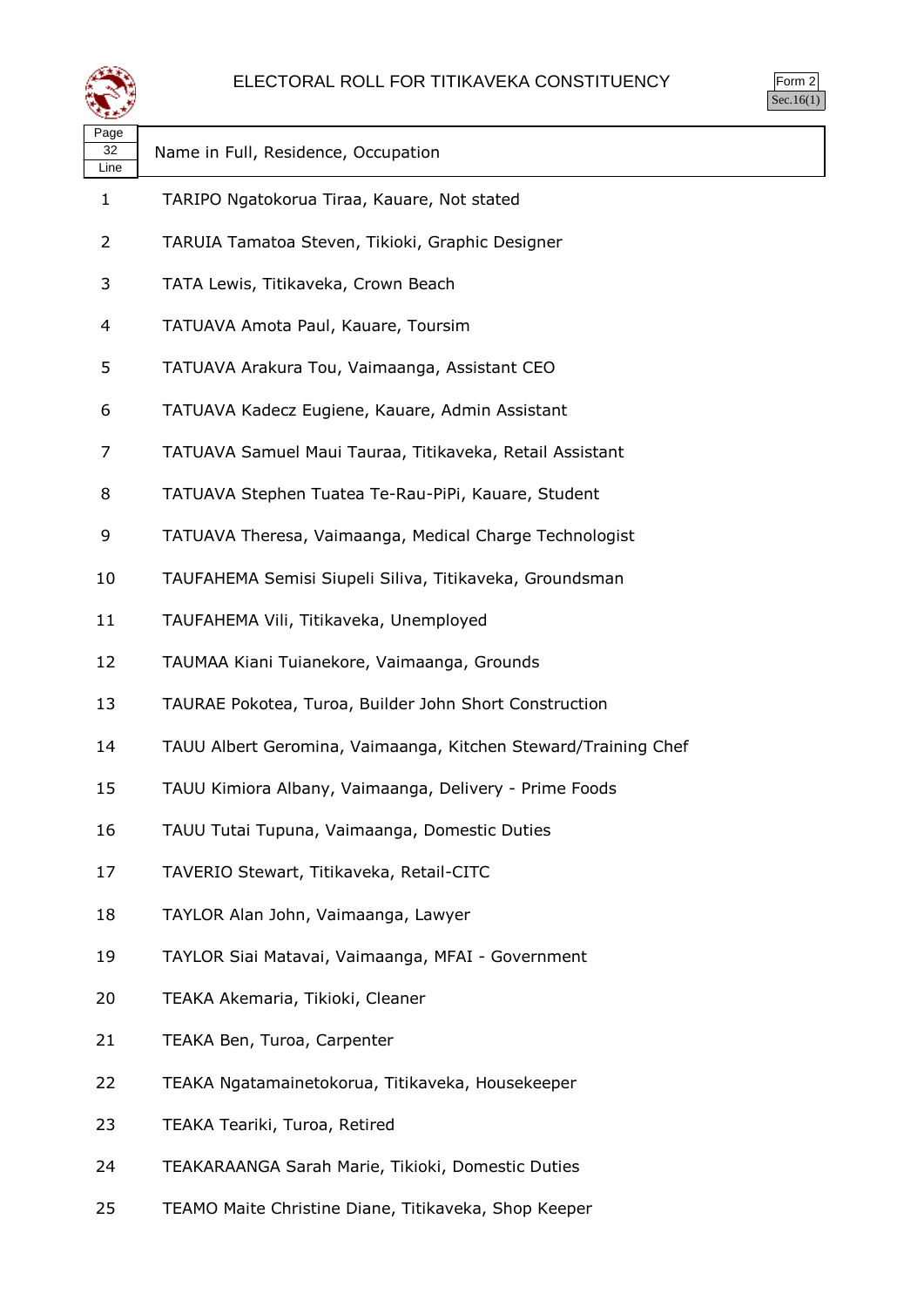

| orm<br>╭       |
|----------------|
| $\blacksquare$ |

| Page<br>33<br>Line | Name in Full, Residence, Occupation                             |
|--------------------|-----------------------------------------------------------------|
| 1                  | TEAO Auariki, Tikioki, Plumber                                  |
| 2                  | TEAO Eli, Tikioki, Occupation Not Stated                        |
| 3                  | TEAO John, Kauare, HR Adviser                                   |
| 4                  | TEAO Purotu Manea, Tikioki, Occupation Not Stated               |
| 5                  | TEAO Rautonga, Titikaveka, Retired                              |
| 6                  | TEAO Tuareariki, Tikioki, Retired                               |
| 7                  | TEAO Victor, Kauare, Occupation Not Stated                      |
| 8                  | TEARII Tangatatutai Tauu, Tikioki, Laundry attendant            |
| 9                  | TEARII Teapata, Tikioki, Groundsman                             |
| 10                 | TEARII Tepaeru, Tikioki, Housemaid                              |
| 11                 | TEAU Tangi Natasha Nooroa, Vaimaanga, Customer Service Officer  |
| 12                 | TEAURERE Rerekura Victoria Ann-Ette, Titikaveka, Public Servant |
| 13                 | TEAVA Teava Phillip Charles Ngatokorua, Tikioki, Groundsman     |
| 14                 | TEINAKIRAHI Hererahi, Titikaveka, Builder                       |
| 15                 | TEIOTU Irving Benjamin, Titikaveka, McDowell                    |
| 16                 | TEKARIA Eteta, Titikaveka, Housewife                            |
| 17                 | TEKARIA Rueparutu, Titikaveka, Planter                          |
| 18                 | TEKARIA Taiava, Vaimaanga, Carpenter                            |
| 19                 | TEKEU Taranivao Taikava, Turoa, Unemployed                      |
| 20                 | TEKEU Vaine Tereapii Nooroa, Tikioki, Teacher                   |
| 21                 | TEKEU Vainetiria Iakoba, Turoa, Floor tile                      |
| 22                 | TEKII Iro Maraeara, Titikaveka, Planter                         |
| 23                 | TEKII Margaret Wihelmina, Vaimaanga, Teacher                    |
| 24                 | TEKII Tauu-O-Te-Rangi, Kauare, Translator                       |

TEKII Terongo Mareara, Vaimaanga, Manager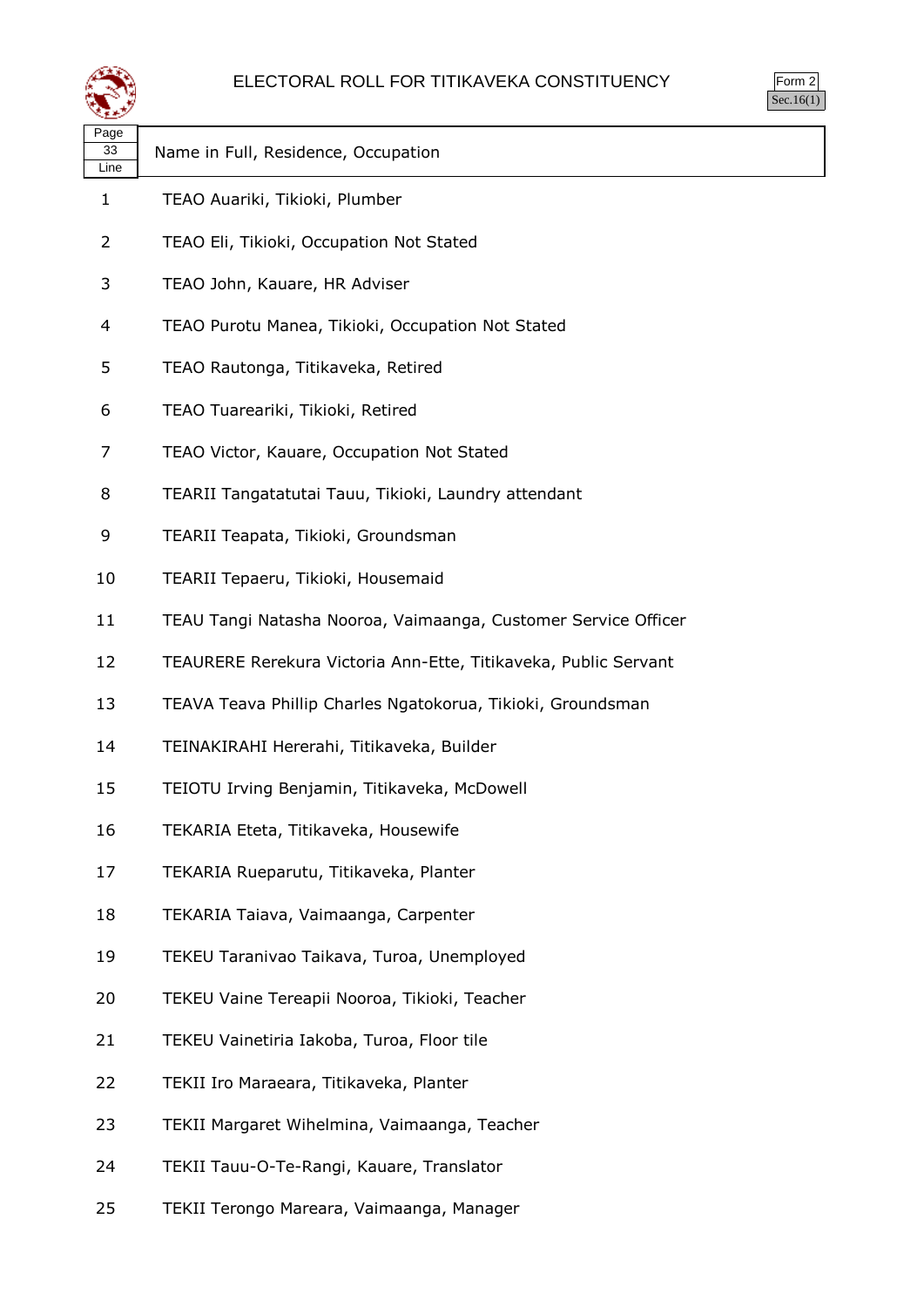

| Page<br>34 | Name in Full, Residence, Occupation                                     |
|------------|-------------------------------------------------------------------------|
| Line<br>1  | TEKORONGA Jean-David Benjamin Teina, Tikioki, Manufacturer- Prime Foods |
| 2          | TEKORONGA Teina, Tikioki, Self Employed                                 |
| 3          | TEMATA Carmen Tuakanakore, Tikioki, Retired                             |
| 4          | TEMATA Marise Alvina, Titikaveka, Sole trader/ Self employed            |
| 5          | TEMATA Matire Mere Paku, Vaimaanga, Debtors Clerk - CITC                |
| 6          | TEMATA Te Mata Junior, Vaimaanga, Customs Officer                       |
| 7          | TEOKOTAI Teokotai, Kauare, Maintenance                                  |
| 8          | TEOTAHI Adrian, Kauare, Water Technician                                |
| 9          | TEPAI Samantha, Tikioki, IT Administrator                               |
| 10         | TERE George Jeremy Darwin, Kauare, Business Owner                       |
| 11         | TERE Jenna, Kauare, Photographer                                        |
| 12         | TERE Mavis, Kauare, Night Auditor-Rarotongan                            |
| 13         | TERE Ngatungane, Kauare, Home Duties                                    |
| 14         | TERE Tingika, Kauare, Medical Doctor                                    |
| 15         | TEREAPII Nadave Elijah Teinakore, Titikaveka, ICT Systems Admin TMO     |
| 16         | TEREI Miriam Heimata, Tikioki, Executive Officer                        |
| 17         | TERIMAATI Roseline, Kauare, Home Duties                                 |
| 18         | TEULILO Jennifer, Turoa, Housewife                                      |
| 19         | TEULILO Rufina Sarah, Titikaveka, Principal Analyst                     |
| 20         | TEULILO Teulilo, Kauare, Treasury Operations Manager                    |
| 21         | THOMAS Nooke, Tikioki, Compliance Officer                               |
| 22         | THOMAS Ruanne Tara, Titikaveka, Data Processor                          |
| 23         | THOMSON Mere Frances, Vaimaanga, Teacher-Training                       |
| 24         | TIANANGA Candice Lee Jessie, Tikioki, General Manager                   |

TIERNEY Erin Hinano, Tikioki, Manager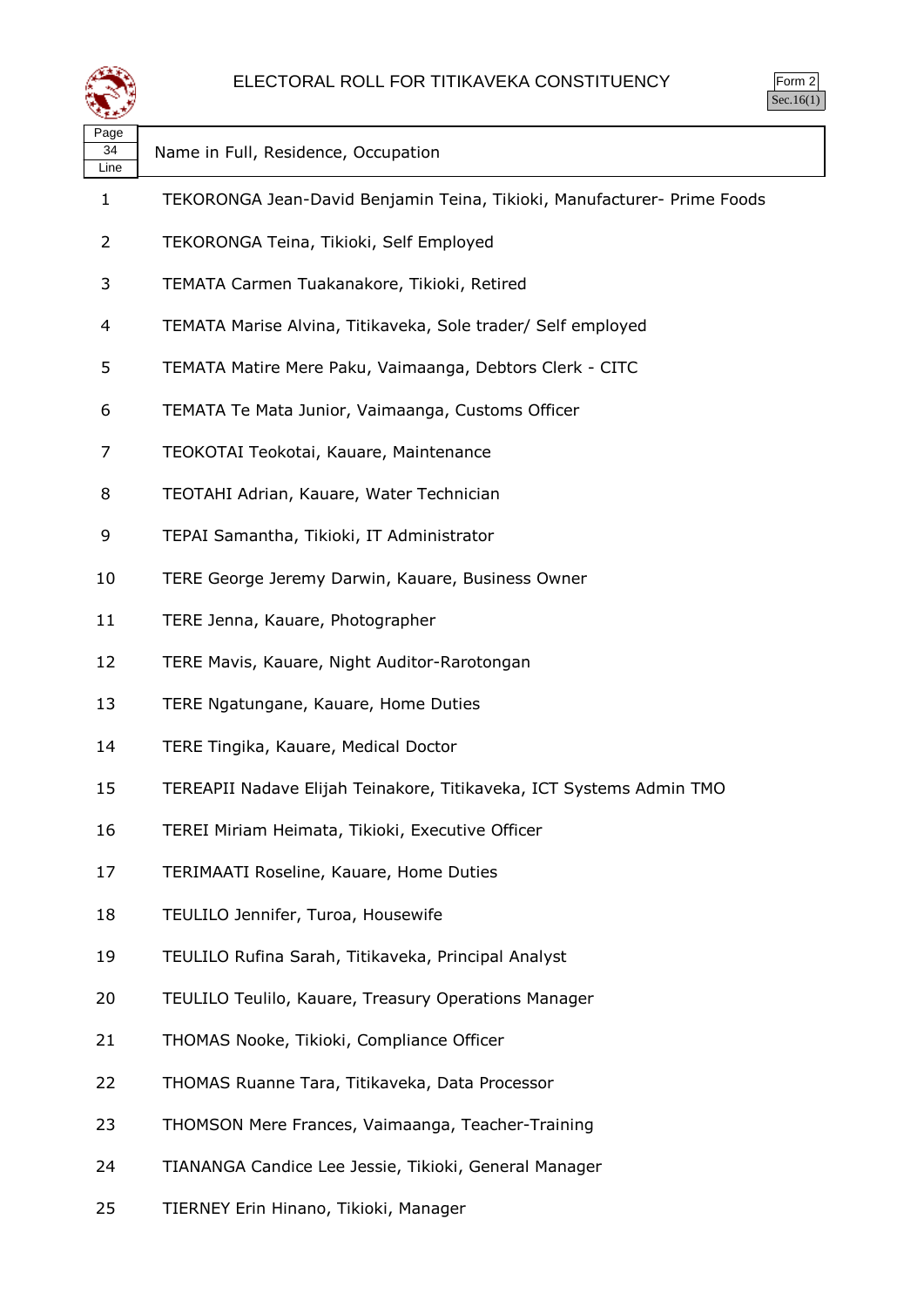

| Page<br>35<br>Line | Name in Full, Residence, Occupation                        |
|--------------------|------------------------------------------------------------|
| 1                  | TIMOKO Samuel Raymond, Titikaveka, Hospitality Manager     |
| 2                  | TINI April-Maleynar Teio, Akapuao, Office Administrator    |
| 3                  | TINI John, Kauare, Finance Manager                         |
| 4                  | TINI Siu Ing, Kauare, Auditor                              |
| 5                  | TOA David, Titikaveka, Labourer                            |
| 6                  | TOBIA Gary Amos, Kauare, Fireman                           |
| 7                  | TOBIA Toni Helen, Kauare, Receptionist Rumours of Romance  |
| 8                  | TOLEAFOA Ekerona Eric, Papaaroa, Church Pastor             |
| 9                  | TOLEAFOA John Moni, Titikaveka, Self Employed              |
| 10                 | TOLEAFOA Tereapii, Titikaveka, Secretary                   |
| 11                 | TOMOKINO Matakeu, Titikaveka, Domestic Duties              |
| 12                 | TOMOKINO Teremoana, Vaimaanga, Hotel Worker-Pacific Resort |
| 13                 | TONKIN Tekura Lorna, Tikioki, Home Duties                  |
| 14                 | TOROMA Rufina Vina, Titikaveka, Housewife                  |
| 15                 | TOROMA Taiti, Titikaveka, Pastor - SDA                     |
| 16                 | TREGO Jancey Ann, Vaimaanga, Bank Officer                  |
| 17                 | TREGO John, Vaimaanga, Driver                              |
| 18                 | TREGO John Rouruina, Vaimaanga, Labourer                   |
| 19                 | TREGO Michael, Vaimaanga, Self Employed                    |
| 20                 | TREGO Rose-Lee, Tikioki, Administrator                     |
| 21                 | TREGO Tyrina Ati-nata, Vaimaanga, Waitress                 |
| 22                 | TRUSCOTT Dave Lindsay, Vaimaanga, Business Owner           |
| 23                 | TRUSCOTT Sheryl Miriam, Vaimaanga, Motelier                |
| 24                 | TSCHAN Diana Teetu, Titikaveka, Police Officer             |
| 25                 | TUA Ake, Avaavaroa(Titikaveka), Kitchen Hand               |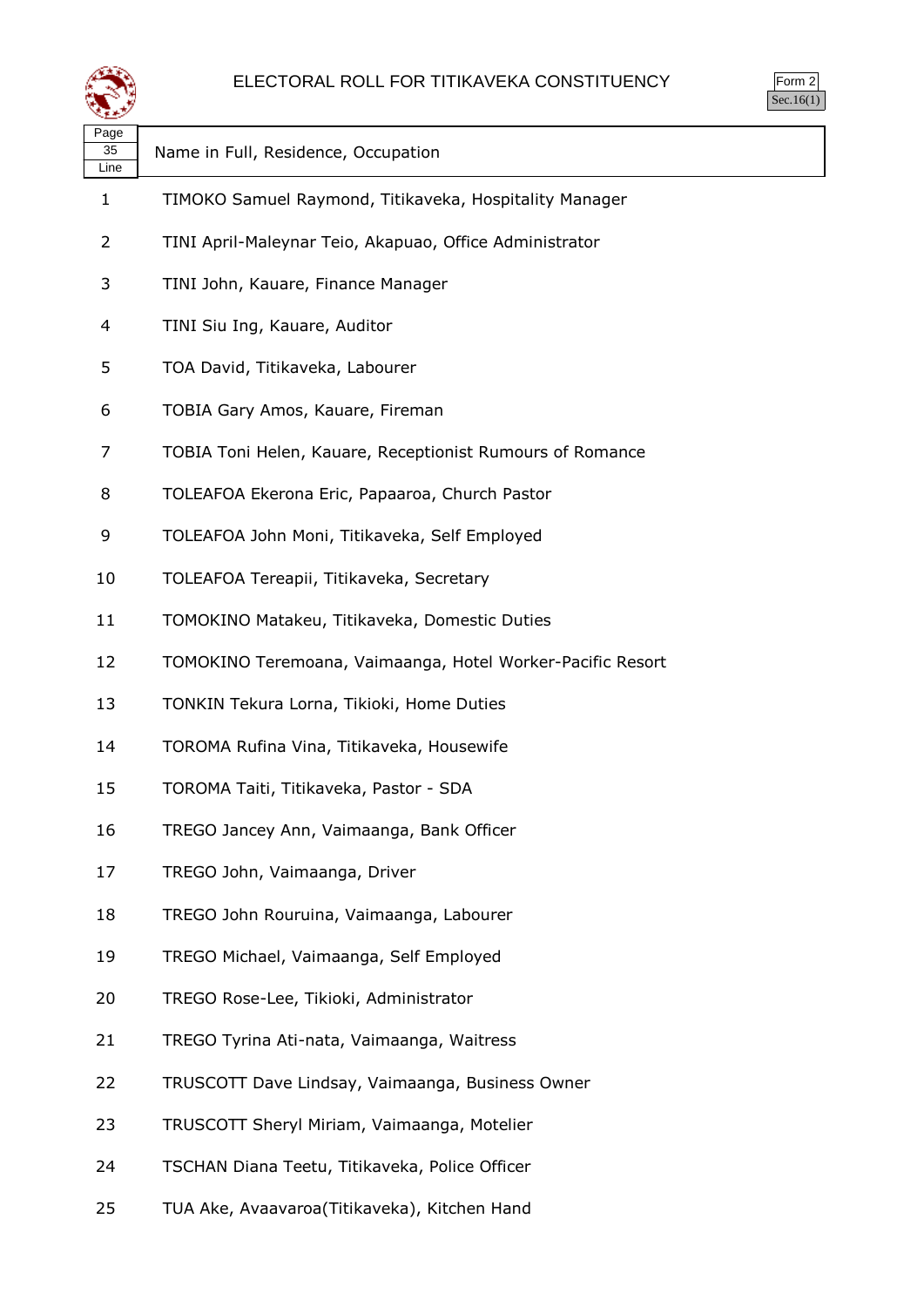

| Page<br>36<br>Line | Name in Full, Residence, Occupation                         |
|--------------------|-------------------------------------------------------------|
| 1                  | TUA Erena Apii, Vaimaanga, Kitchenhand                      |
| 2                  | TUA TANGIIA Tangiia, Vaimaanga, Not Stated                  |
| 3                  | TUAATI Natalia Maine-O-Tarikura, Tikioki, Junior Accountant |
| 4                  | TUAATI Solomon Mark, Tikioki, Aluminium Joiner              |
| 5                  | TUAINE Glenda Anne, Tikioki, Marketing Manager              |
| 6                  | TUAIVI Kura, Akapuao, Unemployed                            |
| 7                  | TUAIVI Rene-Ann, Akapuao, Cashier                           |
| 8                  | TUAIVI Vaine, Akapuao, Bank Officer                         |
| 9                  | TUAKANANGARO Ngatokorua Francis, Vaimaanga, Not stated      |
| 10                 | TUAKEU Ringi Ngatuaine, Titikaveka, Sales Consultant        |
| 11                 | TUAO Upokomaki Moe, Titikaveka, Domestic Duties             |
| 12                 | TUAPUTA Tuapikepike Junior, Kauare, Security                |
| 13                 | TUARAE Nadia Christine, Kauare, Finance Officer             |
| 14                 | TUIRAVAKAI Ngaoa Vainetutai, Turoa, Unemployed              |
| 15                 | TUIRAVAKAI Rangiuru Mano Rita, Vaimaanga, Restaurant        |
| 16                 | TUMUTOA John Toru, Te Puna, Accountant                      |
| 17                 | TUMUTOA Kopu, Titikaveka, Kitchen hand                      |
| 18                 | TUMUTOA Tereapii, Titikaveka, Air Rarotonga Traffic         |
| 19                 | TUMUTOA Tereapii Makini, Te Puna, Pensioner                 |
| 20                 | TUNUPOPO Oswell, Vaimaanga, Director                        |
| 21                 | TUORO WYLIE Susan, Tikioki, Accounts Executive              |
| 22                 | TUPOU Sonny, Tikioki, Handyman                              |
| 23                 | TUPUNA Kau Martin, Vaimaanga, Fuel Delivery                 |
| 24                 | TURUA Tuaine, Titikaveka, Public Servant                    |

TUTAI Anna-Nia, Tikioki, Student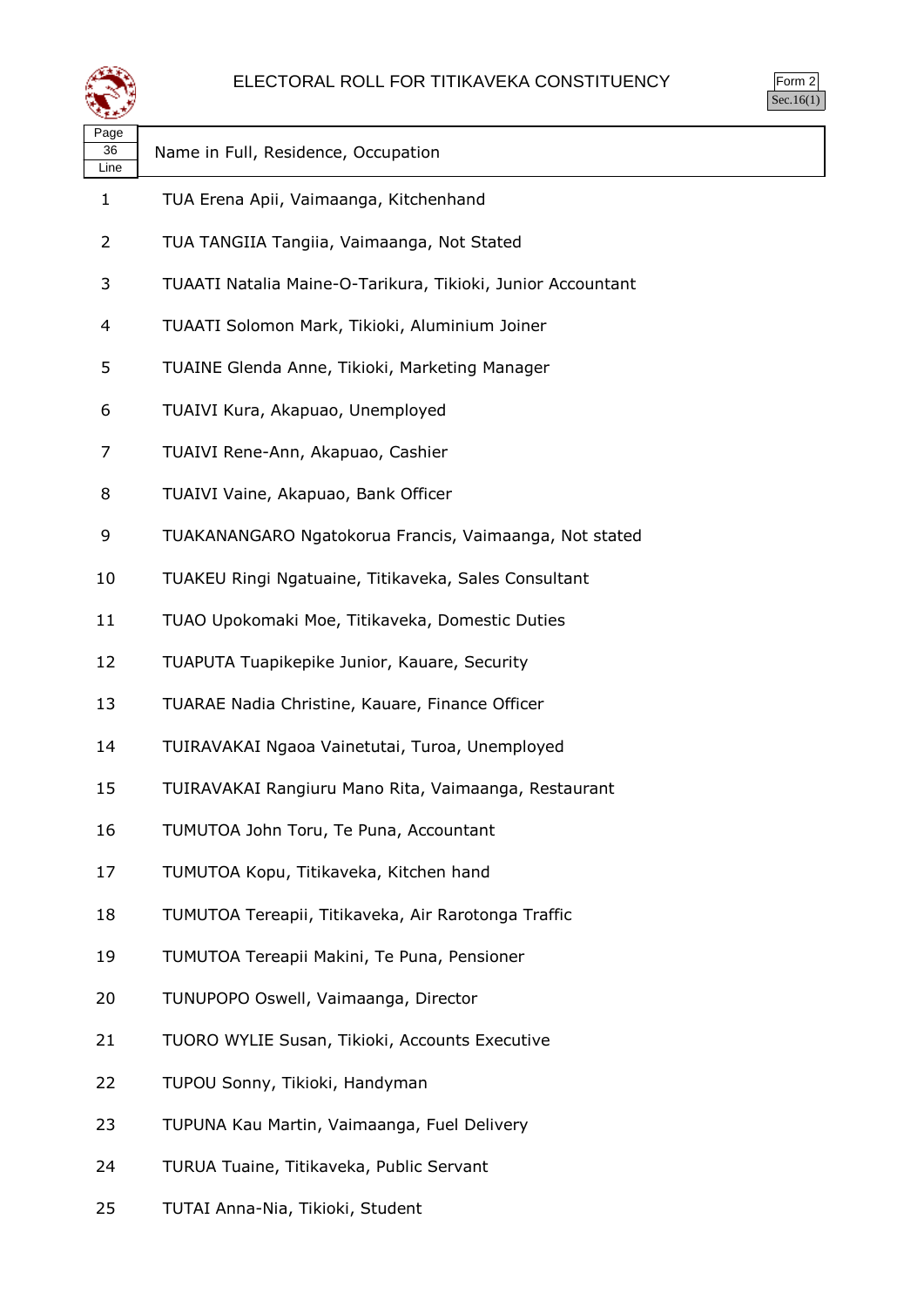

| orm<br>╭ |
|----------|
| ` 1      |

| ີ້ີ້               |                                                               |
|--------------------|---------------------------------------------------------------|
| Page<br>37<br>Line | Name in Full, Residence, Occupation                           |
| 1                  | TUTAI Jane Rena Jasmine, Tikioki, Student                     |
| 2                  | TUTAI Travel, Vaimaanga, Builder-Labourer                     |
| 3                  | TUTAI-HOSKING Shonelle Sellyna-Aeho, Tikioki, Sales Assistant |
| 4                  | TUTERU Junior Konitaravaine, Vaimaanga, Builder               |
| 5                  | TUTERU Ngatokorua, Vaimaanga, Clerk                           |
| 6                  | TUTERU Tuainekore, Vaimaanga, Home Executive                  |
| 7                  | TUTERU Tuaiti, Vaimaanga, Carpenter                           |
| 8                  | TUTINI Mark Ngametua, Vaimaanga, Electrician                  |
| 9                  | TUTIRA Ngatamariki, Titikaveka, Planter                       |
| 10                 | TUTIRA Tamaiti Tutira, Titikaveka, Clerk                      |
| 11                 | TYLOR Reuben William, Vaimaanga, Lawyer                       |
| 12                 | TYLOR Teariki Noovai, Vaimaanga, Home Duties                  |
| 13                 | UA Matangaro Imoko, Vaimaanga, Child Care                     |
| 14                 | UA Ngaperoveta, Vaimaanga, Forklift Driver                    |
| 15                 | UEA Tangaroa, Vaimaanga, Retired                              |
| 16                 | UKA Joan Dianne, Tikioki, Managing Director                   |
| 17                 | UKA Mark, Kauare, Technician                                  |
| 18                 | UKA Ngatuaine, Kauare, Shop Assistant                         |
| 19                 | UKA Teariki Gregory, Tikioki, Student                         |
| 20                 | UKA-HERMAN Rakera, Titikaveka, Finance Officer - MFEM         |
| 21                 | UNUKA Aketuke, Kauare, Teacher                                |
| 22                 | UNUKA Lazaro, Tikioki, Maritime Police                        |
| 23                 | UPU Miimetua Morgan Ngatokorua, Turoa, Truck Driver           |
| 24                 | UPU Terepai Imoko, Titikaveka, Occupation Not Stated          |

URI PUATI James Paul, Tikioki, Educational Consultant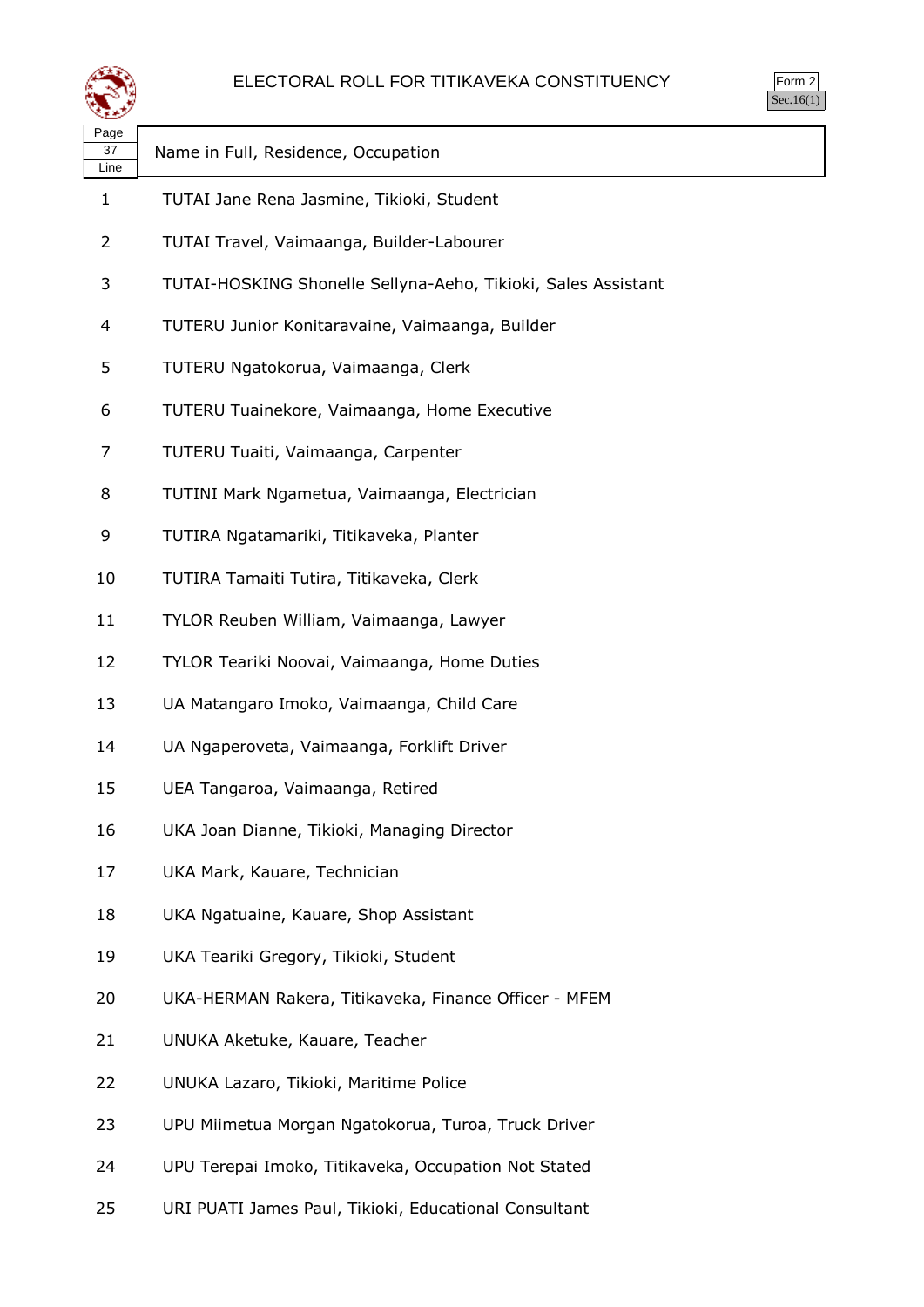

| 25  |  |
|-----|--|
| ٠ ا |  |

| Page<br>38<br>Line | Name in Full, Residence, Occupation                                       |
|--------------------|---------------------------------------------------------------------------|
| $\mathbf{1}$       | URIARAU Tetuanui, Vaimaanga, Retired                                      |
| $\overline{2}$     | URI-PUATI Kore, Tikioki, Retired                                          |
| 3                  | UTI Karorangi, Kauare, Retired                                            |
| 4                  | VAEA William, Akapuao, Builder                                            |
| 5                  | VAIKAI Eunice, Akapuao, Housewife                                         |
| 6                  | VAIKAI Mark, Akapuao, Air Traffic Manager                                 |
| 7                  | VAIKAI Timothy Eden, Akapuao, Self Employed                               |
| 8                  | VAINU Aere, Kauare, Housemaid                                             |
| 9                  | VAINU Alphonse Steward, Kauare, Occupation Not Stated                     |
| 10                 | VAINU Annie, Kauare, Site Supervisor - Construction                       |
| 11                 | VAINU Teokotai, Kauare, Assembler                                         |
| 12                 | VAINU Teremoana, Kauare, Teacher                                          |
| 13                 | VAKALALABURE Baleiwoe Mataitini, Vaimaanga, Hotel Worker                  |
| 14                 | VAKALALABURE Nooroa Tutai, Vaimaanga, Student                             |
| 15                 | VAKALALABURE Rakuita Teariki, Vaimaanga, Consultant                       |
| 16                 | VAKATINI Benjamin George, Kauare, Occupation Not Stated                   |
| 17                 | VAKATINI Tatyana Teariki Vaine Terito, Tikioki, ANZ Bank Teller           |
| 18                 | VALOA Sione Sauaki, Vaimaanga, Occupation Not Stated                      |
| 19                 | VAN EIJK Paul-Luiz Temaru Enua-o-Avaiki, Titikaveka, Football Development |
| 20                 | VAN EIJK Shannon T. L. Ngatamaine, Titikaveka, Inbound Sales Consultant   |
| 21                 | VARU Rimamaki John, Titikaveka, Maintenance                               |
| 22                 | VARU Sela John, Vaimaanga, Housewife                                      |
| 23                 | VAVIA Tokoitu, Tikioki, Bank Officer                                      |
| 24                 | VELA Chazmine Anne Nooke, Tikioki, Sales Assistant Building Centre-CITC   |

VILI Sione Junior, Kauare, Self Employed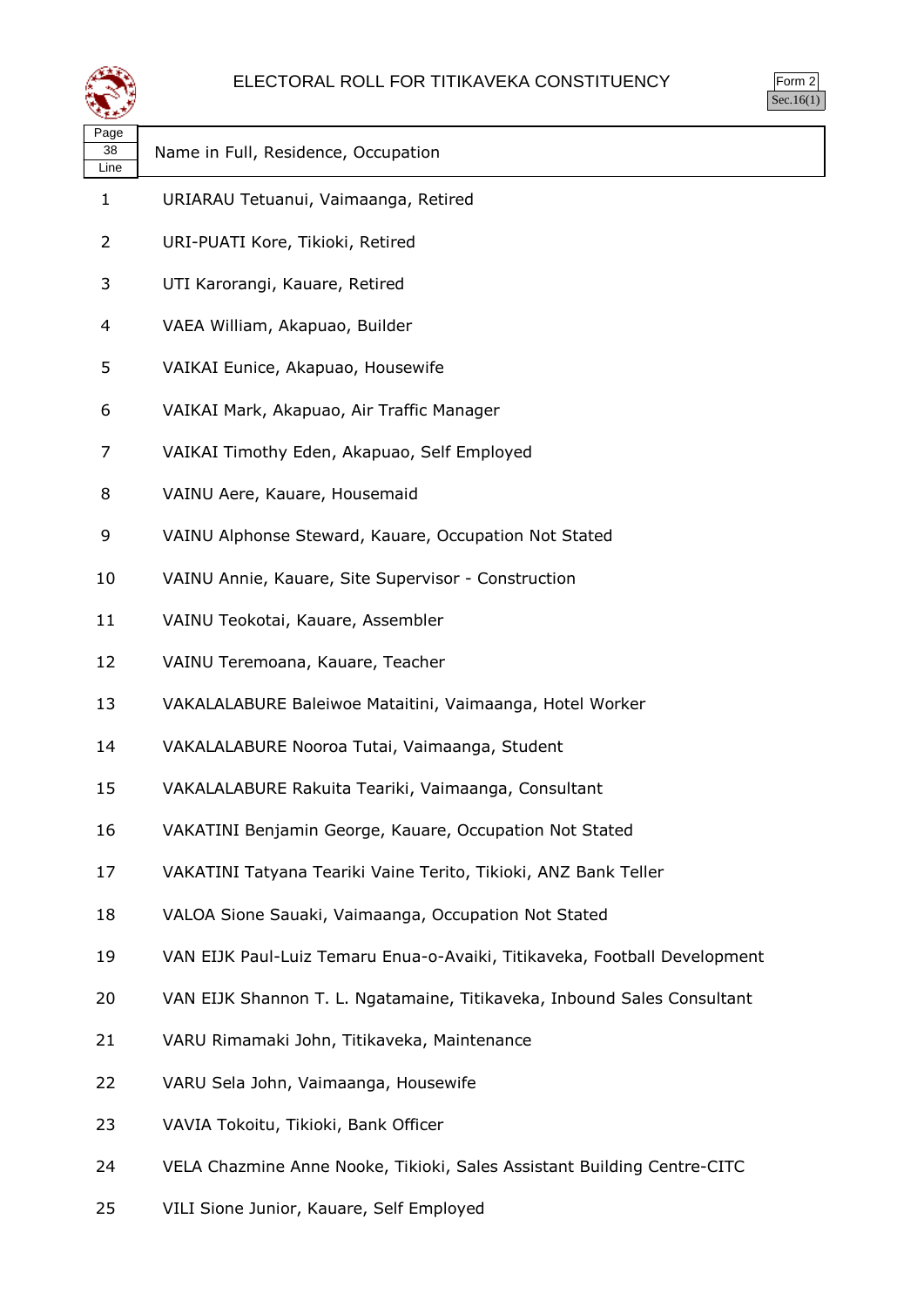



| Page<br>39<br>Line | Name in Full, Residence, Occupation                                   |
|--------------------|-----------------------------------------------------------------------|
| $\mathbf 1$        | WALEMAKI Chief, Tikioki, Apprentice Carpenter                         |
| 2                  | WALTER Ngametua, Vaimaanga, Shop Assistant                            |
| 3                  | WEARING Tony, Vaimaanga, Director Airport Operators                   |
| 4                  | WEARING Tsehai Kristina, Vaimaanga, Student                           |
| 5                  | WEARING-NUMANGA Kathleen, Titikaveka, Customer Service Consultant     |
| 6                  | WELLINGTON Josephine Grace, Titikaveka, Care Worker - Creative Centre |
| 7                  | WHITFIELD Graeme Scott, Vaimaanga, Consultant                         |
| 8                  | WICHMAN Puai Tane, Vaimaanga, Lawyer                                  |
| 9                  | WICHMAN Tapuatua Maine, Vaimaanga, Florist                            |
| 10                 | WIGMORE Arama, Vaimaanga, Manager                                     |
| 11                 | WIGMORE Dion Michael, Vaimaanga, IT Summerfield                       |
| 12                 | WIGMORE John, Arakuo, Fireman                                         |
| 13                 | WIGMORE Kanoelani Heiata Maeva Kuulei, Titikaveka, Student            |
| 14                 | WIGMORE Mary, Arakuo, Self Employed                                   |
| 15                 | WIGMORE Mary Althea, Vaimaanga, Manager                               |
| 16                 | WIGMORE Tuaine, Vaimaanga, Domestic Duties                            |
| 17                 | WIGMORE William, Titikaveka, Principal Research Officer               |
| 18                 | WILKINS Joel Joseph, Vaimaanga, Minister of Religion                  |
| 19                 | WILLIAM Joseph, Tikioki, Produce Assistant                            |
| 20                 | WILLIAM Putangi, Kauare, Domestic Duties                              |
| 21                 | WILLIAM Shareeze, Tikioki, Student                                    |
| 22                 | WILLIAMS Henry William, Tikioki, Self Employed                        |
| 23                 | WILLIAMS Ngatupuna Vouvou, Kauare, Chef                               |
| 24                 | WILLIAMS Philomena Rei Tumanava, Turoa, Administration Officer        |
| 25                 | WILLIAMS Sonny, Tikioki, Public Servant                               |